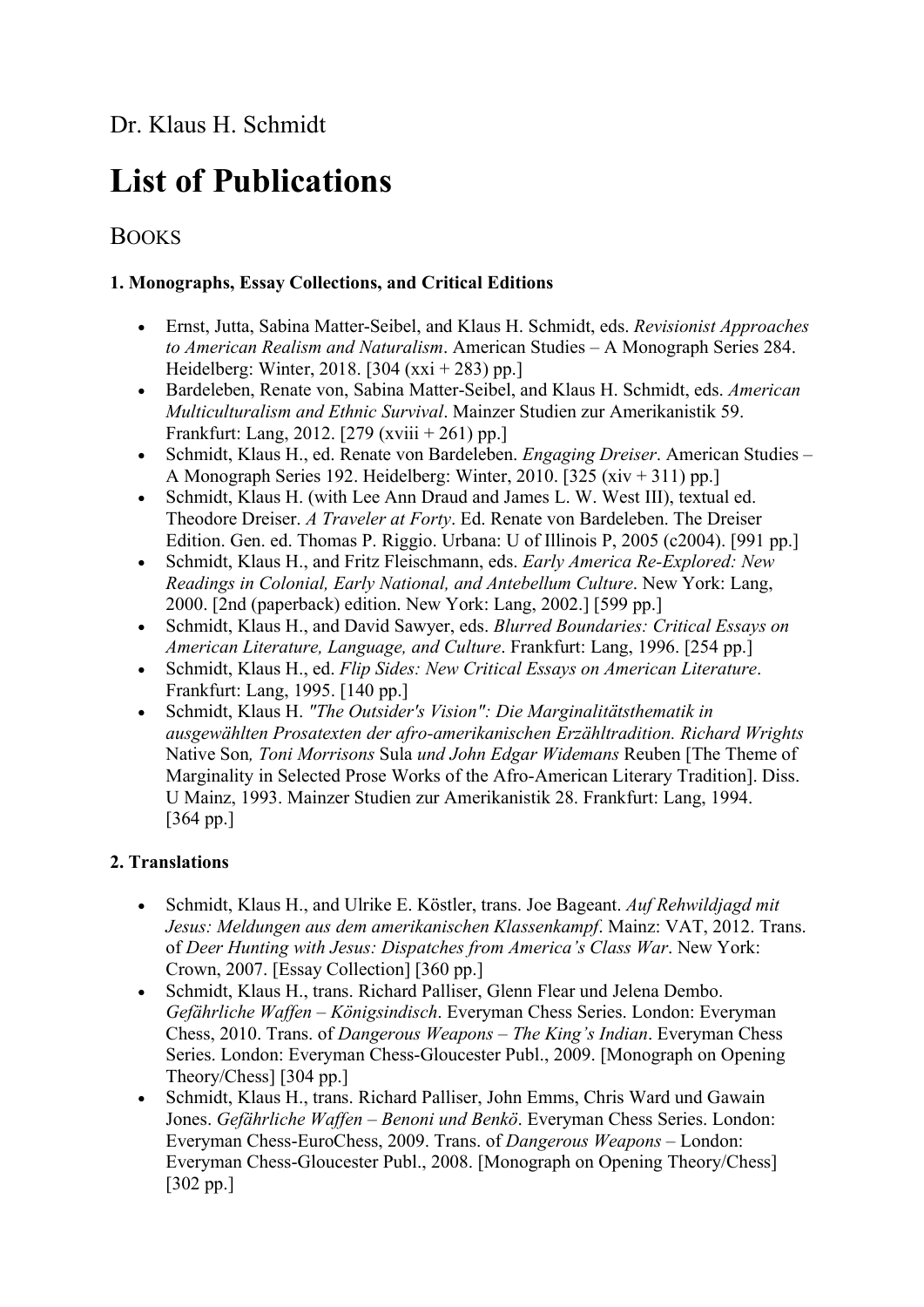- Schmidt, Klaus H., trans. James Vigus. Slawisch für Schwarz und Weiß. Everyman Chess Series. London: Everyman Chess-EuroChess, 2009. Trans. of Play the Slav. Everyman Chess Series. London: Everyman Chess-Gloucester Publ., 2008. [Monograph on Opening Theory/Chess] [256 pp.]
- Schmidt, Klaus H., trans. Juri Lapschun und Nick Conticello. Sokolski für Schwarz und Weiß. Everyman Chess Series. London: Everyman Chess-EuroChess, 2009. Trans. of Play 1 b4!. Everyman Chess Series. London: Everyman Chess-Gloucester Publ., 2008. [Monograph on Opening Theory/Chess] [187 pp.]
- Schmidt, Klaus H., trans. Andrej Wolokitin und Wladimir Grabinski. Perfektionieren Sie Ihr Schach. London: Gambit Publications, 2008. Trans. of Perfect Your Chess. London: Gambit Publications, 2007. [Puzzle Book for International Masters/Chess] [192 pp.]
- Schmidt, Klaus H., trans. Sverre Johnsen und Vlatko Kovacevic. Gewinnen mit dem Londoner System. London: Gambit Publications, 2007. Trans. of Win with the London System. London: Gambit Publications, 2005. [Monograph on Opening Theory/Chess] [208 pp.]

#### 3. Edited Translations

- Schmidt, Klaus H., ed. IM Dirk Poldauf, trans. Timothy Taylor. Aljechin-Alarm!. Everyman Chess Series. Klaus H. Schmidt, Deutscher Redakteur/German Series Editor. London: Everyman Chess, 2011. Trans. of Alekhine Alert!. Everyman Chess Series. London: Everyman Chess-Gloucester Publ., 2010. [Monograph on Opening Theory/Chess] [320 pp.]
- Schmidt, Klaus H., ed. FM Johannes Fischer, trans. Cyrus Lakdawala. Geheimwaffe Londoner System. Everyman Chess Series. Klaus H. Schmidt, Deutscher Redakteur/ German Series Editor. London: Everyman Chess, 2011. Trans. of Play the London System. Everyman Chess Series. London: Everyman Chess-Gloucester Publ., 2010. [Monograph on Opening Theory/Chess] [288 pp.]
- Schmidt, Klaus H., ed. GM Henrik Teske, trans. Jovanka Houska. Eröffnungsreihe STARTING OUT – Skandinavisch. Everyman Chess Series. Klaus H. Schmidt, Deutscher Redakteur/German Series Editor. London: Everyman Chess, 2010. Trans. of Starting Out – The Scandinavian. Everyman Chess Series. London: Everyman Chess-Gloucester Publ., 2009. [Monograph on Opening Theory/Chess] [336 pp.]
- Schmidt, Klaus H., ed. FM Johannes Fischer, trans. Johan Hellsten. Sizilianisch Kan-Variante: Ein dynamisches und flexibles Repertoire für Schwarz. Everyman Chess Series. Klaus H. Schmidt, Deutscher Redakteur/German Series Editor. London: Everyman Chess, 2010. Trans. of Play the Sicilian Kan: A Dynamic and Flexible Repertoire for Black. Everyman Chess Series. London: Everyman Chess-Gloucester Publ., 2008. [Monograph on Opening Theory/Chess] [352 pp.]
- Schmidt, Klaus H., ed. IM Dirk Poldauf, trans. Richard Palliser. Eröffnungsreihe STARTING OUT – Der Trompowsky-Angriff. Everyman Chess Series. Klaus H. Schmidt, Deutscher Redakteur/German Series Editor. London: Everyman Chess, 2010. Trans. of Starting Out – The Trompowsky Attack. Everyman Chess Series. London: Everyman Chess-Gloucester Publ., 2009. [Monograph on Opening Theory/Chess] [288 pp.]
- Schmidt, Klaus H., ed. FM Johannes Fischer, trans. Timothy Taylor. Bird-Eröffnung: Eine umfassende Einführung in ein unterschätztes und dynamisches System für Weiß. Everyman Chess Series. Klaus H. Schmidt, Deutscher Redakteur/German Series Editor. London: Everyman Chess, 2010. Trans. of Bird's Opening: Detailed Coverage of an Underrated and Dynamic Choice for White. Everyman Chess Series. London: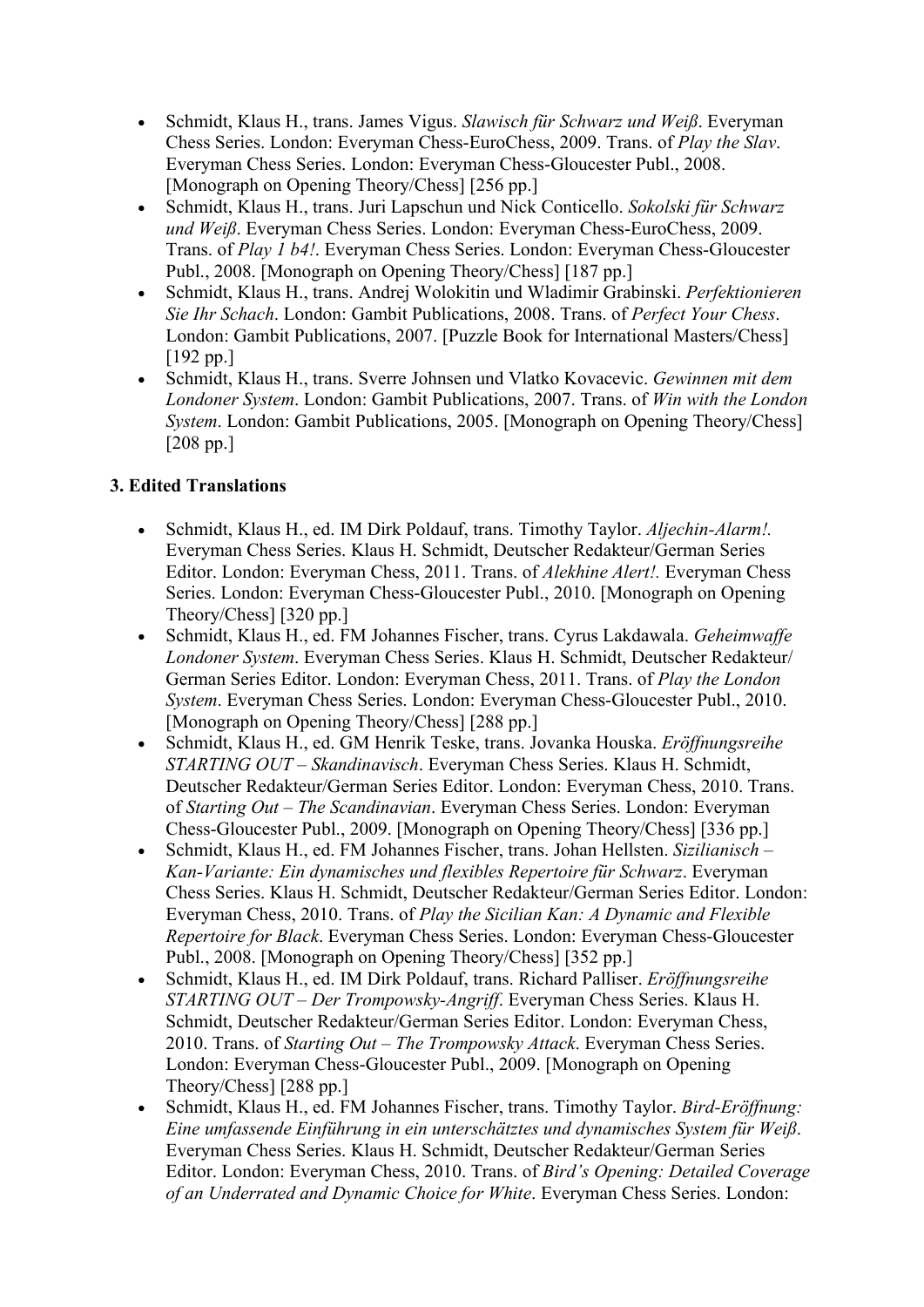Everyman Chess-Gloucester Publ., 2005. [Monograph on Opening Theory/Chess] [240 pp.]

- Schmidt, Klaus H., ed. IM Dirk Poldauf, trans. Richard Palliser, Colin McNab und James Vigus. Gefährliche Waffen – Pirc und Moderne Verteidigung. Everyman Chess Series. Klaus H. Schmidt, Deutscher Redakteur/German Series Editor. London: Everyman Chess, 2010. Trans. of Dangerous Weapons – The Pirc and Modern. Everyman Chess Series. London: Everyman Chess-Gloucester Publ., 2009. [Monograph on Opening Theory/Chess] [239 pp.]
- Schmidt, Klaus H., ed. FM Johannes Fischer, trans. Nigel Davies. Gewinnen mit Katalanisch. Everyman Chess Series. Klaus H. Schmidt, Deutscher Redakteur/German Series Editor. London: Everyman Chess, 2010. Trans. of Play the Catalan. Everyman Chess Series. London: Everyman Chess-Gloucester Publ., 2009. [Monograph on Opening Theory/Chess] [202 pp.]
- Schmidt, Klaus H., ed. IM Dirk Poldauf, trans. Richard Palliser, Tony Kosten und James Vigus. Gefährliche Waffen – Flankeneröffnungen. Everyman Chess Series. Klaus H. Schmidt, Deutscher Redakteur/German Series Editor. London: Everyman Chess-EuroChess, 2009. Trans. of Dangerous Weapons – Flank Openings. Everyman Chess Series. London: Everyman Chess-Gloucester Publ., 2008. [Monograph on Opening Theory/Chess] [267 pp.]
- Schmidt, Klaus H., ed. GM Henrik Teske, trans. Richard Palliser. Eröffnungsreihe STARTING OUT – Geheimnisse des offensiven Damenbauern. Everyman Chess Series. Klaus H. Schmidt, Deutscher Redakteur/German Series Editor. London: Everyman Chess-EuroChess, 2009. Trans. of Starting Out – d-Pawn Attacks. Everyman Chess Series. London: Everyman Chess-Gloucester Publ., 2008. [Monograph on Opening Theory/Chess] [304 pp.]

## ARTICLES, ESSAYS, AND BOOK REVIEWS

- Schmidt, Klaus H. "Neonaturalism in Contemporary U.S. Film." Studies in American Naturalism 15.1 (2020): 18-48.
- Schmidt, Klaus H. "In Search of Neonaturalism; or, Lost in Translation: Tracing an Elusive Meme in American Literary Criticism and Contemporary U.S. Film – Companion Website." 2020. https://amerikanistik.fb06.unimainz.de/files/2020/12/Schmidt In-Search-of-Neonaturalism-or-Lost-in-Translation\_Companion-Website\_11\_25\_2020.pdf.
- Schmidt, Klaus H. "Teaching American Realism in Germany." The Oxford Handbook of American Literary Realism. Ed. Keith Newlin. New York: Oxford UP, 2019. 621- 47. [electronic version is available at www.oxfordhandbooks.com]
- Schmidt, Klaus H. "Teaching American Realism in Germany: Supplement Additional Notes and Materials." 2019. https://amerikanistik.fb06.unimainz.de/files/2019/10/Schmidt\_Teaching-American-Realism-in-Germany Supplement 9 2019 Final.pdf.
- Schmidt, Klaus H. Rev. of Theodore Dreiser Recalled, ed. Donald Pizer (Clemson: Clemson UP, 2017). Studies in American Naturalism 13.1 (2018): 95-102.
- Ernst, Jutta, Sabina Matter-Seibel, and Klaus H. Schmidt. Introduction. Revisionist Approaches to American Realism and Naturalism. Ed. Jutta Ernst, Sabina Matter-Seibel, and Klaus H. Schmidt. American Studies – A Monograph Series 284. Heidelberg: Winter, 2018. vii-xxi.
- Schmidt, Klaus H. Rev. of The Bloomsbury Encyclopedia of the American Enlightenment, 2 vols., ed. Mark G. Spencer (New York: Bloomsbury, 2015).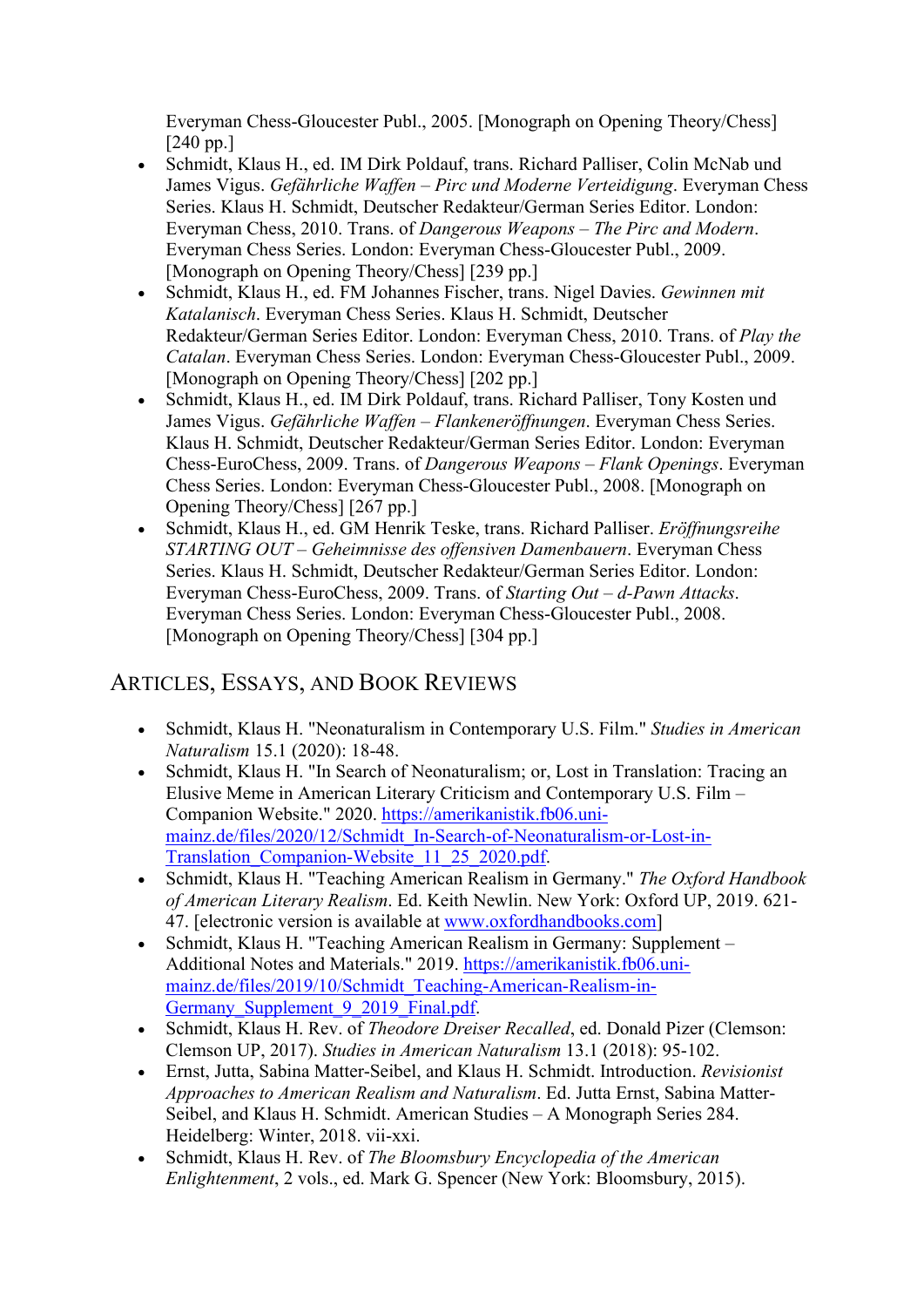Amerikastudien / American Studies 62.4 (2017): n. pag. [3 pp.]. Web. [Freely available at www.dgfa.de. Link: https://dgfa.de/category/reviews/]

- Schmidt, Klaus H., guest expert. "SWR2 Wissen: Arthur Miller Kritiker des American Way of Life," by Anna Dorothea Schneider. Interview. Recorded on March 17, 2015. Broadcast on October 8, 2015.
- Schmidt, Klaus H. "Review Essay: Edward Watts and David J. Carlson, eds., John Neal and Nineteenth-Century American Literature and Culture." Amerikastudien / American Studies 59.2 (2014): n. pag. [10 pp.]. Web. [Freely available at www.dgfa.de. Link: https://dgfa.de/category/reviews/volume-59-2-2014/]
- Schmidt, Klaus H. Rev. of Stories of Survival: John Edgar Wideman's Representations of History, by Ulrich Eschborn (MOSAIC 42. Trier: WVT, 2011). Amerikastudien / American Studies 58.1 (2013): 168-71.
- Schmidt, Klaus H. Preface. Renate von Bardeleben. Engaging Dreiser. Ed. Klaus H. Schmidt. American Studies – A Monograph Series 192. Heidelberg: Winter, 2010. ix-xiv
- Schmidt, Klaus H. Rev. of Sisters in Sin: Brothel Drama in America, 1900-1920, by Katie N. Johnson (Cambridge: Cambridge UP, 2006). Amerikastudien / American Studies 54.2 (2009): 258-62.
- Schmidt, Klaus H. "William Hill Brown, Biogramm"; "William Hill Brown, The Power of Sympathy"; "Stephen Crane, 'The Open Boat'"; "Arthur Miller, Timebends"; "William Gilmore Simms, Biogramm"; "William Gilmore Simms, The Yemassee"; "William Gilmore Simms, The Sword and the Distaff"; "Tabitha Tenney, Biogramm"; "Tabitha Tenney, Female Quixotism." Kindlers Literatur Lexikon. 3. Auflage. Hrsg. Heinz Ludwig Arnold. 18 vols. Stuttgart: Metzler, 2009. 3: 226-27; 4: 261; 11: 294- 95; 15: 167-69; 16: 156-57. [Electronic version (campus net): www.kll-online.de]
- Schmidt, Klaus H. Rev. of The Creation of the British Atlantic World, edited by Elizabeth Mancke and Carole Shammas (Baltimore: Johns Hopkins UP, 2005). Amerikastudien / American Studies 51 (2006): 621-26.
- Schmidt, Klaus H. Rev. of *Millennial Perspectives: Lifeworlds and Utopias*, edited by Brigitte Georgi-Findlay and Hans-Ulrich Mohr. Amerikastudien / American Studies 50.1-2 (2005): 296-99.
- Schmidt, Klaus H. Rev of Geschichte und Fiktion: Zum Funktionswandel des frühen amerikanischen Romans, by Oliver Scheiding. Literaturwissenschaftliches Jahrbuch 45 (2004): 374-84.
- Schmidt, Klaus H. Rev. of "Prodigies, anomalies, monsters": Charles Brockden Brown und die Grenzen der Erkenntnis, by Jörn Glasenapp. Amerikastudien / American Studies 47 (2002): 160-62.
- Schmidt, Klaus H. "Resonance, Resistance, Real-Life Encounters: (Narrative) Boundary-Crossing in the Early American Contact Zone. A Research Report on Interethnic Cultural Relations and Revisionary Reading of Black and Indian Autoethnographic Texts." Investigations into Narrative Structures. Ed. Christian Todenhagen and Wolfgang Thiele. Frankfurt: Lang, 2002. 281-365.
- Schmidt, Klaus H. Rev. of Negotiations of America's National Identity, 2 vols., edited by Roland Hagenbüchle and Josef Raab, in collaboration with Marietta Messmer. Literatur in Wissenschaft und Unterricht 34 (2001): 183-86.
- Schmidt, Klaus H. "Jonathan Edwards," "Michael Wigglesworth," "Sarah Kemble Knight." Metzler Lexikon amerikanischer Autoren. Ed. Bernd Engler and Kurt Müller. Stuttgart: Metzler, 2000. 210-212; 387-89; 716-18.
- Schmidt, Klaus H. Rev. of *Bowing to Necessities: A History of Manners in America*, 1620-1860, by C. Dallet Hemphill. American Studies in Europe 45 (September 2000): 32-33.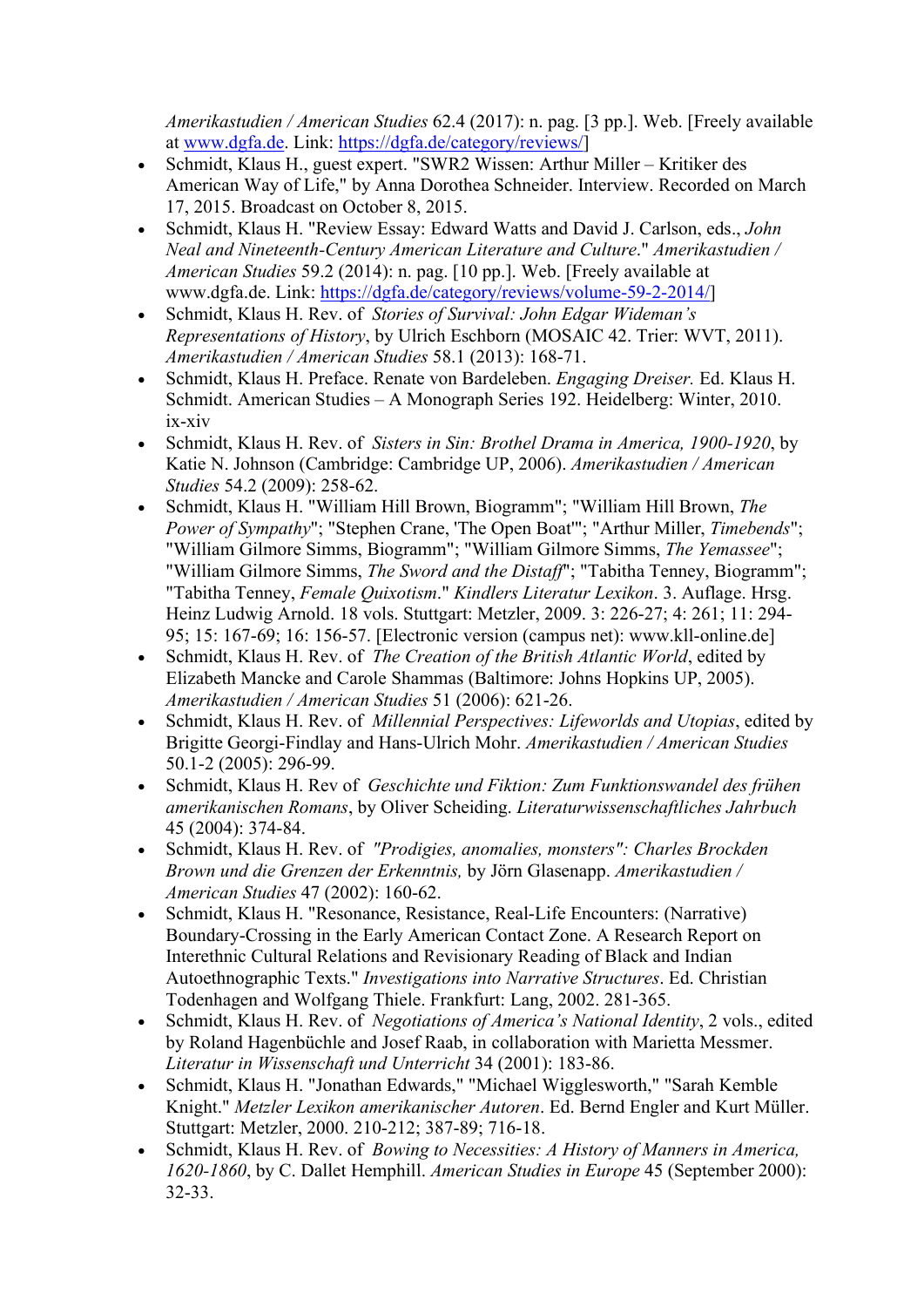- Schmidt, Klaus H. "A Scotsman in British America; or, Up Against Provincialism: The Construction of Individual and Collective Identities in Dr. Alexander Hamilton's Itinerarium." Early America Re-Explored: New Readings in Colonial, Early National, and Antebellum Culture. Ed. Klaus H. Schmidt and Fritz Fleischmann. New York: Lang, 2000. 151-81.
- Schmidt, Klaus H., and Fritz Fleischmann. Introduction. Early America Re-Explored: New Readings in Colonial, Early National, and Antebellum Culture. Ed. Klaus H. Schmidt and Fritz Fleischmann. New York: Lang, 2000. 1-30.
- Schmidt, Klaus H. Rev. of 'Friends and Lovers of Virtue': Tugendethische Handlungsorientierungen im Kontext der Schottischen Aufklärung 1750-1800, by Sebastian Bott. Scottish Studies Newsletter 31 (Summer 2000): 14-15.
- Schmidt, Klaus H. Rev. of From Goosecreek to Gandercleugh: Studies in Scottish-American Literary and Cultural History, by Andrew Hook. Scottish Studies Newsletter 31 (Summer 2000): 16-17.
- Schmidt, Klaus H. "Scottish-American Cosmopolitanism, Colonial Identities, and the Problem of Multiple Audiences: A Reading of Dr. Alexander Hamilton's Itinerarium (1744)." Terranglian Territories: Proceedings of the VII International Conference on the Literature of Region and Nation. Ed. Susanne Hagemann. Frankfurt: Lang, 2000. 447-64.
- Schmidt, Klaus H. "Just a Few of the Many: Exploring Oppositional and Marginal Voices in American Revolutionary and Early National Culture." The Construction and Contestation of American Cultures and Identities in the Early National Period. Ed. Udo J. Hebel. American Studies: A Monograph Series 78. Heidelberg: Winter, 1999. 371-95.
- Schmidt, Klaus H. Rev. of John Edgar Wideman: Reclaiming the African Personality, by Doreatha Drummond Mbalia, and Langston Hughes and the Chicago Defender: Essays on Race, Politics, and Culture, edited by Christopher C. De Santis. Amerikastudien / American Studies 43 (1998): 538-42.
- Schmidt, Klaus H. "Between Creativity and Conformity: Marginality and Gender in Toni Morrison's Sula." Transfer: Übersetzen – Dolmetschen – Interkulturalität. 50 Jahre Fachbereich Angewandte Sprach- und Kulturwissenschaft der Johannes Gutenberg-Universität Mainz in Germersheim. Ed. Horst W. Drescher. Frankfurt: Lang, 1997. 415-29.
- Schmidt, Klaus H. "Teaching Native Son in a German Undergraduate Literature Class." Approaches to Teaching Wright's Native Son. Ed. James A. Miller. New York: MLA, 1997. 28-34.
- Schmidt, Klaus H. [Forum, coordinators' report on workshop  $# 7$ :] "Technologies of Communication': The Rise of Print Culture in Early America." Amerikastudien / American Studies 42 (1997): 479-82.
- Schmidt, Klaus H. Abstract of Blurred Boundaries.... English and American Studies in German 1996. Ed. Horst Weinstock. Tübingen: Niemeyer, 1997. 135-36.
- Schmidt, Klaus H., and David Sawyer. Introduction. Blurred Boundaries 7-25.
- Schmidt, Klaus H. Abstract of "The Outsider's Vision".... English and American Studies in German 1994. Ed. Horst Weinstock. Tübingen: Niemeyer, 1995. 117-19.
- Schmidt, Klaus H. "Prefatory Note." Flip Sides vii-ix.
- Schmidt, Klaus H. "Reading Black Postmodernism: John Edgar Wideman's Reuben." Flip Sides 81-102.
- Schmidt, Klaus H. Rev. of Scottish Emigration to Colonial America, 1607-1785, by David Dobson. Scottish Studies Newsletter 23 (1995): 5-8.
- Schmidt, Klaus H. "Feierstunde für Gustav H. Blanke [Ceremony on the Occasion of Gustav H. Blanke's 80th Birthday]." JOGU 144 (1994): 15.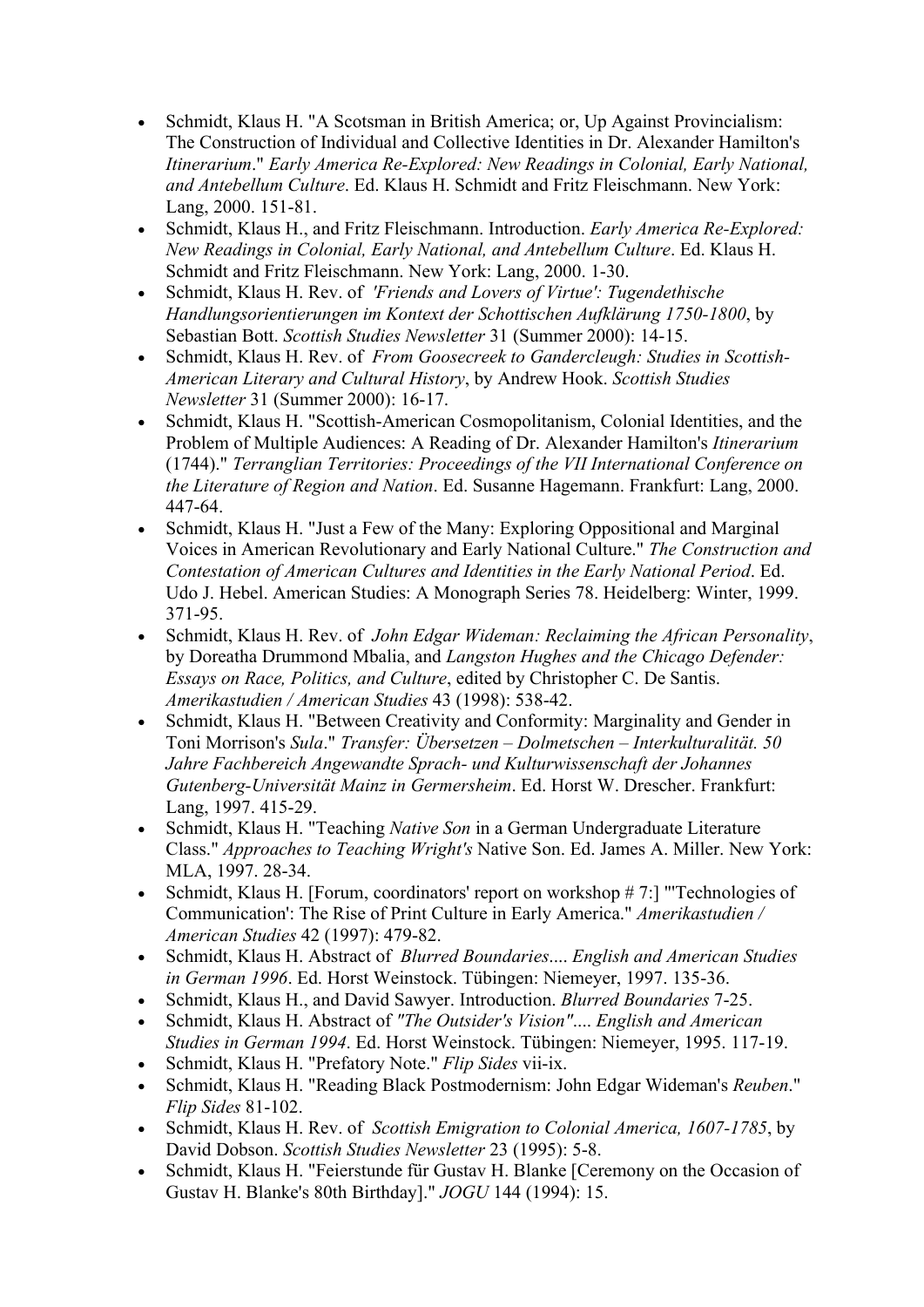- Schmidt, Klaus H. "Every Shut-Eye Ain't Asleep." JOGU 139 (1993): 15.
- Schmidt, Klaus H. "Multikulturelle Amerika-Perspektive im Kolumbusjahr [A Multicultural Analysis of America 500 Years After the Arrival of Columbus]." JOGU 134 (1992): 26.
- Schmidt, Klaus H. "Hispanische Kulturen der USA [Hispanic Cultures of the U.S.A.]." JOGU 124 (1990): 6.

#### **MISCELLANEOUS**

 Klaus H. Schmidt. "Adolf Götz als Pädagoge und Dirigent – Erinnerungen eines Schülers, Solisten und Orchesterspielers." [completed article for a forthcoming book on the German composer and conductor Adolf Götz]

#### LECTURES AND CONFERENCE TALKS

- Schmidt, Klaus H. "Realismus / Naturalismus [Realism / Naturalism]." Ringvorlesung: Kulturwissenschaft – Epochen, Methoden, Ansätze [Lecture Series: Cultural Studies – Epochs, Methods, Approaches]. Mainz/Germersheim. 22 November 2021.
- Schmidt, Klaus H. [Invited plenary lecture:] "In Search of Neonaturalism; or, Lost in Translation: Tracing an Elusive Meme in American Literary Criticism and Contemporary U.S. Film." Symposium: "American Literary Naturalism and Its Descendants." University of Iceland, Reykjavík. November 14-15, 2019. 15 November 2019.
- Schmidt, Klaus H. Co-Chair. Symposium: "Revisionist Approaches to American Realism and Naturalism," Germersheim. 7-8 July 2016.
- Schmidt, Klaus H. Chair and Introduction. Workshop "Intercultural America." Conference: "Intercultural America – 50 Years of American Studies in Mainz," Mainz. 13 December 2002.
- Schmidt, Klaus H. "At the Cutting Edge of African American Literature: John Edgar Wideman." University of Latvia (Universität Lettlands), Riga. 5 October 1998.
- Schmidt, Klaus H. "Colliding Discourses: Class, Gender, and Race in Postrevolutionary America." University of Latvia (Universität Lettlands), Riga. 1 October 1998.
- Schmidt, Klaus H. "Scottish-American Cosmopolitanism, Colonial Identities, and the Problem of Multiple Audiences: Rereading Dr. Alexander Hamilton's Itinerarium (1744)." Seventh International Conference on the Literature of Region and Nation, Mainz/Germersheim. 4 August 1998.
- Schmidt, Klaus H. "General Introduction: 'Technologies of Communication': The Rise of Print Culture in Early America." Workshop 7 (Klaus H. Schmidt and Fritz Fleischmann, Coordinators). DGfA Jahrestagung / Annual Conference of the German Association for American Studies, Freiburg. 21 May 1997.
- Schmidt, Klaus H. "Reading Between the Lines: Richard Wright's Native Son." Babson College, Babson Park, Massachusetts. 9 April 1996.
- Schmidt, Klaus H. "Early German-American Interrelations and the History and Present State of American Studies in Germany." American Antiquarian Society, Worcester, Massachusetts. 27 February 1996.
- Schmidt, Klaus H. "Self-Conscious Americanness and Subversive Mythmaking: A Project on Early American Literature, 1702-1809." American Antiquarian Society, Worcester, Massachusetts. 26 September 1995.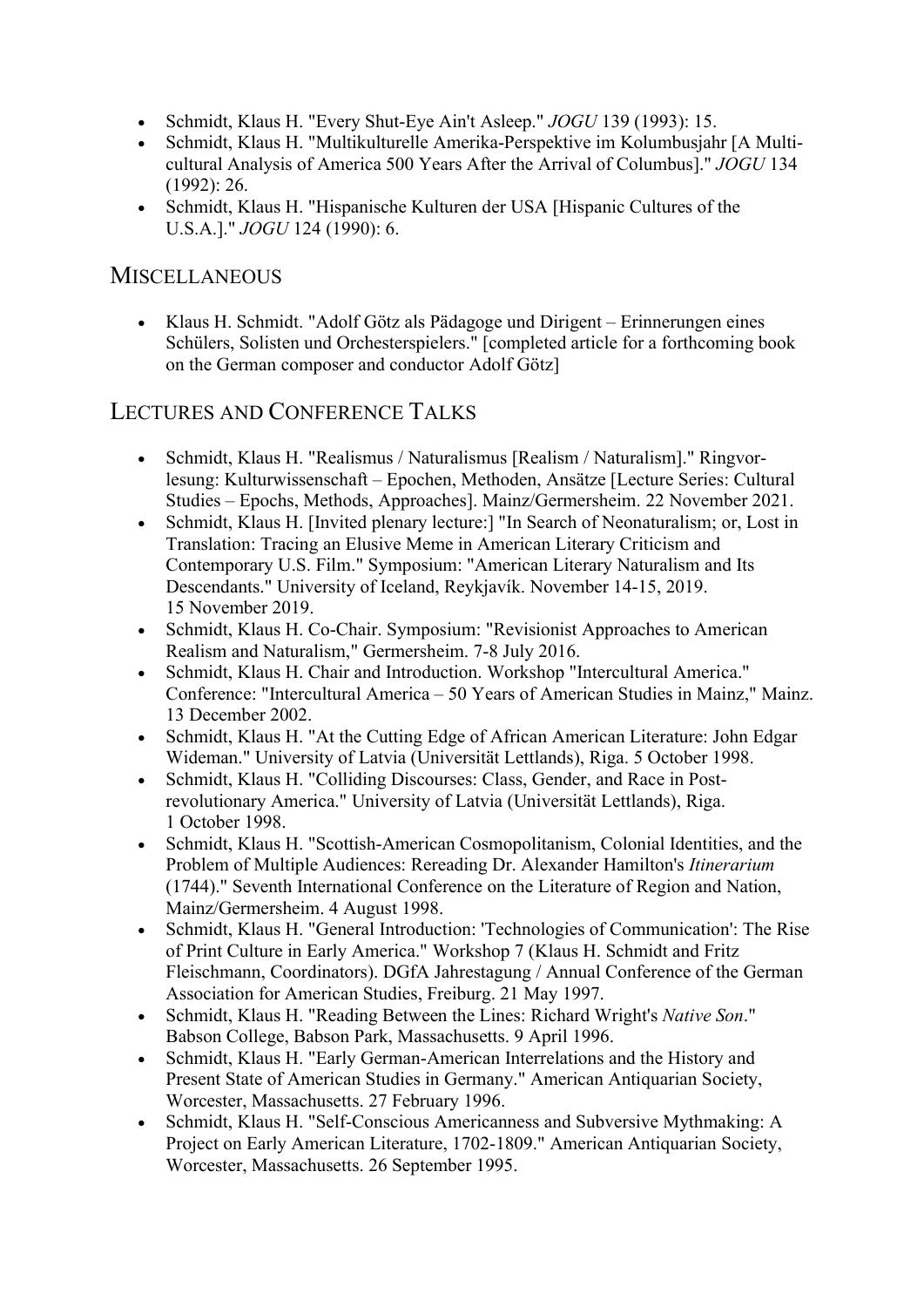Schmidt, Klaus H. "Between Creativitiy and Conformity: Marginality and Gender in Toni Morrison's Sula." DGfA Jahrestagung / Annual Conference of the German Association for American Studies, Berlin. 10 June 1992.

### WORK IN PROGRESS

- Schmidt, Klaus H. [Invited plenary lecture:] "Cold as Ice: Spectacles of Nordicity from North American Naturalism and Neonaturalism to Transnational Neo-Noir." Symposium: "How American Is American Literary Naturalism?" 2024. [conference venue and exact date to be announced]
- Schmidt, Klaus H. [Invited opening keynote lecture:] "Graphic (and Other) Excesses; or, Escalating Naturalism: Transnational Film and Visual Culture between Sensationalism, Social Critique, and Post-Postmodern Playfulness." Symposium: "American Literary Naturalism and the Visual / Digital." University College Cork, Cork, Ireland. October 14-15, 2022. 14 October 2022.
- Schmidt, Klaus H. Self-Conscious Acts and Multiple Audiences: Polyphony and Performance in British America, 1702-1776. [habilitation thesis; currently on hold]
- Schmidt, Klaus H., and Fritz Fleischmann, eds. John Neal. Selected Tales and Stories. [completed; to be submitted to a major American publishing house]

# (DIPLOMA / M.A.) THESES (CO-) SUPERVISED [120]

- Schmidt, Klaus H., Korreferent/coadviser. N. A.-O., "Persuasive Strategien und Manipulationtechniken in politischen Reden: Eine Analyse der Rhetorik von Donald J. Trump." Masterarbeit. U Mainz/Germersheim, WS 2021/22 [Prüfungstermin/date of examination].
- Schmidt, Klaus H., Korreferent/coadviser. M. N., "Sinclair's The Jungle and Steinbeck's The Grapes of Wrath: A Comparative Reading." Masterarbeit. U Mainz/ Germersheim, WS 2021/22 [Prüfungstermin/date of examination].
- Schmidt, Klaus H., Korreferent/coadviser. M. S., "Die Stereotypisierung der italoamerikanischen Bevölkerung in Film und Fernsehen." Masterarbeit. U Mainz/ Germersheim, WS 2021/22 [Abgabetermin/date of submission].
- Schmidt, Klaus H., Korreferent/coadviser. M. M. G., "Kommentierte Übersetzung ausgewählter Passagen aus Mary Renaults The Charioteer (Englisch-Deutsch)." Masterarbeit. U Mainz/Germersheim, WS 2020/21 [Prüfungstermin/date of examination].
- Schmidt, Klaus H., Korreferent/coadviser. C. M. H., "Die Darstellung [a]lternativer Sexualität in Fanfiction aus dem kanadischen Raum am Beispiel von Every Single Sparkling Thing." Masterarbeit. U Mainz/Germersheim, WS 2020/21 [Prüfungstermin/date of examination].
- Schmidt, Klaus H., Korreferent/coadviser. L. K., "The Violence of a White Trash Life: Depictions of Violence in Larry Brown's Joe, Dorothy Allison's Bastard Out of Carolina, and Their Movie Adaptations." Masterarbeit. U Mainz/Germersheim, SS 2020 [Prüfungstermin/date of examination].
- Schmidt, Klaus H., Korreferent/coadviser. S. S., "You Don't Have to Say You Love Me: A Memoir von Sherman Alexie – Eine kommentierte Übersetzung." Masterarbeit. U Mainz/Germersheim, SS 2020 [Prüfungstermin/date of examination].
- Schmidt, Klaus H., Korreferent/coadviser. K. W., "Margaret Mitchells Gone with the Wind: Eine [K]ritik der Übersetzungen von Martin Beheim-Schwarzbach und von Liat Himmelheber und Andreas Nohl." Masterarbeit. U Mainz/Germersheim, SS 2020 [Prüfungstermin/date of examination].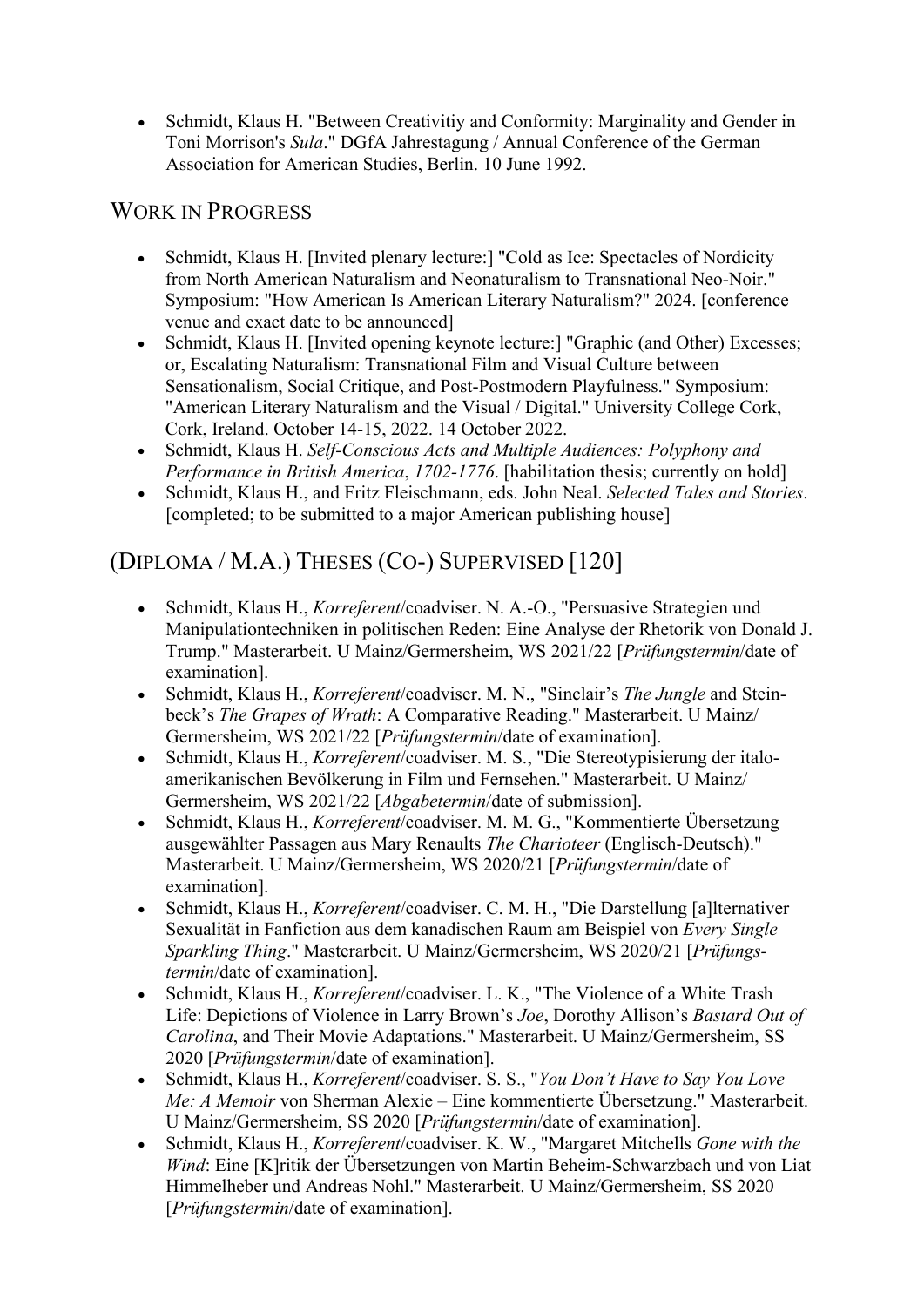- Schmidt, Klaus H., Korreferent/coadviser. J. L., "Vom-Blatt-Dolmetschen und maschinelle Übersetzung als Basis arbeitsteiliger Literaturübersetzung: Eine empirische Studie." Masterarbeit. U Mainz/Germersheim, WS 2019/20 [Prüfungstermin/date of examination].
- Schmidt, Klaus H., Korreferent/coadviser. L. S. P., "Alkoholismus in der angloamerikanischen Literatur des 20. Jahrhunderts am Beispiel von autobiographischen Elementen in The Beautiful and Damned, Under the Volcano und Set This House on Fire." Masterarbeit. U Mainz/Germersheim, SS 2018 [Prüfungstermin/date of examination].
- Schmidt, Klaus H., Korreferent/coadviser. J. S., "Gesellschaftskritik in der englischsprachigen dystopischen Literatur am Beispiel von Orwells 1984, Bradburys Fahrenheit 451 und Atwoods The Handmaid's Tale." Masterarbeit. U Mainz/Germersheim, SS 2018 [Prüfungstermin/date of examination].
- Schmidt, Klaus H., Korreferent/coadviser. M. K. V., "Wilma Mankiller and Paul Starr: Rewriting the Legacy of Urban Indian Relocation through Community Commitment and Service – Eine komparative Analyse." Masterarbeit. U Mainz/ Germersheim, SS 2018 [Prüfungstermin/date of examination].
- Schmidt, Klaus H., Korreferent/coadviser. K. W., "Pennsylvania Dutch: Kritische Analyse einer Kultur und Sprache." Masterarbeit. U Mainz/Germersheim, SS 2018 [Prüfungstermin/date of examination].
- Schmidt, Klaus H., Korreferent/coadviser. A. B., "Humor und Rezipientenbindung in der TV-Serie Gilmore Girls." Masterarbeit. U Mainz/Germersheim, WS 2017/18 [Prüfungstermin/date of examination].
- Schmidt, Klaus H., Korreferent/coadviser. S. H., "Neil Gaiman's American Gods: An Interdisciplinary Analysis." Masterarbeit. U Mainz/Germersheim, WS 2017/18 [*Abgabetermin*/date of submission].
- Schmidt, Klaus H., Korreferent/coadviser. F. S., "Pennsylvania German: A Case Study on Language Development in a Social and Historical Context." Masterarbeit. U Mainz/Germersheim, WS 2017/18 [Prüfungstermin/date of examination].
- Schmidt, Klaus H., Korreferent/coadviser. L. M. S., "Geschlechterdarstellung in der US-amerikanischen Sitcom am Beispiel von New Girl." Masterarbeit. U Mainz/ Germersheim, WS 2016/17 [Prüfungstermin/date of examination].
- Schmidt, Klaus H., Korreferent/coadviser. K. L., "Christlicher Fundamentalismus und apokalyptisches Denken in den Vereinigten Staaten." Masterarbeit. U Mainz/ Germersheim, SS 2016 [Prüfungstermin/date of examination].
- Schmidt, Klaus H., Korreferent/coadviser. S. M. D., "Voicing the Oppressed: Social Criticism in Nineteenth-Century American Women's Writing – An Analysis of Stowe's Uncle Tom's Cabin and Jacobs's Incidents in the Life of a Slave Girl." Masterarbeit. U Mainz/Germersheim, WS 2015/16 [Prüfungstermin/date of examination].
- Schmidt, Klaus H., Korreferent/coadviser. C. U., "Vergleich der Übersetzungslösungen für Realien des politischen Systems der Vereinigten Staaten in der Fernsehserie House of Cards." Masterarbeit. U Mainz/Germersheim, WS 2015/16 [Prüfungstermin/date of examination].
- Schmidt, Klaus H., Korreferent/coadviser. J. S., "Comicstrips und Graphic Novels: Eine komparative und übersetzungskritische Analyse anhand des Comicstrips Calvin and Hobbes von Bill Watterson und der Graphic Novel Girl Genius von Phil und Kaja Foglio." Masterarbeit. U Mainz/Germersheim, SS 2015 [Prüfungstermin/ date of examination].
- Schmidt, Klaus H., *Korreferent*/coadviser. C. B. S., "Humor als Übersetzungsproblem: Die deutsche Übertragung ausgewählter amerikanischer Texte von Bill Bryson und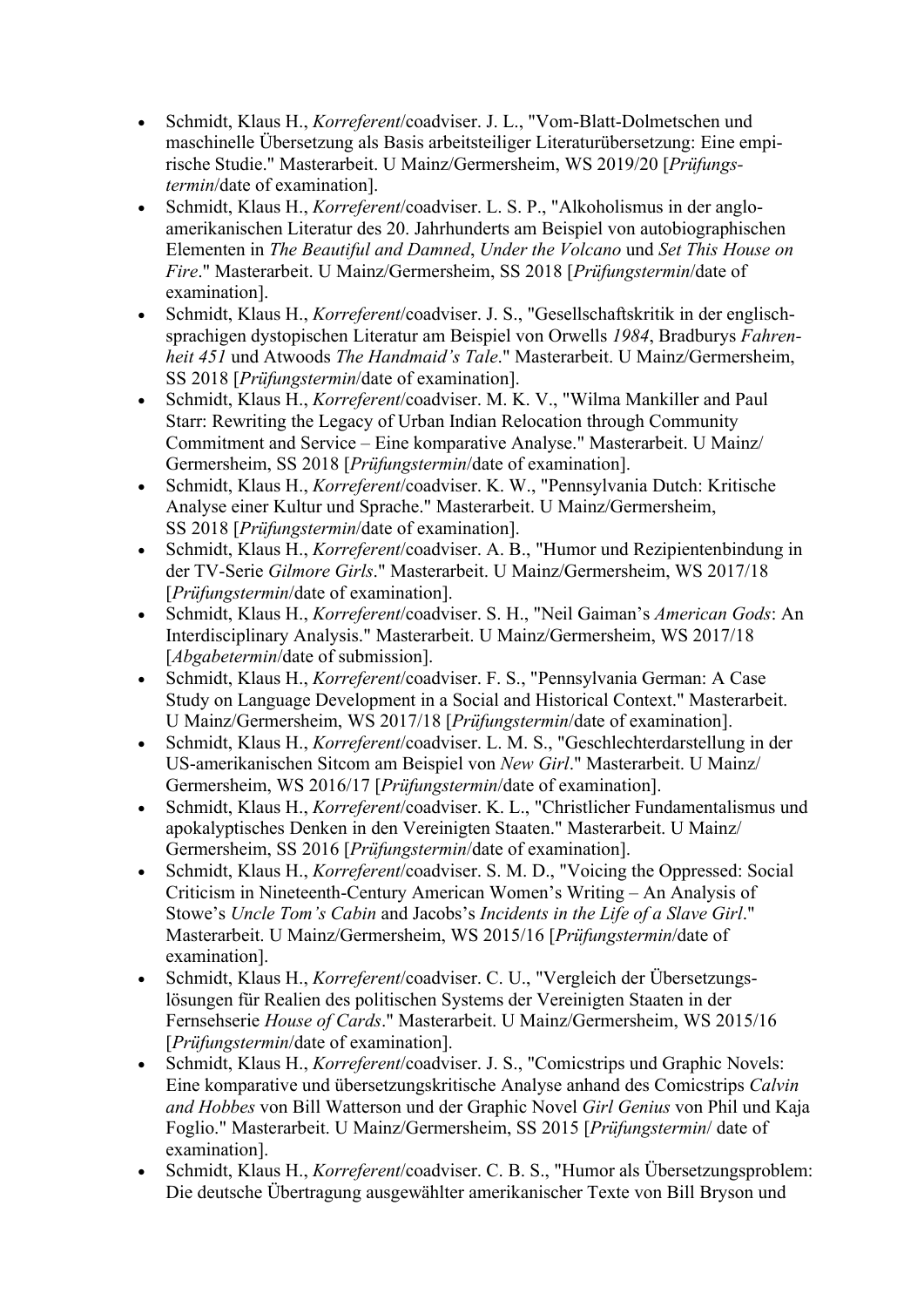Dave Barry." Masterarbeit. U Mainz/Germersheim, SS 2015 [Prüfungstermin/date of examination].

- Schmidt, Klaus H., Korreferent/coadviser. L. K. B., "Die Sprache der Eurokrise in der Financial Times: Eine kritische Analyse." Masterarbeit. U Mainz/Germersheim, WS 2014/15 [*Prüfungstermin*/date of examination].
- Schmidt, Klaus H., Korreferent/coadviser. K. D., "Frauensprache / Männersprache: Eine interdisziplinäre Analyse unter besonderer Berücksichtigung des Sprachgebrauchs in Internetforen." Diplomarbeit. U Mainz/Germersheim, SS 2014 [Prüfungstermin/date of examination].
- Schmidt, Klaus H., Korreferent/coadviser. A. B., "Darstellungen der Sklaverei in der US-amerikanischen Literatur und Populärkultur: Eine komparative Analyse." Masterarbeit. U Mainz/Germersheim, WS 2013/14 [Prüfungstermin/date of examination].
- Schmidt, Klaus H., Korreferent/coadviser. L. B., "Die Übertragung von zeitgenössischen Liebesromanen: Eine übersetzungskritische Analyse von David Nicholls' One Day." Masterarbeit. U Mainz/Germersheim, WS 2013/14 [Prüfungstermin/date of examination].
- Schmidt, Klaus H., Korreferent/coadviser. A. G., "Die schottische Emigration in die USA." Diplomarbeit. U Mainz/Germersheim, WS 2013/14 [Prüfungstermin/date of examination].
- Schmidt, Klaus H., Korreferent/coadviser. P. A. G., "Darstellungen des Phänomens 'White Trash' in amerikanischen Fernsehserien am Beispiel von My Name is Earl: Eine kritische Analyse." Masterarbeit. U Mainz/Germersheim, WS 2013/14 [*Abgabetermin*/date of submission].
- Schmidt, Klaus H., Korreferent/coadviser. M. R., "Sozialkritische Aspekte in Richard Wrights Native Son (1940)." Masterarbeit. U Mainz/Germersheim, WS 2013/14 [Prüfungstermin/date of examination].
- Schmidt, Klaus H., Korreferent/coadviser. A. P., "Anglizismen in der deutschen Sprache: Einschätzungen und Reaktionen." Masterarbeit. U Mainz/Germersheim, SS 2013 [Abgabetermin/date of submission].
- Schmidt, Klaus H., Korreferent/coadviser. S. C.-C., "Probleme und Besonderheiten bei der Übertragung US-amerikanischer Kulturspezifika: Eine Untersuchung zur deutschen Synchronisation und Untertitelung der amerikanischen Fernsehserie Psych." Masterarbeit. U Mainz/Germersheim, WS 2012/13 [Prüfungstermin/date of examination].
- Schmidt, Klaus H., Korreferent/coadviser. M. G., "Lebende Tote in den USA: Entstehung und Entwicklung des Zombie-Phänomens unter besonderer Berücksichtigung sozio-kultureller Aspekte." Masterarbeit. U Mainz/Germersheim, WS 2012/13 [*Prüfungstermin*/date of examination].
- Schmidt, Klaus H., Korreferent/coadviser. M. Y., "Christlicher Fundamentalismus in den USA und dessen Einfluss auf die US-amerikanische Innen- und Außenpolitik." Masterarbeit. U Mainz/Germersheim, WS 2012/13 [Prüfungstermin/date of examination].
- Schmidt, Klaus H., Korreferent/coadviser. L. V. E., "Erzählkünstlerische Mittel und Sozialkritik in Theodore Dreisers An American Tragedy." Masterarbeit. U Mainz/ Germersheim, SS 2012 [Prüfungstermin/date of examination].
- Schmidt, Klaus H., Korreferent/coadviser. K. K., "Nathaniel Hawthornes The House of the Seven Gables: Historische und biographische Einflüsse auf den Roman." Masterarbeit. U Mainz/Germersheim, SS 2012 [Prüfungstermin/date of examination].
- Schmidt, Klaus H., Korreferent/coadviser. P. C. H., "Rassismus in ausgewählten amerikanischen Texten: Eine interdisziplinäre Analyse." Masterarbeit. U Mainz/ Germersheim, SS 2012 [Abgabetermin/date of submission].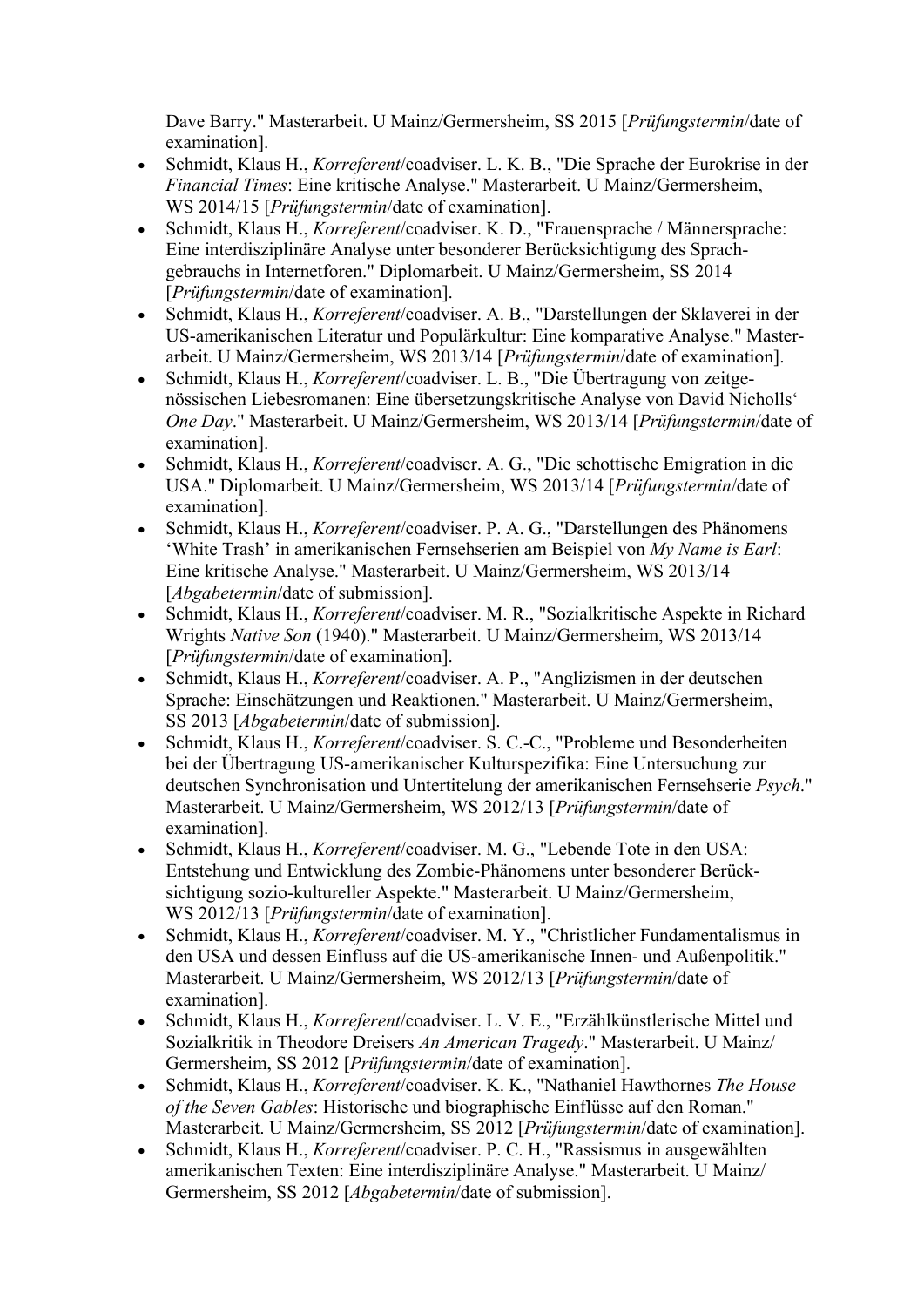- Schmidt, Klaus H., Korreferent/coadviser. J. A. S., "Sprachliche Relativität: Eine kritische Analyse unter besonderer Berücksichtigung der anglo-amerikanischen Forschung." Masterarbeit. U Mainz/Germersheim, SS 2012 [Prüfungstermin/date of examination].
- Schmidt, Klaus H., Korreferent/coadviser. N. L., "Texas German und Pennsylvania Dutch: Vom Aussterben und Überleben deutscher Sprachinseln in den USA – Eine soziolinguistische Analyse." Diplomarbeit. U Mainz/Germersheim, WS 2011/12 [Prüfungstermin/date of examination].
- Schmidt, Klaus H., Korreferent/coadviser. M. O., "Identitätskonstruktionen und das Absurde in Paul Austers Romanwerk." Masterarbeit. U Mainz/Germersheim, WS 2011/12 [*Prüfungstermin*/date of examination].
- Schmidt, Klaus H., Korreferent/coadviser. K. A. L. R., "Alkoholismus in der amerikanischen Literatur: Styrons Set This House on Fire (1960) – Eine kulturübergreifende medizinische Analyse." Masterarbeit. U Mainz/Germersheim, WS 2011/12 [Prüfungstermin/date of examination].
- Schmidt, Klaus H., Korreferent/coadviser. A.-K. F., "Vergleichende Analyse der Synchronisation und Untertitelung der US-amerikanischen Comedyserie Scrubs." Masterarbeit. U Mainz/Germersheim, SS 2011 [Prüfungstermin/date of examination].
- Schmidt, Klaus H., Korreferent/coadviser. M. J., "Strategien der Humorübersetzung am Beispiel der amerikanischen Zeichentrickserie The Simpsons." Diplomarbeit. U Mainz/Germersheim, SS 2011 [Prüfungstermin/date of examination].
- Schmidt, Klaus H., Korreferent/coadviser. S. K., "Humor und Sozialkritik in Mark Twains Huckleberry Finn (1884) und J. D. Salingers The Catcher in the Rye (1951): Eine komparative Analyse." Masterarbeit. U Mainz/Germersheim, SS 2011 [Prüfungstermin/date of examination].
- Schmidt, Klaus H., Korreferent/coadviser. J. A. L., "Mark Twains Adventures of Huckleberry Finn und J. D. Salingers The Catcher in the Rye: Literarisches Übersetzen, Sprachvarietäten, translatorische Probleme." Masterarbeit. U Mainz/ Germersheim, SS 2011 [Prüfungstermin/date of examination].
- Schmidt, Klaus H., Korreferent/coadviser. A. B., "Die Rolle der Erwachsenen in The Peanuts: Eine kritische Analyse unter besonderer Berücksichtigung übersetzungsrelevanter Aspekte." Diplomarbeit. U Mainz/Germersheim, WS 2010/11 [Prüfungstermin/date of examination].
- Schmidt, Klaus H., Korreferent/coadviser. L. B., "Translationsprozessforschung: Eine kritische Bestandsaufnahme." Masterarbeit. U Mainz/Germersheim, WS 2010/11 [Prüfungstermin/date of examination].
- Schmidt, Klaus H., Korreferent/coadviser. C. F., "Das Phänomen Obama Eine kritische Analyse." Diplomarbeit. U Mainz/Germersheim, WS 2010/11 [Prüfungstermin/date of examination].
- Schmidt, Klaus H., Korreferent/coadviser. B. A. H., "Coming-out-Thematik in Karl M. Soehnleins The World of Normal Boys (2000) und Aaron Frickes Reflections of a Rock Lobster (1981)." Diplomarbeit. U Mainz/Germersheim, WS 2010/11 [Prüfungstermin/date of examination].
- Schmidt, Klaus H., Korreferent/coadviser. K. D. L., "Geisterfahrer vs. Phantomrider: Die Problematik der Übersetzung von Songtexten in der Popularmusik am Beispiel von Tokio Hotel." Diplomarbeit. U Mainz/Germersheim, WS 2010/11 [Prüfungstermin/date of examination].
- Schmidt, Klaus H., Korreferent/coadviser. L. N., "Eine Untersuchung albanischer Emigration/Immigration nach Amerika." Diplomarbeit. U Mainz/Germersheim, WS 2010/11 [*Prüfungstermin*/date of examination].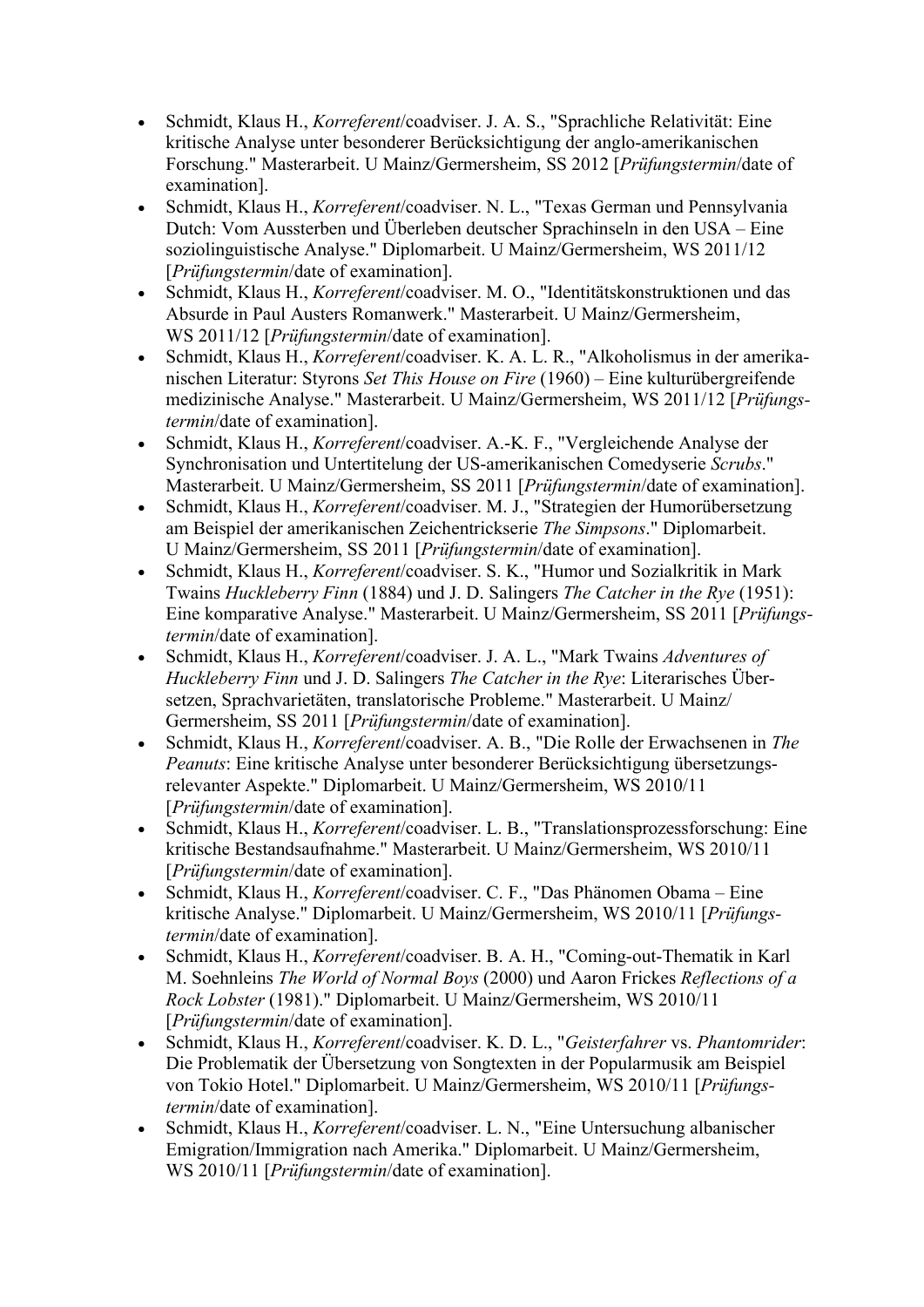- Schmidt, Klaus H., Korreferent/coadviser. C. S., "Synchronisation und Untertitelung am Beispiel von Friends und How I Met Your Mother: Eine komparative Analyse." Diplomarbeit. U Mainz/Germersheim, WS 2010/11 [Prüfungstermin/date of examination].
- Schmidt, Klaus H., Korreferent/coadviser. M. Z., "Die Instrumentalisierung von Anglizismen in der Bravo: Eine kritische Analyse." Diplomarbeit. U Mainz/ Germersheim, WS 2010/11 [Prüfungstermin/date of examination].
- Schmidt, Klaus H., Korreferent/coadviser. A. A., "Graphic Novels: Grundlagen und übersetzungskritische Analyse der deutschen Übertragung von Howard Cruses Stuck Rubber Baby." Diplomarbeit. U Mainz/Germersheim, SS 2010 [Prüfungstermin/date of examination].
- Schmidt, Klaus H., Korreferent/coadviser. M. K., "Übersetzungsstrategien in deutschen und slowakischen Synchronfassungen." Masterarbeit. U Mainz/ Germersheim, SS 2010 [Prüfungstermin/date of examination].
- Schmidt, Klaus H., Korreferent/coadviser. F. L., "Eugene O'Neills Long Day's Journey into Night." Diplomarbeit. U Mainz/Germersheim, SS 2010 [Prüfungstermin/date of examination].
- Schmidt, Klaus H., Korreferent/coadviser. D. L., "Stephen Kings Cell und die Tradition der Gothic Novel in England und Amerika." Diplomarbeit. U Mainz/ Germersheim, SS 2010 [Prüfungstermin/date of examination].
- Schmidt, Klaus H., Korreferent/coadviser. K. M., "[Die] Darstellung von Italoamerikanern in der TV-Serie The Sopranos." Diplomarbeit. U Mainz/ Germersheim, SS 2010 [Prüfungstermin/date of examination].
- Schmidt, Klaus H., Korreferent/coadviser. C. P., "Feindbild Kommunismus in der McCarthy-Ära: Eine Analyse der zeitgenössischen Berichterstattung anhand ausgewählter Texte aus dem TIME Magazine." Diplomarbeit. U Mainz/Germersheim, SS 2010 [Prüfungstermin/date of examination].
- Schmidt, Klaus H., Korreferent/coadviser. M. L. S., "Initiation und Geschlechterthematik in Carson McCullers' The Heart is a Lonely Hunter, Sylvia Plaths The Bell Jar und Jerome D. Salingers The Catcher in the Rye." Diplomarbeit. U Mainz/ Germersheim, SS 2010 [Prüfungstermin/date of examination].
- Schmidt, Klaus H., Korreferent/coadviser. K. S., "Sprachvarietäten als Übersetzungsproblem am Beispiel von Animationsfilmen." Masterarbeit. U Mainz/Germersheim, SS 2010 [Prüfungstermin/date of examination].
- Schmidt, Klaus H., Korreferent/coadviser. L. G., "Frederick Douglass' Narrative of the Life of Frederick Douglass (1845) und Harriet Jacobs' Incidents in the Life of a Slave Girl (1861): Eine komparative Analyse." Diplomarbeit. U Mainz/Germersheim, WS 2009/10 [*Prüfungstermin*/date of examination].
- Schmidt, Klaus H., Korreferent/coadviser. B. H., "Las Vegas: An Interdisciplinary Study." Diplomarbeit. U Mainz/Germersheim, WS 2009/10 [Prüfungstermin/date of examination].
- Schmidt, Klaus H., Korreferent/coadviser. M. K., "Einsamkeit und Marginalität in Carson McCullers' The Heart is a Lonely Hunter und Tennessee Williams' A Streetcar Named Desire." Diplomarbeit. U Mainz/Germersheim, WS 2009/10 [Prüfungstermin/date of examination].
- Schmidt, Klaus H., Korreferent/coadviser. F. L., "Children's Literature in Translation." Diplomarbeit. U Mainz/Germersheim, WS 2009/10 [Prüfungstermin/date of examination].
- Schmidt, Klaus H., Korreferent/coadviser. D. R., "Eine übersetzungskritische Untersuchung der deutschen Übertragung von Irvine Welshs Roman Porno." Diplomarbeit. U Mainz/Germersheim, WS 2009/10 [Prüfungstermin/date of examination].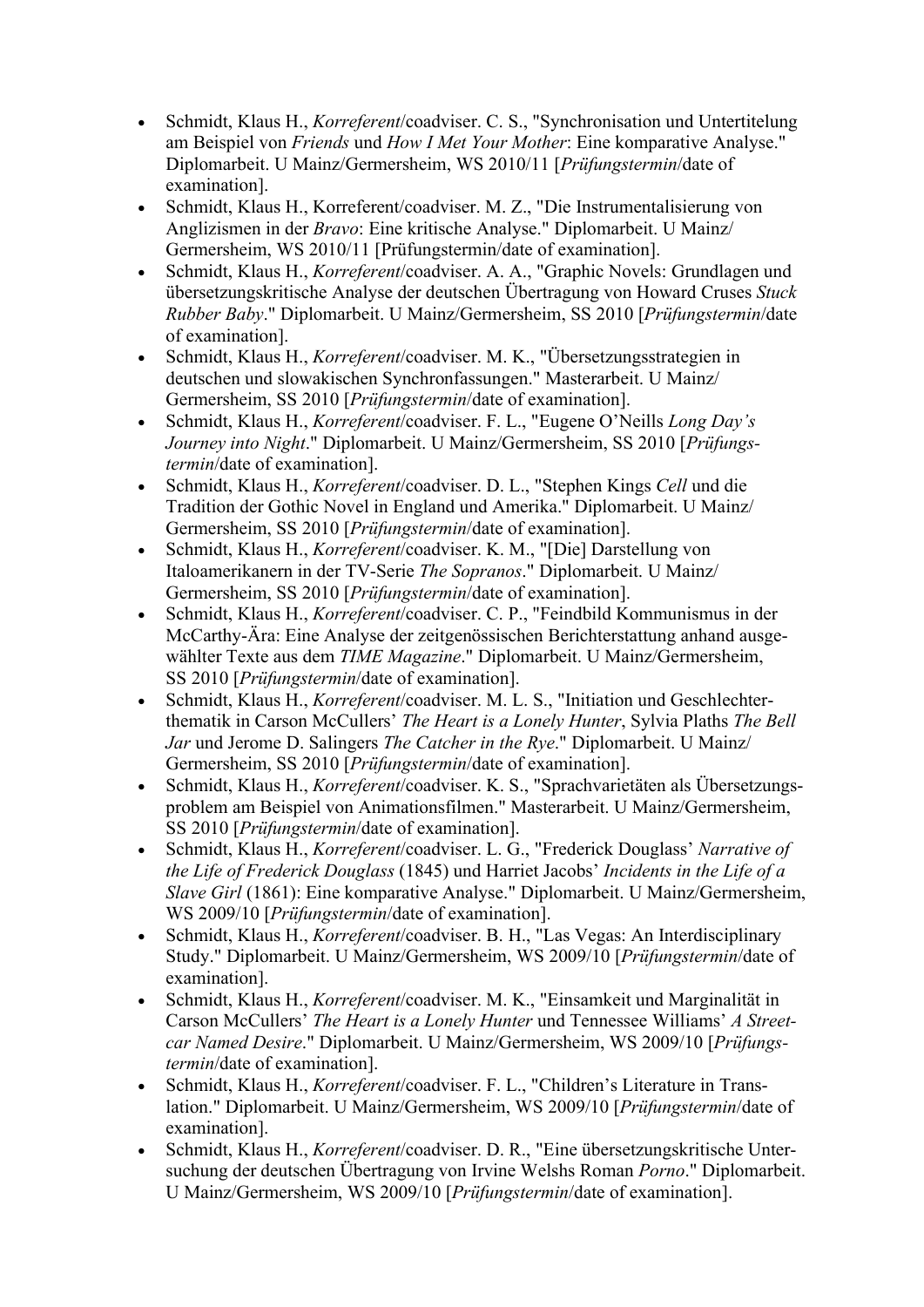- Schmidt, Klaus H., Korreferent/coadviser. S. S., "Facetten US-amerikanischer Kultur: Eine interdisziplinäre Analyse unter besonderer Berücksichtigung der gesellschaftspolitischen Wechselwirkung zwischen Sport, Wirtschaft, Rassenproblematik und Religion." Diplomarbeit. U Mainz/Germersheim, WS 2009/10 [Prüfungstermin/date of examination].
- Schmidt, Klaus H., Korreferent/coadviser. K. S., "The U.S. Financial Crisis and Its Representation in Speeches by Ben Bernanke and Jean-Claude Trichet." Diplomarbeit. U Mainz/Germersheim, WS 2009/10 [Prüfungstermin/date of examination].
- Schmidt, Klaus H., Korreferent/coadviser. J. B., "'Political Correctness': Eine interdisziplinäre Analyse." Diplomarbeit. U Mainz/Germersheim, SS 2009 [Prüfungstermin/date of examination].
- Schmidt, Klaus H., Korreferent/coadviser. S. F., "Anglo-amerikanische Kinderliteratur: Eine übersetzungskritische Analyse." Diplomarbeit. U Mainz/Germersheim, SS 2009 [Prüfungstermin/date of examination].
- Schmidt, Klaus H., Korreferent/coadviser. S. K., "Gewalt in amerikanischen Computerspielen: Eine kritische Analyse." Diplomarbeit. U Mainz/Germersheim, SS 2009 [Prüfungstermin/date of examination].
- Schmidt, Klaus H., Korreferent/coadviser. S. M., "Stadtdarstellung, Geschlechterrollen und Gesellschaftkritik im amerikanischen Naturalismus: Eine komparative Analyse von Richard Wrights Native Son und Ann Petrys The Street." Diplomarbeit. U Mainz/Germersheim, SS 2009 [Prüfungstermin/date of examination].
- Schmidt, Klaus H., Korreferent/coadviser. D. S., "Der Feminismus in den sechziger Jahren: Eine kulturwissenschaftliche Analyse sozialen Wandels in den Vereinigten Staaten." Diplomarbeit. U Mainz/Germersheim, SS 2009 [Prüfungstermin/date of examination].
- Schmidt, Klaus H., Korreferent/coadviser. S. W., "American Dad als humoristischsozialkritische Folie der Bush-Ära: Eine Analyse subversiver amerikanischer Populärkultur." Diplomarbeit. U Mainz/Germersheim, SS 2009 [Prüfungstermin/date of examination].
- Schmidt, Klaus H., Korreferent/coadviser. S. B., "Die Darstellung der Frau in der USamerikanischen Fernsehserie: 'Unruly Women' am Beispiel von I Love Lucy und Gilmore Girls." Diplomarbeit. U Mainz/Germersheim, WS 2008/09 [Prüfungstermin/date of examination].
- Schmidt, Klaus H., Korreferent/coadviser. D. D., "Die traumatischen Folgen des 11. September 2001 und die Verarbeitung eines kollektiven Traumas im amerikanischen Kino." Diplomarbeit. U Mainz/Germersheim, WS 2008/09 [Prüfungstermin/date of examination].
- Schmidt, Klaus H., Korreferent/coadviser. S. D., "'Freaks': Die Darstellung von Menschen mit Behinderungen in ausgewählten Werken der amerikanischen Erzähltradition." Diplomarbeit. U Mainz/Germersheim, WS 2008/09 [Prüfungstermin/date of examination].
- Schmidt, Klaus H., Korreferent/coadviser. M. G., "Die Gothic Tradition in Amerika unter besonderer Berücksichtigung des Wahnsinnsmotivs in Charles Brockden Browns 'Somnambulism', John Neals 'Idiosyncrasies' und Edgar Allan Poes 'Berenice'." Diplomarbeit. U Mainz/Germersheim, WS 2008/09 [Prüfungstermin/ date of examination].
- Schmidt, Klaus H., Korreferent/coadviser. E. K., "Die autobiographische Darstellung psychischer Störungen in Elizabeth Wurtzels Prozac Nation und Susanna Kaysens Girl, Interrupted: Eine literaturwissenschaftliche und soziomedizinische Analyse." Diplomarbeit. U Mainz/Germersheim, WS 2008/09 [Prüfungstermin/date of examination].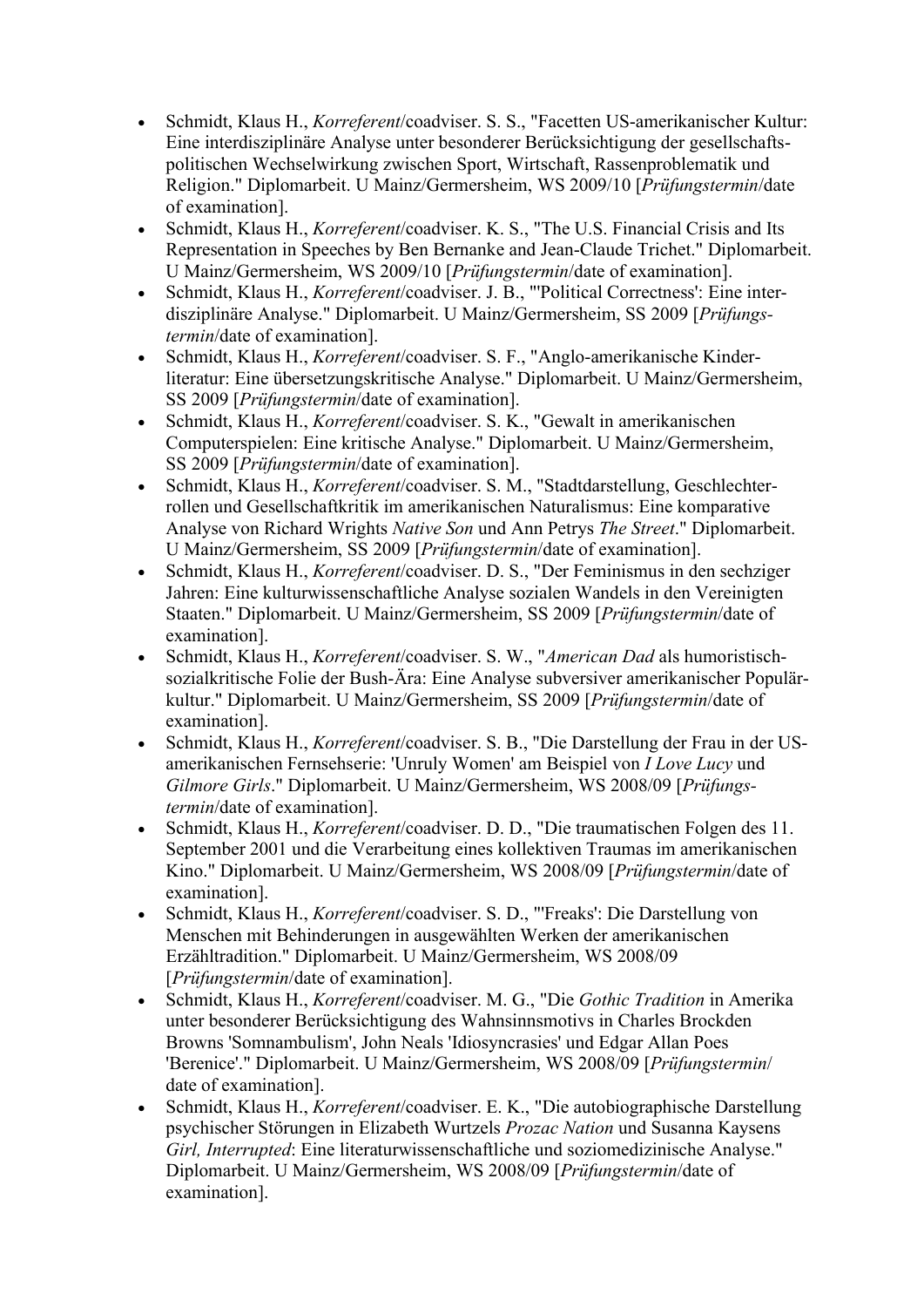- Schmidt, Klaus H., Korreferent/coadviser. S. S., "Die deutsche Übertragung von Sylvia Plath, The Bell Jar: Eine übersetzungskritische Analyse." Diplomarbeit. U Mainz/Germersheim, WS 2008/09 [Prüfungstermin/date of examination].
- Schmidt, Klaus H., Korreferent/coadviser. A. S., "Engendering New York: Theodore Dreisers Sister Carrie und Edith Whartons The House of Mirth." Diplomarbeit. U Mainz/Germersheim, WS 2008/09 [Prüfungstermin/date of examination].
- Schmidt, Klaus H., Korreferent/coadviser. S. T., "Vampirismus in der anglo-amerikanischen Literatur: Bram Stokers Dracula und Anne Rices Interview with the Vampire." Diplomarbeit. U Mainz/Germersheim, WS 2008/09 [Prüfungstermin/ date of examination].
- Schmidt, Klaus H., Korreferent/coadviser. G. W., "Gewaltdarstellungen im USamerikanischen Kino als kommerziell-parodistischer Modetrend und Mittel der Gesellschaftskritik: Die 'Slasher'-Filme der 1980er Jahre und Mary Harrons Adaptation von Bret Easton Ellis' American Psycho (1991/2000)." Diplomarbeit. U Mainz/Germersheim, WS 2008/09 [Prüfungstermin/date of examination].
- Schmidt, Klaus H., Korreferent/coadviser. B. Y., "Die Entstehung des Sufismus und dessen Weg in die USA." Diplomarbeit. U Mainz/Germersheim, WS 2008/09 [Prüfungstermin/date of examination].
- Schmidt, Klaus H., Korreferent/coadviser. N. I., "Die Synchronisation der Fernsehserie Ally McBeal." Diplomarbeit. U Mainz/Germersheim, SS 2008 [Prüfungstermin/date of examination].
- Schmidt, Klaus H., Korreferent/coadviser. A. K., "Die deutschen Übertragungen von J. D. Salingers The Catcher in the Rye: Ein Vergleich aus translationswissenschaftlicher Perspektive." Diplomarbeit. U Mainz/Germersheim, SS 2008 [Prüfungstermin/date of examination].
- Schmidt, Klaus H., Korreferent/coadviser. S. P., "Sozialkritische Aspekte in USamerikanischen Sitcoms am Beispiel von Married . . . with Children und The King of Queens." Diplomarbeit. U Mainz/Germersheim, SS 2008 [Prüfungstermin/date of examination].
- Schmidt, Klaus H., Korreferent/coadviser. L. H., "humor, humour, Humor: Ein kulturhistorischer Vergleich." Diplomarbeit. U Mainz/Germersheim, WS 2007/08 [Prüfungstermin/date of examination].
- Schmidt, Klaus H., Korreferent/coadviser. K. S., "Humor und Gesellschaftskritik in Die Simpsons sowie deren Übertragung ins Deutsche." Diplomarbeit. U Mainz/ Germersheim, WS 2007/08 [Prüfungstermin/date of examination].
- Schmidt, Klaus H., Korreferent/coadviser. K. S., "Ein Vergleich der Darstellung des Initiationsthemas in J. D. Salingers The Catcher in the Rye und Stephen Kings 'The Body.'" Diplomarbeit. U Mainz/Germersheim, WS 2007/08 [Prüfungstermin/date of examination].
- Schmidt, Klaus H., Korreferent/coadviser. M. W., "Die Darstellung der amerikanischen Südstaatengesellschaft in William Faulkners Go Down, Moses und Richard Wrights Uncle Tom's Children." Diplomarbeit. U Mainz/Germersheim, WS 2007/08 [Prüfungstermin/date of examination].
- Schmidt, Klaus H., Korreferent/coadviser. D. W., "Ken Keseys One Flew Over the Cuckoo's Nest: Eine vergleichende Analyse von Buch und Film." Diplomarbeit. U Mainz/Germersheim, WS 2007/08 [Prüfungstermin/date of examination].
- Schmidt, Klaus H., Korreferent/coadviser. A. W., "Die Darstellung von Frauen in ausgesuchten Grimms Märchen [sic] und deren filmischer Adaption von Disney." Diplomarbeit. U Mainz/Germersheim, SS 2007 [Prüfungstermin/date of examination].
- Schmidt, Klaus H., Korreferent/coadviser. T. G., "Die Darstellung der Famile in USamerikanischen Fernsehserien am Beispiel von The Cosby Show, Married . . . with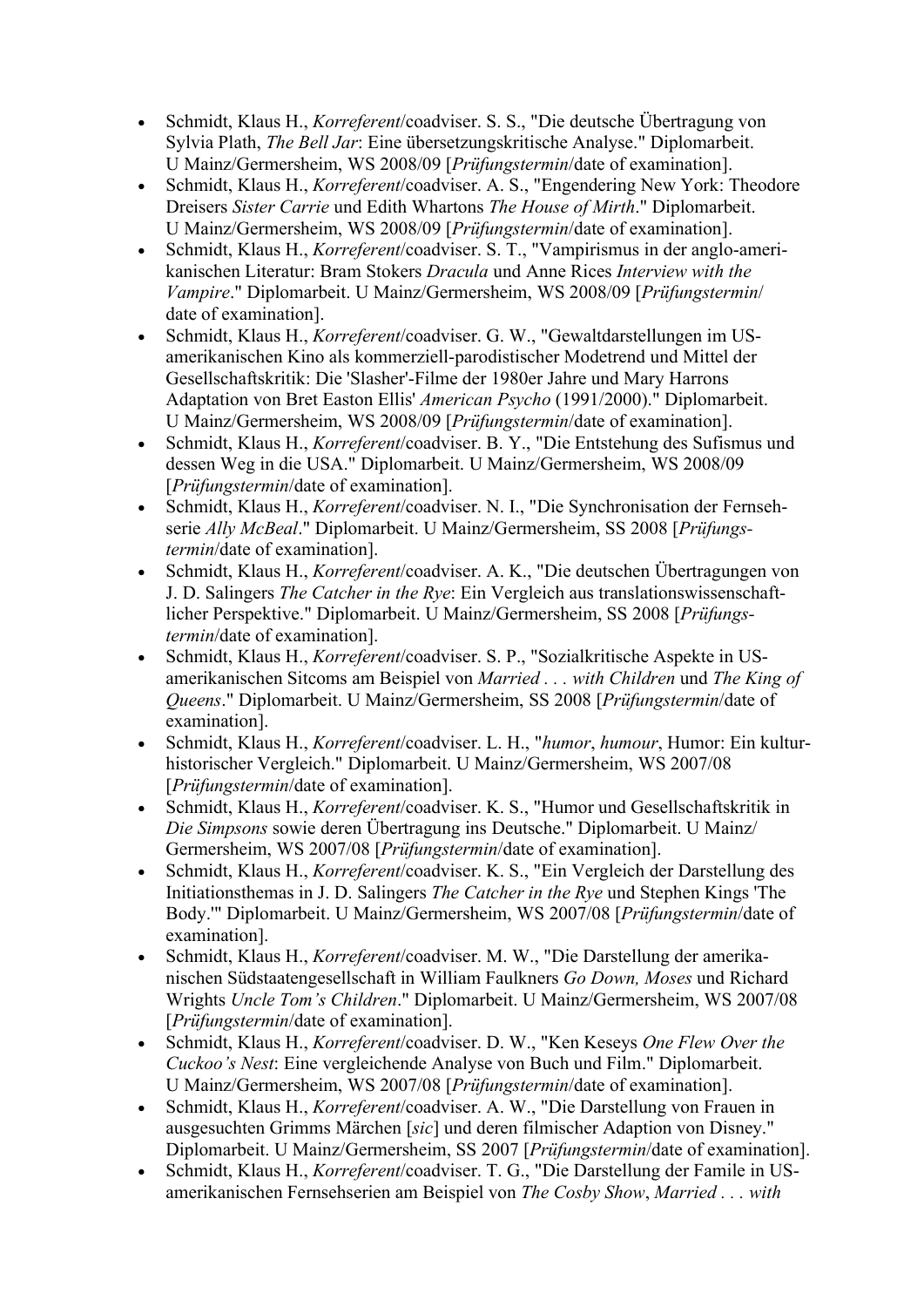Children und 7th Heaven." Diplomarbeit. U Mainz/Germersheim, SS 2007 [Prüfungstermin/date of examination].

- Schmidt, Klaus H., Korreferent/coadviser. K. J., "Die deutschen Übertragungen von F. Scott Fitzgeralds Tender is the Night: Eine übersetzungskritische Untersuchung." Diplomarbeit. U Mainz/Germersheim, WS 2006/07 [Prüfungstermin/date of examination].
- Schmidt, Klaus H., Korreferent/coadviser. S. P., "Bret Easton Ellis, American Psycho: Eine Analyse unter Einbeziehung der Filmversion." Diplomarbeit. U Mainz/Germersheim, WS 2006/07 [Prüfungstermin/date of examination].
- Schmidt, Klaus H., Korreferent/coadviser. S. F., "Die Dutch-Americans und ihre Darstellung in ausgewählten Werken der amerikanischen Literatur." Diplomarbeit. U Mainz/Germersheim, SS 2006 [Prüfungstermin/date of examination].
- Schmidt, Klaus H., Korreferent/coadviser. K. H., "Gewerkschaften in Deutschland und Amerika: Geschichte, Dachorganisationen und internationale Zusammenarbeit." Diplomarbeit. U Mainz/Germersheim, WS 2004/05 [Prüfungstermin/date of examination].
- Schmidt, Klaus H., Korreferent/coadviser. E. M., "From Fuller to Fulbright: U.S.-German Cultural Relations and Cultural Mediation in the 19th and 20th Centuries." Diplomarbeit. U Mainz/Germersheim, WS 2004/05 [Prüfungstermin/date of examination].
- Schmidt, Klaus H., Korreferent/coadviser. I. H., "Die sprachliche und kulturelle Problematik der Synchronisation am Beispiel der Zeichentrickserie Futurama." Diplomarbeit. U Mainz/Germersheim, SS 2004 [Prüfungstermin/date of examination].
- Schmidt, Klaus H., Korreferent/coadviser. H. S., "Harper Lee, To Kill a Mockingbird (1960): Die Perspektive des Kindes." Diplomarbeit. U Mainz/Germersheim, SS 2004 [Prüfungstermin/date of examination].
- Schmidt, Klaus H., Korreferent/coadviser. K. R., "Geschichte der Hexenprozesse in England und den USA, ergänzt durch eine kritische Analyse der Romane Witchcraft und Rachel Dyer." Diplomarbeit. U Mainz/Germersheim, WS 2003/04 [Prüfungstermin/date of examination].
- Schmidt, Klaus H., Korreferent/coadviser. C. B., "'Typisch amerikanisch': Eine Untersuchung zur Bedeutung der Erdnuss in der amerikanischen Kultur und im Comic." Diplomarbeit. U Mainz/Germersheim, SS 2003 [Prüfungstermin/date of examination].
- Schmidt, Klaus H., Korreferent/coadviser. J. H., "Die Entwicklung der Populärkultur, insbesondere der Popmusik ab den 1950er Jahren, am Beispiel des Rock'n'Roll." Diplomarbeit. U Mainz/Germersheim, SS 2003 [Prüfungstermin/date of examination].
- Schmidt, Klaus H., Korreferent/coadviser. P. K., "Toni Morrisons Jazz: Analyse ausgewählter Themen." Diplomarbeit. U Mainz/Germersheim, SS 2003 [Prüfungstermin/date of examination].
- Schmidt, Klaus H., Korreferent/coadviser. B. B., "Anne Rice, 'The Vampire Chronicles': A Study of Selected Gender Issues." Diplomarbeit. U Mainz/ Germersheim, WS 2002/03 [Prüfungstermin/date of examination].
- Schmidt, Klaus H., Korreferent/coadviser. P. B., "Die Darstellung von Persönlichkeitsstörungen und die Rolle der Psychiatrie in Joanne Greenbergs I Never Promised You a Rose Garden und Susanna Kaysens Girl, Interrupted." Diplomarbeit. U Mainz/ Germersheim, WS 2002/03 [Prüfungstermin/date of examination].
- Schmidt, Klaus H., Korreferent/coadviser. S. K., "Der Wolkenkratzer als Symbol in John Dos Passos' Manhattan Transfer." Diplomarbeit. U Mainz/Germersheim, WS 2002/03 [*Abgabetermin*/date of submission; *Prüfungstermin*/date of examination: SS 2003].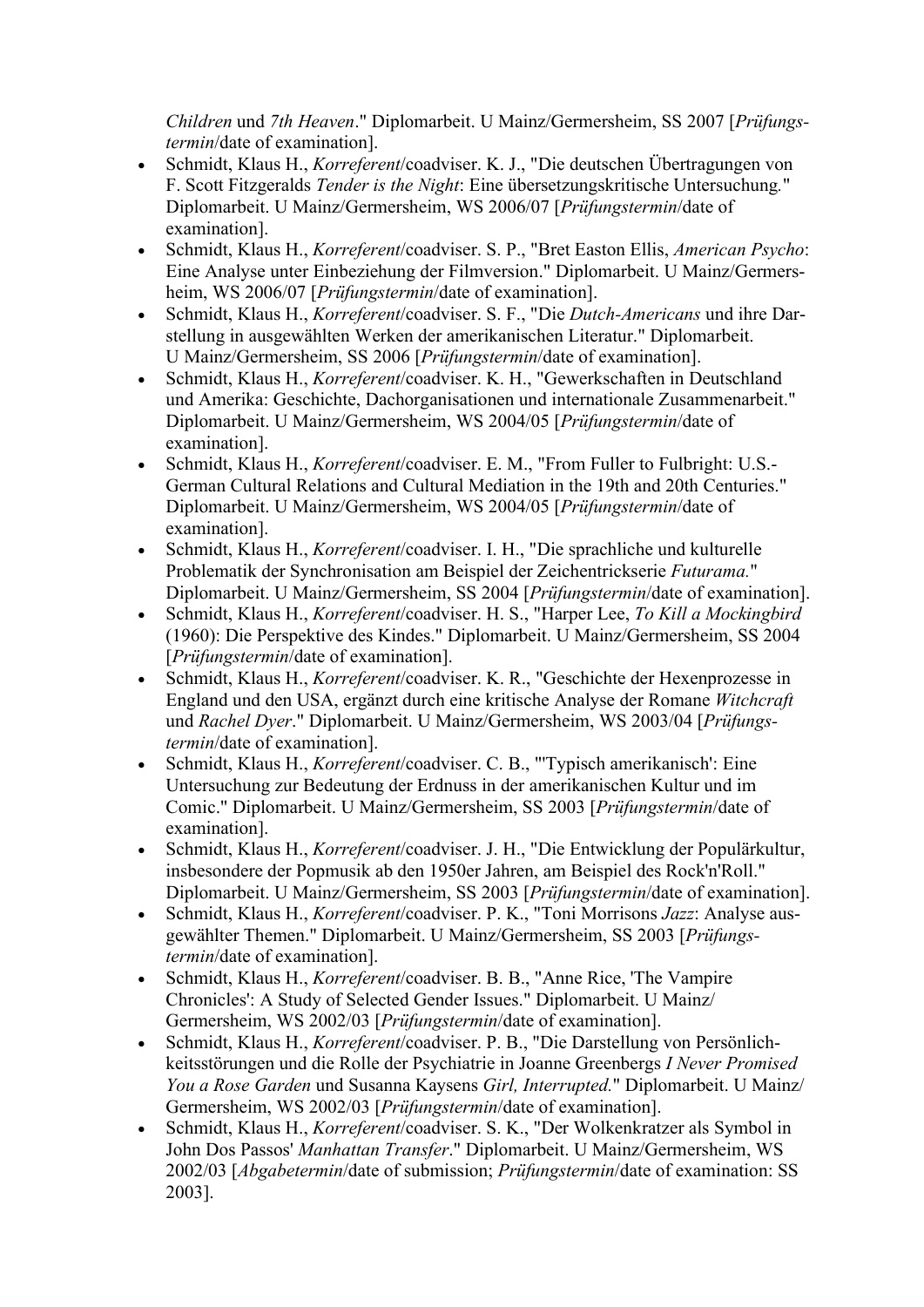- Schmidt, Klaus H., Korreferent/coadviser. M. K., "Alan Balls und Sam Mendes' Film American Beauty: Eine Untersuchung zur Darstellung der postmodernen amerikanischen Wohlstandsgesellschaft." Diplomarbeit. U Mainz/Germersheim, WS 2001/02 [Prüfungstermin/date of examination].
- Schmidt, Klaus H., Korreferent/coadviser. P. V. M. K., "Die Darstellung von Sklavinnen in Harriet Beecher Stowes Uncle Tom's Cabin und Toni Morrisons Beloved." Diplomarbeit. U Mainz/Germersheim, WS 2001/02 [Prüfungstermin/date of examination].
- Schmidt, Klaus H., Korreferent/coadviser. S. K., "Science Fiction in der Verfilmung: Philip K. Dicks Do Androids Dream of Electric Sheep und Ridley Scotts Blade Runner." Diplomarbeit. U Mainz/Germersheim, SS 2001 [Prüfungstermin/date of examination].
- Schmidt, Klaus H., Korreferent/coadviser. A.-B. T., "Gangsta Rap Lyrics as African-American Protest Literature: A Critical Analysis." Diplomarbeit. U Mainz/Germersheim, WS 2000/01 [*Prüfungstermin*/date of examination].
- Schmidt, Klaus H., Korreferent/coadviser. S. B., "F. Scott Fitzgeralds The Great Gatsby: Ein Vergleich von Romanwerk und Verfilmung." Diplomarbeit. U Mainz/ Germersheim, WS 2000/01 [Prüfungstermin/date of examination].
- Schmidt, Klaus H., Korreferent/coadviser. S. R., "Der sentimentale Roman in Amerika: Eine Untersuchung zur zentralen Rolle des Todes in Susan Warners The Wide, Wide World, Harriet Beecher Stowes Uncle Tom's Cabin und Harriet E. Wilsons Our Nig." Diplomarbeit. U Mainz/Germersheim, WS 2000/01 [Abgabetermin/date of submission; *Prüfungstermin*/date of examination: SS 2001].
- Schmidt, Klaus H., *Korreferent*/coadviser. T. R., "The Representation of Conflict in John M. DelVecchio's The 13th Valley." Diplomarbeit. U Mainz/Germersheim, WS 1999/00 [*Prüfungstermin*/date of examination].
- Schmidt, Klaus H., Korreferent/coadviser. J. P., "The Portrayal of Native American Women in the Native American Novel: James Welch, Winter in the Blood, Leslie Silko, Ceremony, and Louise Erdrich, Tracks." Diplomarbeit. U Mainz/Germersheim, SS 1999 [Prüfungstermin/date of examination].
- Schmidt, Klaus H., Korreferent/coadviser. Ö. Y., "Die schwarzamerikanische Frau im Harlem der 40er Jahre am Beispiel von Ann Petrys Roman The Street." Diplomarbeit. U Mainz/Germersheim, SS 1999 [Prüfungstermin/date of examination].
- Schmidt, Klaus H., Korreferent/coadviser. S. M., "Die deutschen Übertragungen von Carson McCullers' The Heart is a Lonely Hunter: Eine übersetzungskritische Untersuchung." Diplomarbeit. U Mainz/Germersheim, WS 1998/99 [Prüfungstermin/date of examination].
- Schmidt, Klaus H., Korreferent/coadviser. A. M., "Das Indianerbild James Fenimore Coopers in den Leatherstocking Tales: Forschungsbericht und Analyse." Diplomarbeit. U Mainz/Germersheim, WS 1998/99 [Prüfungstermin/date of examination].
- Schmidt, Klaus H., Korreferent/coadviser. C. D., "Weibliche Jugendkriminalität in den USA – eine Betrachtung seit 1641 mit Glossar." Diplomarbeit. U Mainz/ Germersheim, SS 1998 [Prüfungstermin/date of examination].
- Schmidt, Klaus H., Korreferent/coadviser. S. E., "Ironic Success Stories: Erfolg in Theodore Dreisers Sister Carrie und Jack Londons Martin Eden." Diplomarbeit. U Mainz/Germersheim, SS 1998 [Prüfungstermin/date of examination].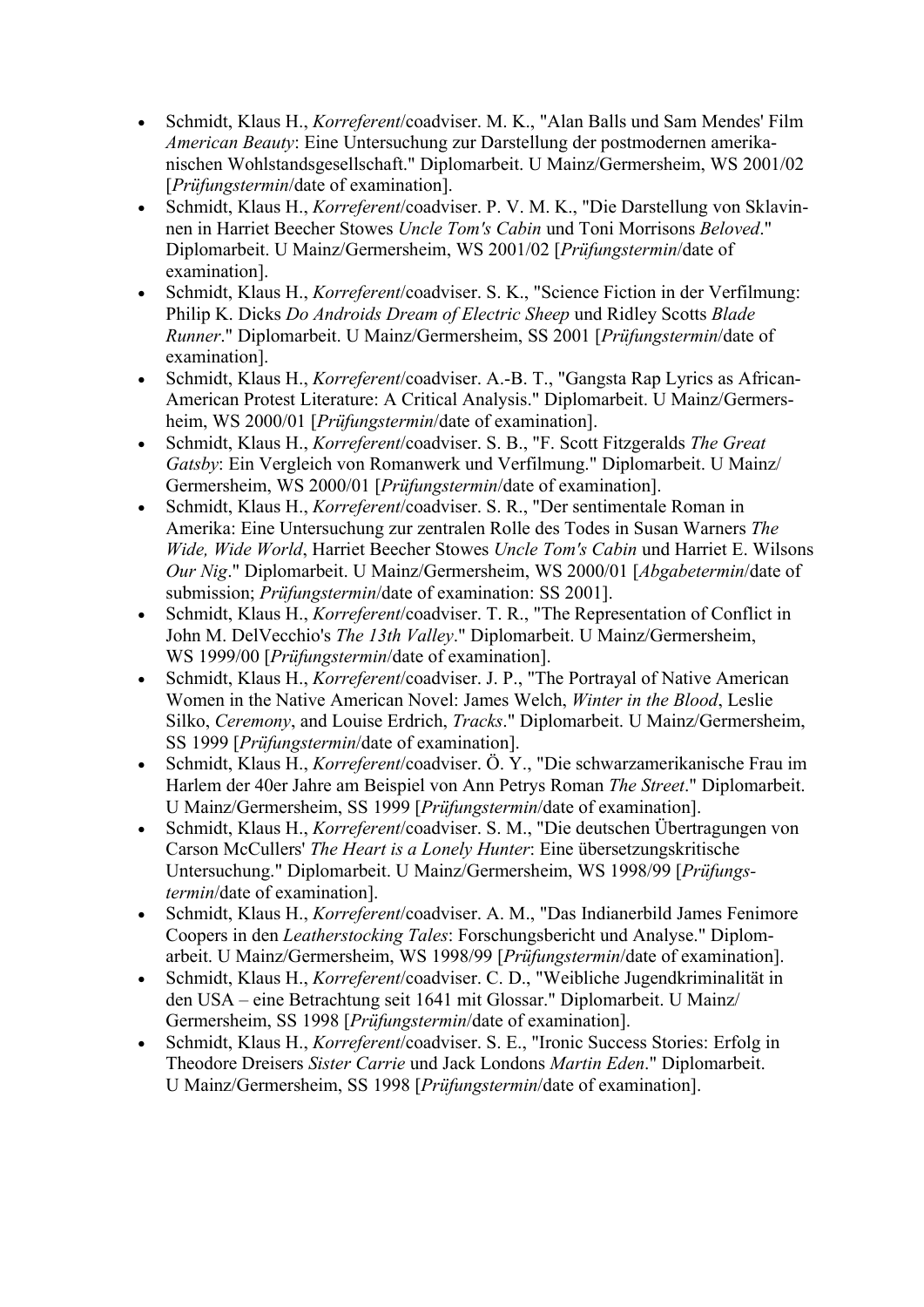# B.A. THESES SUPERVISED [210]

- Schmidt, Klaus H., Referent/adviser. D. D., "An Analysis of Jack London's Portrayal of Masculinity in His Northland Stories." Bachelorarbeit. U Mainz/Germersheim, WS 2021/22 [Abgabetermin/date of submission].
- Schmidt, Klaus H., Referent/adviser. E. H., "Die Schauertradition in der amerikanischen Literatur: Versuch einer Neubetrachtung unter besonderer Berücksichtigung des , Wahnsinn und Gender'-Motivs." Bachelorarbeit. U Mainz/Germersheim, WS 2021/22 [*Prüfungstermin*/date of examination].
- Schmidt, Klaus H., *Referent/adviser. P. A. K.*, "Revisions of the American Dream in African America." Bachelorarbeit. U Mainz/Germersheim, WS 2021/22 [Prüfungstermin/date of examination].
- Schmidt, Klaus H., *Referent*/adviser. A. R., "Feminism vs. Conservatism: How the Christian Right in the U.S. Holds Power Over Women's Rights." Bachelorarbeit. U Mainz/Germersheim, WS 2021/22 [Prüfungstermin/date of examination].
- Schmidt, Klaus H., *Referent/adviser. A. S.*, "Tierethische Texte zum Thema 'Speciesism': Die Rolle der Übersetzung und themenspezifische Übersetzungsprobleme." Bachelorarbeit. U Mainz/Germersheim, WS 2021/22 [Prüfungstermin/date of examination].
- Schmidt, Klaus H., *Referent/adviser. S. S. A.*, "Sozialer und politischer Aktivismus im Trump-Zeitalter: Eine kritische Bestandsaufnahme am Beispiel der Black Lives Matter- und LGBTQ-Bewegung sowie der Arbeit von Organisationen zur Vertretung amerikanischer Muslim:innen." Bachelorarbeit. U Mainz/Germersheim, SS 2021 [Prüfungstermin/date of examination].
- Schmidt, Klaus H., *Referent/adviser. S. L.*, "Übersetzung von Humor aus dem USamerikanischen Kulturraum in den deutschen anhand der Red vs. Blue-Folge, Get Bent'." Bachelorarbeit. U Mainz/Germersheim, SS 2021 [Prüfungstermin/date of examination].
- Schmidt, Klaus H., *Referent/adviser. L. E. F. S.*, "Race and Intertextuality in the ABC Sitcom black-ish: An Interdisciplinary Analysis." Bachelorarbeit. U Mainz/Germersheim, SS 2021 [*Prüfungstermin*/date of examination].
- Schmidt, Klaus H., Referent/adviser. K. A. W., "Revisionist Representations of the 'Black Cowboy': An Interdisciplinary Analysis." Bachelorarbeit. U Mainz/Germersheim, SS 2021 [*Prüfungstermin*/date of examination].
- Schmidt, Klaus H., *Referent/adviser. F. A.*, "Images of Egypt Film vs. Reality: The [R]epresentation of Egypt in American [F]ilms." Bachelorarbeit. U Mainz/Germersheim, WS 2020/21 [*Prüfungstermin*/date of examination].
- Schmidt, Klaus H., Referent/adviser. L. F., "Luise von Flotow's and Sherry Simon's Contribution to Gende[r] and Feminist Translation Studies." Bachelorarbeit. U Mainz/Germersheim, WS 2020/21 [Prüfungstermin/date of examination].
- Schmidt, Klaus H., Referent/adviser. K. H., "The (Self-) Staging of Women in Pop Music: An Insight into the Music Videos of Lana Del Rey, Amy Winehouse and Lady Gaga." Bachelorarbeit. U Mainz/Germersheim, WS 2020/21 [Prüfungstermin/date of examination].
- Schmidt, Klaus H., Referent/adviser. M. R. J., "Humor und maschinelle Übersetzung: Eine Betrachtung der Möglichkeiten und Schwierigkeiten." Bachelorarbeit. U Mainz/ Germersheim, WS 2020/21 [Prüfungstermin/date of examination].
- Schmidt, Klaus H., Referent/adviser. J. K., "Translatorische Schwierigkeiten der Kinderliteratur anhand von Beispielen aus Erich Kästners Emil und die Detektive." Bachelorarbeit. U Mainz/Germersheim, WS 2020/21 [Prüfungstermin/date of examination].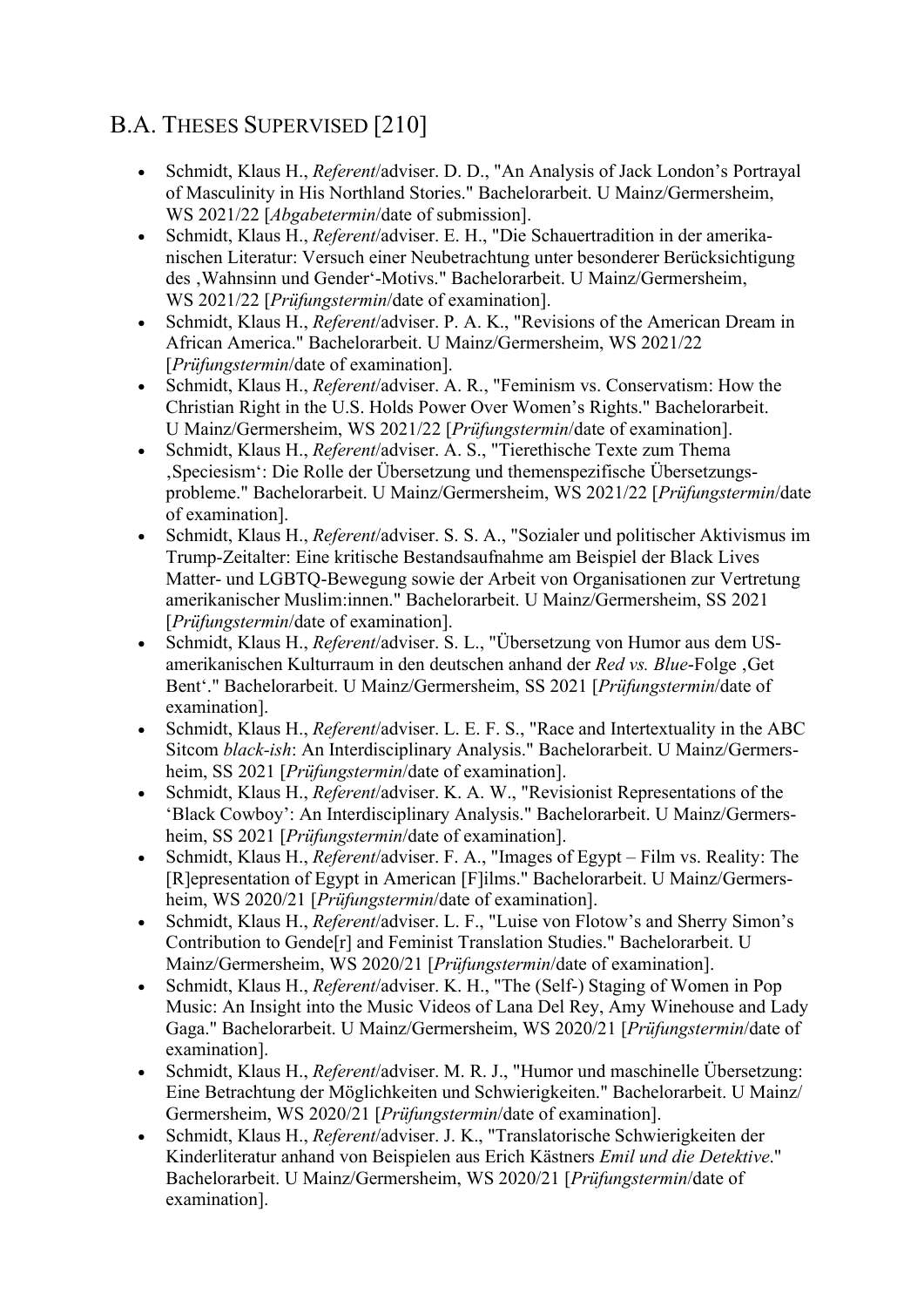- Schmidt, Klaus H., Referent/adviser. J. M. L., "Vom Printmedium zur App: Junge Leser als Zielpublikum der Zeitungsverlage." Bachelorarbeit. U Mainz/Germersheim, WS 2020/21 [*Prüfungstermin*/date of examination].
- Schmidt, Klaus H., *Referent*/adviser. J. M., "Adapting Classic Novels into a Graphic Novel [F]ormat: Lucy Maud Montgomery's Anne of Green Gables as a [G]raphic [N]ovel." Bachelorarbeit. U Mainz/Germersheim, WS 2020/21 [Prüfungstermin/date of examination].
- Schmidt, Klaus H., Referent/adviser. Y. R., "Terrorists, Sheikhs and Belly Dancers: (Mis-)Representations of Muslims and/or Arabs in Mainstream American Films & Series – Before vs. After 9/11." Bachelorarbeit. U Mainz/Germersheim, WS 2020/21 [Prüfungstermin/date of examination].
- Schmidt, Klaus H., Referent/adviser. L. I. B., "Harry Potter vs. Star Wars ein komparativer Vergleich zweier Welten." Bachelorarbeit. U Mainz/Germersheim, SS 2020 [Prüfungstermin/date of examination].
- Schmidt, Klaus H., Referent/adviser. D. H., "The Expanse Roleplaying Game: Eine kommentierte Übersetzung." Bachelorarbeit. U Mainz/Germersheim, SS 2020 [Prüfungstermin/date of examination].
- Schmidt, Klaus H., Referent/adviser. C. T. K., "Noah Websters Beitrag zur amerikanischen Sprache, Kultur und Lexikographie: Eine interdisziplinäre Analyse." Bachelorarbeit. U Mainz/Germersheim, SS 2020 [Prüfungstermin/date of examination].
- Schmidt, Klaus H., Referent/adviser. J. Y. S., "Humor in der amerikanischen Reiseliteratur: Von Mark Twain bis Dave Barry." Bachelorarbeit. U Mainz/Germersheim, SS 2020 [Prüfungstermin/date of examination].
- Schmidt, Klaus H., Referent/adviser. M. F. S., "The Complexity of the Horror Short Story in Modern Anglophone Cinema and Literature: An Interdisciplinary Analysis of a Fading Subgenre." Bachelorarbeit. U Mainz/Germersheim, WS 2019/20 [Prüfungstermin/date of examination].
- Schmidt, Klaus H., *Referent/adviser. R. H.*, "Refugees of the Dust Bowl in 1930s American Literature: A Comparative Reading of John Steinbeck's The Grapes of Wrath (1939) and Sanora Babb's Whose Names Are Unknown (2004)." Bachelorarbeit. U Mainz/Germersheim, WS 2019/20 [Prüfungstermin/date of examination].
- Schmidt, Klaus H., *Referent/adviser. A. R., "The Portrayal of Africa in Alice Walker's* The Color Purple." Bachelorarbeit. U Mainz/Germersheim, WS 2019/20 [Prüfungstermin/date of examination].
- Schmidt, Klaus H., Referent/adviser. C. S., "Vergleich des Amerikanischen Traums in John Steinbecks The Grapes of Wrath und T. C. Boyles The Tortilla Curtain." Bachelorarbeit. U Mainz/Germersheim, WS 2019/20 [Prüfungstermin/date of examination].
- Schmidt, Klaus H., Referent/adviser. A. S., "Humor in der Synchronisation USamerikanischer Fernsehserien: Der Umgang mit Wortspielen am Beispiel der Sitcom Full House." Bachelorarbeit. U Mainz/Germersheim, WS 2019/20 [Prüfungstermin/date of examination].
- Schmidt, Klaus H., Referent/adviser. S. W., "Manipulation in Literaturübersetzungen [(]Schwerpunkt Kinderliteratur[)]." Bachelorarbeit. U Mainz/Germersheim, WS 2019/20 [*Prüfungstermin*/date of examination].
- Schmidt, Klaus H., Referent/adviser. M. B., "Feminismus in der amerikanischen Populärkultur[:] Disney-Prinzessinnen von 1950 bis heute." Bachelorarbeit. U Mainz/ Germersheim, SS 2019 [Prüfungstermin/date of examination].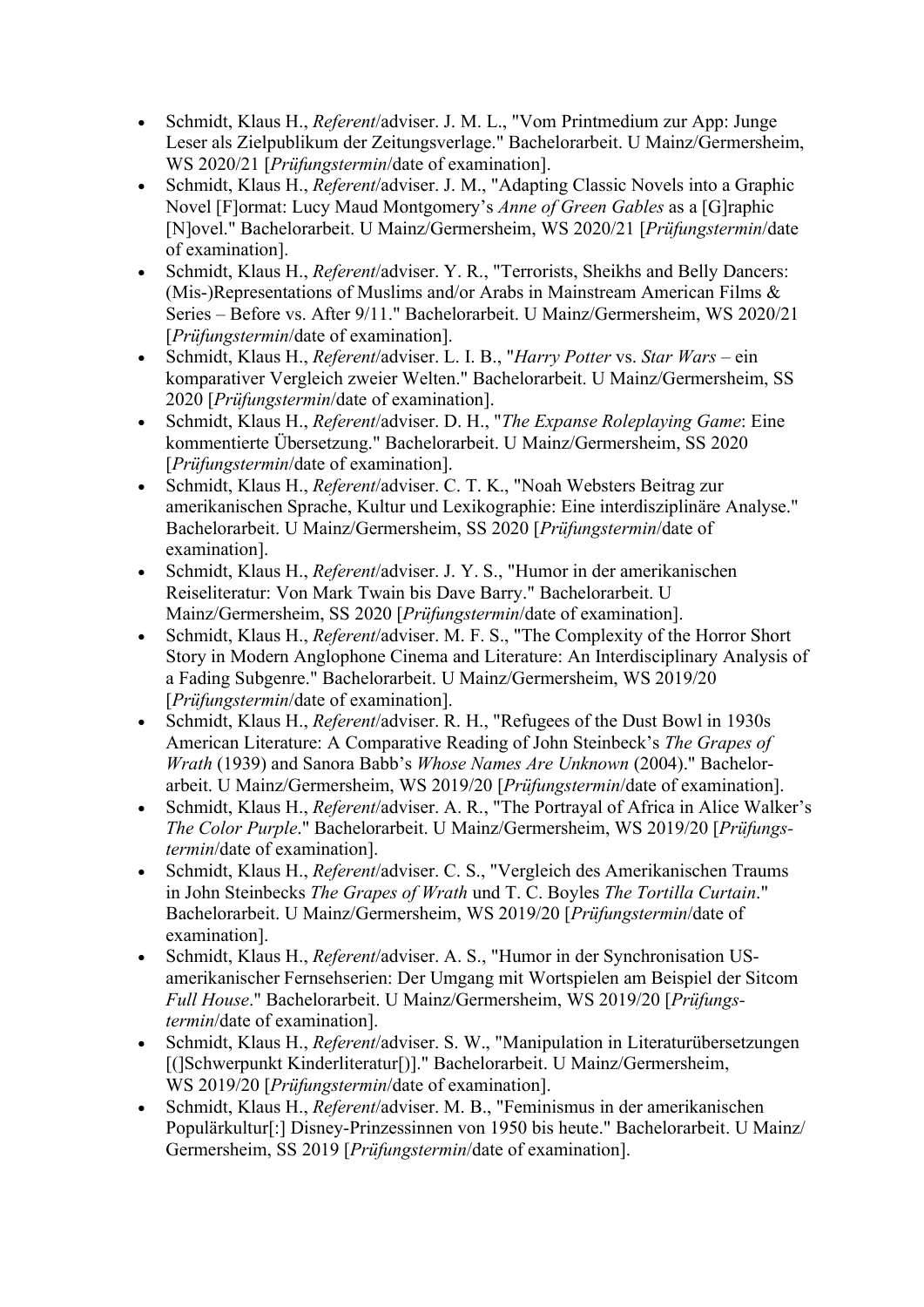- Schmidt, Klaus H., Referent/adviser. A. G., "The Logics of Poverty: Persisting Images of White Trash in Curtis Hanson's 8 Mile." Bachelorarbeit. U Mainz/Germersheim, SS 2019 [Prüfungstermin/date of examination].
- Schmidt, Klaus H., Referent/adviser. A. C. K., "Gegen den Strom Weibliche Wende. Wie amerikanische Frauen den Buddhismus verändern: Eine interdisziplinäre Analyse." Bachelorarbeit. U Mainz/Germersheim, SS 2019 [Prüfungstermin/date of examination].
- Schmidt, Klaus H., *Referent/adviser. D. M.*, "The Child Welfare System in the U.S.[:] A Broken System?" Bachelorarbeit. U Mainz/Germersheim, SS 2019 [Prüfungstermin/date of examination].
- Schmidt, Klaus H., Referent/adviser. R. M., "Schottische Amerikaerfahrungen: Menschen, Migration und Identität." Bachelorarbeit. U Mainz/Germersheim, SS 2019 [Prüfungstermin/date of examination].
- Schmidt, Klaus H., *Referent/adviser. J. P.*, "Artificial Intelligence in Contemporary Media: Representation, Re-perception, Recommendation – and the Politics of Code." Bachelorarbeit. U Mainz/Germersheim, SS 2019 [Prüfungstermin/date of examination].
- Schmidt, Klaus H., Referent/adviser. N. R., "Tommy Orange[s] There There [2018]: Eine kommentierte Übersetzung." Bachelorarbeit. U Mainz/Germersheim, SS 2019 [Prüfungstermin/date of examination].
- Schmidt, Klaus H., Referent/adviser. E. S., "[D]avid Benioffs City of Thieves[:] [Eine] [f]unktionale Übersetzungskriti[k]." Bachelorarbeit. U Mainz/ Germersheim, SS 2019 [Prüfungstermin/date of examination].
- Schmidt, Klaus H., Referent/adviser. P. V., "The Shift in Translation Norms in Anglo-American Culture between the  $19<sup>th</sup>$  and  $21<sup>st</sup>$  Centuries in the Context of Invisible Translation." Bachelorarbeit. U Mainz/Germersheim, SS 2019 [Prüfungstermin/date of examination].
- Schmidt, Klaus H., Referent/adviser. C. V., "Arnold Fannings Mind on Fire (2018): Eine kommentierte Übersetzung." Bachelorarbeit. U Mainz/Germersheim, SS 2019 [Prüfungstermin/date of examination].
- Schmidt, Klaus H., Referent/adviser. A. Z., "Symptomatische oder strategische Einfachheit? Qualitative Analyse der mündlichen Spontansprache Donald Trumps am Beispiel einer Wahlkampfdebatte." Bachelorarbeit. U Mainz/Germersheim, SS 2019 [Prüfungstermin/date of examination].
- Schmidt, Klaus H., Referent/adviser. T. A., "Rassismus, Stereotypen und Reality-TV in den USA[:] Eine interdisziplinäre Analyse." Bachelorarbeit. U Mainz/Germersheim, WS 2018/19 [*Prüfungstermin*/date of examination].
- Schmidt, Klaus H., *Referent*/adviser. F. B., "Colorism Analyzing the Quest for Identity Based on African American Literature." Bachelorarbeit. U Mainz/Germersheim, WS 2018/19 [*Prüfungstermin*/date of examination].
- Schmidt, Klaus H., Referent/adviser. J. B., "[Humor and Social Criticism] in Twain's Adventures of Huckleberry Finn (1884) and Salinger's The Catcher in the Rye (1951)." Bachelorarbeit. U Mainz/Germersheim, WS 2018/19 [Prüfungstermin/ date of examination].
- Schmidt, Klaus H., Referent/adviser. C. G., "Ein Überblick über das Genre Gothic literature mit Fokus auf Southern Gothic literature." Bachelorarbeit. U Mainz/ Germersheim, WS 2018/19 [Abgabetermin/date of submission].
- Schmidt, Klaus H., Referent/adviser. A. K., "Der englische Schauerroman damals und die amerikanische Horrorliteratur heute[:] Ein Vergleich von Mary Shelleys Frankenstein und Stephen Kings Pet Sematary." Bachelorarbeit. U Mainz/Germersheim, WS 2018/19 [*Prüfungstermin*/date of examination].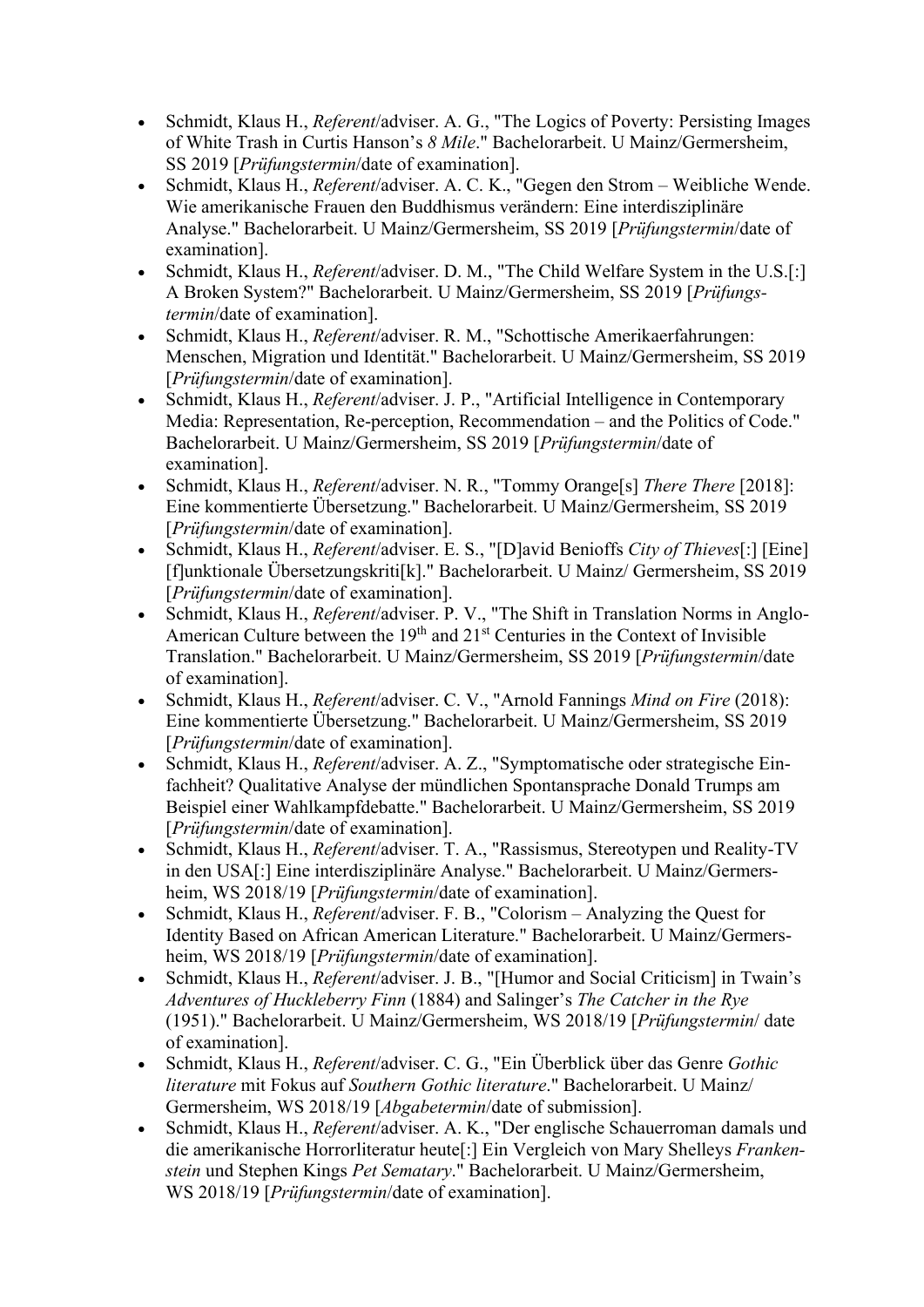- Schmidt, Klaus H., Referent/adviser. L. L., "Mobbing an [US-]amerikanischen Schulen [–] wie schlimm ist es wirklich? Am Beispiel von Harte Schule und Tote Mädchen lügen nicht." Bachelorarbeit. U Mainz/Germersheim, WS 2018/19 [Prüfungstermin/date of examination].
- Schmidt, Klaus H., *Referent/adviser. J. K. M., "Martin Luther King Glaube als* Befähigung." Bachelorarbeit. U Mainz/Germersheim, WS 2018/19 [Prüfungstermin/date of examination].
- Schmidt, Klaus H., Referent/adviser. S. O., "Islamophobie in Deutschland und in den USA: Eine Auseinandersetzung mit den alltäglichen Konfliktpotenzialen." Bachelorarbeit. U Mainz/Germersheim, WS 2018/19 [Prüfungstermin/date of examination].
- Schmidt, Klaus H., Referent/adviser. K. S., "Besonderheiten und Geschichte des African American Vernacular English." Bachelorarbeit. U Mainz/Germersheim, WS 2018/19 [*Prüfungstermin*/date of examination].
- Schmidt, Klaus H., Referent/adviser. M. M. B., "Warum Donald Trump Präsident ist, welche Rolle Twitter dabei spielte, und weshalb das ein Problem darstellen könnte." Bachelorarbeit. U Mainz/Germersheim, SS 2018 [Prüfungstermin/date of examination].
- Schmidt, Klaus H., *Referent*/adviser, P. A. F. I., "Panopticism and Control in Anglo-American Dystopian Fiction: George Orwell's Nineteen Eighty-Four and Ray Bradbury's Fahrenheit 451." Bachelorarbeit. U Mainz/Germersheim, SS 2018 [Prüfungstermin/date of examination].
- Schmidt, Klaus H., Referent/adviser. S. G., "Rassismus gegen Schwarze in den USA und die Black Lives Matter-Bewegung." Bachelorarbeit. U Mainz/Germersheim, SS 2018 [Prüfungstermin/date of examination].
- Schmidt, Klaus H., Referent/adviser. M. G., "Coming of Age in André Aciman's Call Me by Your Name and Patricia Highsmith's The Price of Salt." Bachelorarbeit. U Mainz/Germersheim, SS 2018 [Prüfungstermin/date of examination].
- Schmidt, Klaus H., Referent/adviser. L. K., "Punkrock in Deutschland und den Vereinigten Staaten – Eine vergleichende Analyse anhand der Bands Die Toten Hosen und Green Day." Bachelorarbeit. U Mainz/Germersheim, SS 2018 [Prüfungstermin/date of examination].
- Schmidt, Klaus H., Referent/adviser. E. L., "'We Shall Overcome' Die Darstellung der Märsche von Selma nach Montgomery im Spielfilm Selma: [E]in Vergleich mit Perspektiven der Geschichtswissenschaft." Bachelorarbeit. U Mainz/Germersheim, SS 2018 [Prüfungstermin/date of examination].
- Schmidt, Klaus H., Referent/adviser. C.-J. M., "Alice Walkers The Third Life of Grange Copeland und The Color Purple als neo-slave narrative – Sex segregation als neue race segregation?" Bachelorarbeit. U Mainz/Germersheim, SS 2018 [Prüfungstermin/date of examination].
- Schmidt, Klaus H., *Referent/adviser. K. M., "Die Übertragung von Liedtexten in* ausgewählten Disney-Filmen: Eine interdisziplinäre Untersuchung." Bachelorarbeit. U Mainz/Germersheim, SS 2018 [Prüfungstermin/date of examination].
- Schmidt, Klaus H.,  $Referent/adviser. N. P., "Zweite Chance für Holden Caulfield ein"$ kritischer Vergleich der deutschen Übersetzungen von The Catcher in the Rye." Bachelorarbeit. U Mainz/Germersheim, SS 2018 [Prüfungstermin/date of examination].
- Schmidt, Klaus H., Referent/adviser. L.-M. C. S., "African American Culture, Politics and Literature of the Early 20th Century – Differences in the Depictions of African Americans in Selected Short Stories by African American and White Authors." Bachelorarbeit. U Mainz/Germersheim, SS 2018 [Prüfungstermin/date of examination].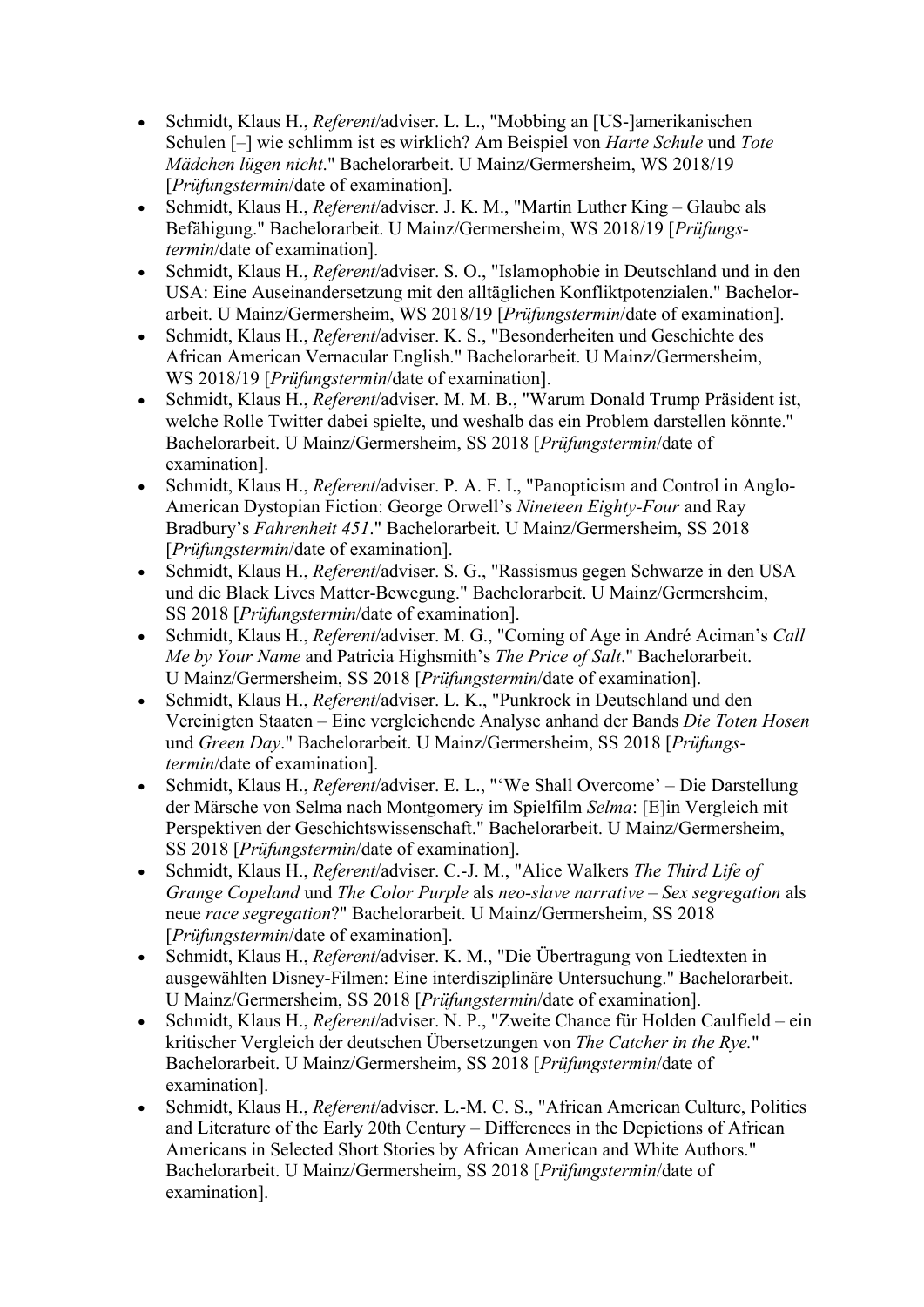- Schmidt, Klaus H., Referent/adviser. M. M. T., "Verarbeitung der aktuellen politischen und gesellschaftlichen Situation in Amerika für Jugendliche anhand der Animationsserie South Park." Bachelorarbeit. U Mainz/Germersheim, SS 2018 [Prüfungstermin/date of examination].
- Schmidt, Klaus H., Referent/adviser. M. T. W., "Der Herr der Ringe Ein übersetzungskritischer Vergleich zweier deutscher Versionen." Bachelorarbeit. U Mainz/ Germersheim, SS 2018 [Prüfungstermin/date of examination].
- Schmidt, Klaus H., Referent/adviser. M. A., "Die politische und militärische Rolle der Vereinigten Staaten von Amerika in Nachkriegsdeutschland (1945-1990): Eine kritische Analyse unter besonderer Berücksichtigung der geopolitischen Bedeutung der Sowjetunion." Bachelorarbeit. U Mainz/Germersheim, WS 2017/18 [Prüfungstermin/date of examination].
- Schmidt, Klaus H., Referent/adviser. N. A., "Donald Trump und seine Rhetorik: Eine kritische Analyse." Bachelorarbeit. U Mainz/Germersheim, WS 2017/18 [Prüfungstermin/date of examination].
- Schmidt, Klaus H., Referent/adviser. O. M. E., "Mark Twain and Dave Barry: A Comparison Between Their Use of Satire." Bachelorarbeit. U Mainz/Germersheim, WS 2017/18 [*Prüfungstermin*/date of examination].
- Schmidt, Klaus H., Referent/adviser. F. G., "Not PC: Rechtsorientierte Rhetorik in der Realpolitik." Bachelorarbeit. U Mainz/Germersheim, WS 2017/18 [Prüfungstermin/date of examination].
- Schmidt, Klaus H., Referent/adviser. S. H., "The Great Gatsby and The Last Tycoon: A Comparison of F. Scott Fitzgerald's Most Popular Novel with His Last Novel." Bachelorarbeit. U Mainz/Germersheim, WS 2017/18 [Prüfungstermin/date of examination].
- Schmidt, Klaus H., *Referent/adviser. J. H., "Gay village? Der Konflikt zwischen* LGBTQ2 Angloquebecern und Québécois in Montreal von der Stillen Revolution bis heute und seine Darstellung in der Literatur." Bachelorarbeit. U Mainz/Germersheim, WS 2017/18 [*Prüfungstermin*/date of examination].
- Schmidt, Klaus H., *Referent/adviser. J. H.*, "Strategies of Cultural Transfer in Disney Movies: Problems of the Subtitling and Dubbing into German." Bachelorarbeit. U Mainz/Germersheim, WS 2017/18 [Prüfungstermin/date of examination].
- Schmidt, Klaus H., *Referent*/adviser. L. K., "Symbolism, History, and Narrative Technique: Nathaniel Hawthorne's The Scarlet Letter and Stephen Crane's The Red Badge of Courage." Bachelorarbeit. U Mainz/Germersheim, WS 2017/18 [Prüfungstermin/date of examination].
- Schmidt, Klaus H., Referent/adviser. A. K., "Lewis Carrolls Adventures in Wonderland: Ein übersetzungskritischer Vergleich zweier deutscher Versionen." Bachelorarbeit. U Mainz/Germersheim, WS 2017/18 [Prüfungstermin/date of examination].
- Schmidt, Klaus H., Referent/adviser. T. M., "American History in Music and Film: An Analysis of Pocahontas and Hamilton." Bachelorarbeit. U Mainz/Germersheim, WS 2017/18 [*Prüfungstermin*/date of examination].
- Schmidt, Klaus H., Referent/adviser. S. M., "Die Rhetorik von Donald Trump: Eine interdisziplinäre Analyse." Bachelorarbeit. U Mainz/Germersheim, WS 2017/18 [Prüfungstermin/date of examination].
- Schmidt, Klaus H., Referent/adviser. S. R., "Azar Nafisis Reading Lolita in Tehran: Identitätsbildung in irano-amerikanischer Literatur." Bachelorarbeit. U Mainz/ Germersheim, WS 2017/18 [Prüfungstermin/date of examination].
- Schmidt, Klaus H., Referent/adviser. S. S., "Game of Thrones: A Critical Analysis of Ice and Fire – The Two Faces of Jon Snow." Bachelorarbeit. U Mainz/Germersheim, WS 2017/18 [*Prüfungstermin*/date of examination].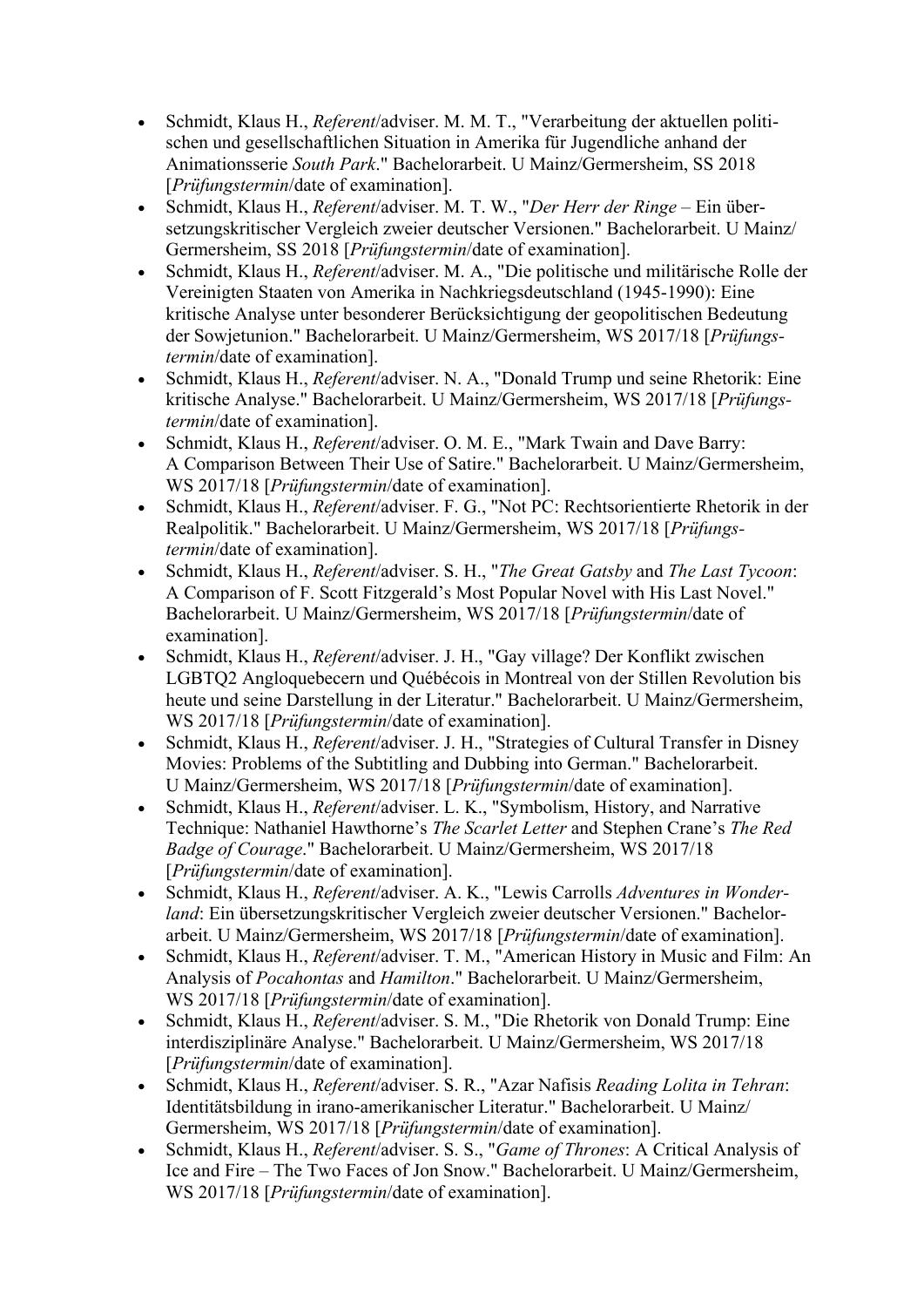- Schmidt, Klaus H., *Referent/adviser. D. S. N.*, "Berichterstattung zur Legalisierung der gleichgeschlechtlichen Ehe in Deutschland und den USA." Bachelorarbeit. U Mainz/ Germersheim, WS 2017/18 [Prüfungstermin/date of examination].
- Schmidt, Klaus H., Referent/adviser. M. S., "Der Fall Sacco & Vanzetti: Eine [i]nterdisziplinäre Analyse." Bachelorarbeit. U Mainz/Germersheim, WS 2017/18 [Prüfungstermin/date of examination].
- Schmidt, Klaus H., Referent/adviser. K. Z., "Die russische Emigration in die USA." Bachelorarbeit. U Mainz/Germersheim, WS 2017/18 [Prüfungstermin/date of examination].
- Schmidt, Klaus H., Referent/adviser. F. E., "Flucht aus der Zivilisation Into the Wild." Bachelorarbeit. U Mainz/Germersheim, SS 2017 [Prüfungstermin/date of examination].
- Schmidt, Klaus H., Referent/adviser. N. A., "Oscar Wilde's The Picture of Dorian Gray and F. Scott Fitzgerald's The Great Gatsby: Aestheticism, Masculinity, Moral Decay, and [t]he American Dream." Bachelorarbeit. U Mainz/Germersheim, WS 2016/17 [*Prüfungstermin*/date of examination].
- Schmidt, Klaus H., Referent/adviser. V. B., "Die Color Line: Eine komparative Analyse ausgewählter autobiographischer Darstellungen." Bachelorarbeit. U Mainz/Germersheim, SS 2016 [Prüfungstermin/date of examination].
- Schmidt, Klaus H., Referent/adviser. E. D. G., "The Deconstruction of the American Dream in Arthur Miller's Death of a Salesman and David Mamet's Glengarry Glen Ross." Bachelorarbeit. U Mainz/Germersheim, SS 2016 [Prüfungstermin/date of examination].
- Schmidt, Klaus H., Referent/adviser. S. N., "Literarischer Vergleich zwischen Harper Lees To Kill a Mockingbird und Alice Walkers Meridian hinsichtlich der Thematiken race und gender." Bachelorarbeit. U Mainz/Germersheim, SS 2016 [Prüfungstermin/date of examination].
- Schmidt, Klaus H., Referent/adviser. L. S. P., "Autobiographische Elemente in F. Scott Fitzgeralds Romanen The Great Gatsby und Tender Is the Night." Bachelorarbeit. U Mainz/Germersheim, SS 2016 [Prüfungstermin/date of examination].
- Schmidt, Klaus H., *Referent/adviser. M. S.*, "Die Übertragung von Humor bei der Übersetzung am Beispiel von Bill Brysons A Walk in the Woods." Bachelorarbeit. U Mainz/Germersheim, SS 2016 [Prüfungstermin/date of examination].
- Schmidt, Klaus H., Referent/adviser. M. T., "Die Rolle der Frau im kanadischen Roman des 20. Jh[s]. Am Beispiel von Margaret Atwoods The Handmaid's Tale." Bachelorarbeit. U Mainz/Germersheim, SS 2016 [Prüfungstermin/date of examination].
- Schmidt, Klaus H., *Referent*/adviser, B. B., "Gangs in Amerika: Eine komparative Analyse." Bachelorarbeit. U Mainz/Germersheim, WS 2015/16 [Prüfungstermin/date of examination].
- Schmidt, Klaus H., Referent/adviser. N. K., "Die Darstellung von Politik in ausgewählten US-Serienformaten: Eine vergleichende Analyse der erfolgreichen Politserien Scandal und House of Cards." Bachelorarbeit. U Mainz/Germersheim, WS 2015/16 [*Prüfungstermin*/date of examination].
- Schmidt, Klaus H., Referent/adviser. J. S., "Ironie: Eine interdisziplinäre Analyse." Bachelorarbeit. U Mainz/Germersheim, WS 2015/16 [Prüfungstermin/date of examination].
- Schmidt, Klaus H., Referent/adviser. G. S., "African American English: Analyse einer Sprachvarietät und deren Verwendung in afroamerikanischer Rapmusik." Bachelorarbeit. U Mainz/Germersheim, WS 2015/16 [Prüfungstermin/date of examination].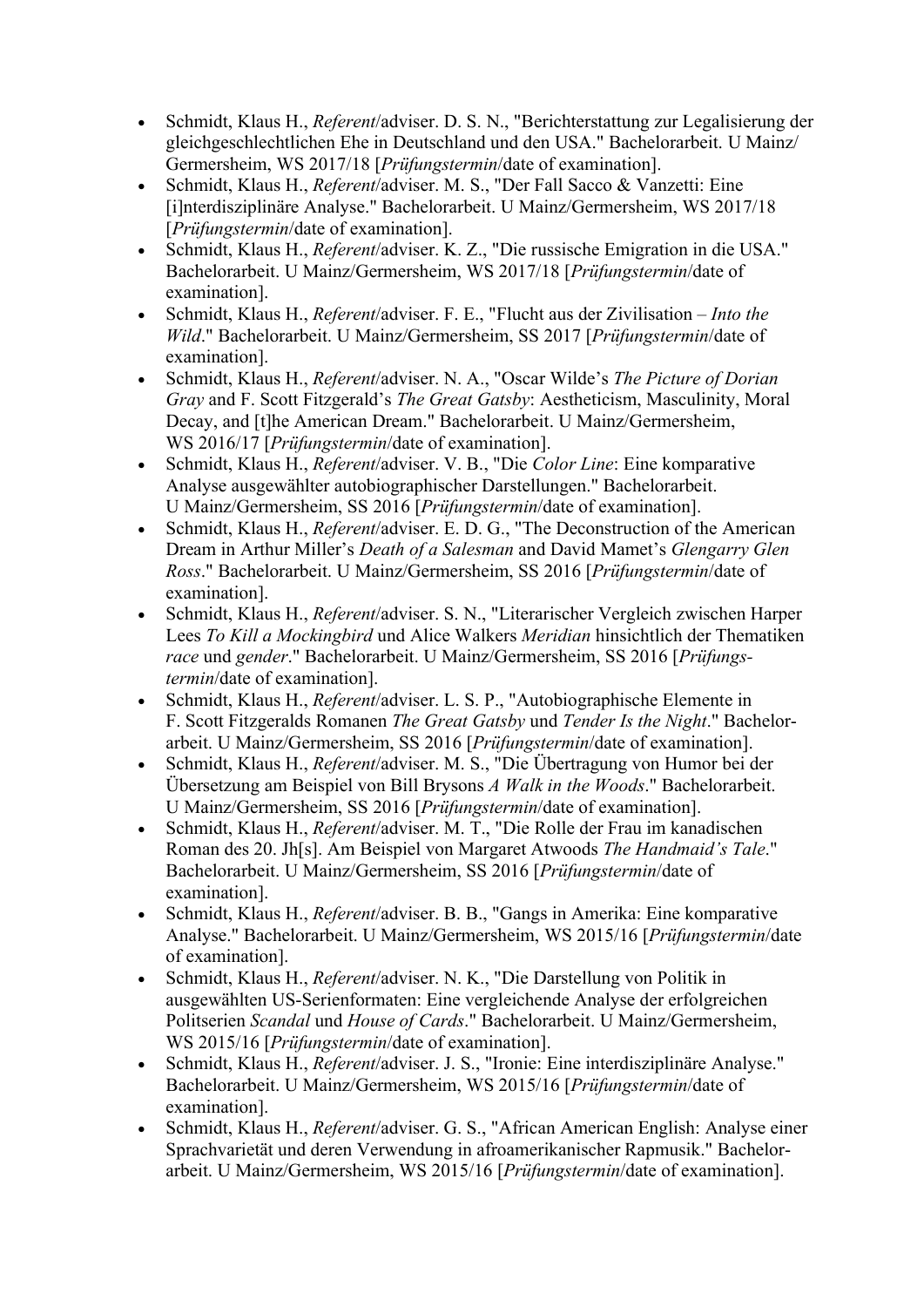- Schmidt, Klaus H., Referent/adviser. N. B., "The Upper Class in English and American Late Victorian Literature: A Comparative Analysis of Selected Works by Oscar Wilde and Henry James." Bachelorarbeit. U Mainz/Germersheim, SS 2015 [Prüfungstermin/date of examination].
- Schmidt, Klaus H., *Referent/adviser.* S. B., "The Role of Women and Violence in Joyce Carol Oates's Short Fiction." Bachelorarbeit. U Mainz/Germersheim, SS 2015 [Prüfungstermin/date of examination].
- Schmidt, Klaus H., *Referent*/adviser. Y. F., "Der Tod von John F. Kennedy: Ein interdisziplinärer Ansatz." Bachelorarbeit. U Mainz/Germersheim, SS 2015 [Prüfungstermin/date of examination].
- Schmidt, Klaus H., Referent/adviser. J. H., "Der Amerikanische Traum in Zeiten (neo)liberaler Politik: Zwischen Individualismus und Sozialdarwinismus." Bachelorarbeit. U Mainz/Germersheim, SS 2015 [Prüfungstermin/date of examination].
- Schmidt, Klaus H.,  $Referent/adviser. S. K., "The *Wettest County in the World* und$ Lawless: Eine komparative Analyse." Bachelorarbeit. U Mainz/Germersheim, SS 2015 [Prüfungstermin/date of examination].
- Schmidt, Klaus H., Referent/adviser. E. L., "Der Einfluss der Mormonenkirche auf ihre Mitglieder: Eine kritische Analyse." Bachelorarbeit. U Mainz/Germersheim, SS 2015 [Prüfungstermin/date of examination].
- Schmidt, Klaus H., Referent/adviser. J. P., "Ethnolinguistische Variation im American English: Eine komparative Analyse des Chicano English und des African American English." Bachelorarbeit. U Mainz/Germersheim, SS 2015 [Prüfungstermin/date of examination].
- Schmidt, Klaus H., Referent/adviser. T. P., "Helena María Viramontes' Under the Feet of Jesus und Linda Hogans Solar Storms: Eine komparative Analyse." Bachelorarbeit. U Mainz/Germersheim, SS 2015 [Prüfungstermin/date of examination].
- Schmidt, Klaus H., Referent/adviser. A. R., "Die Situation in der Dust Bowl: Eine kritische Analyse der Romane The Grapes of Wrath von John Steinbeck und Out of the Dust von Karen Hesse." Bachelorarbeit. U Mainz/Germersheim, SS 2015 [Prüfungstermin/date of examination].
- Schmidt, Klaus H., Referent/adviser. C. Q.-S., "Gender and Environment in Canadian Literature: A Feminist Reading." Bachelorarbeit. U Mainz/Germersheim, SS 2015 [Prüfungstermin/date of examination].
- Schmidt, Klaus H., Referent/adviser. N. T., "New Age in Amerika." Bachelorarbeit. U Mainz/Germersheim, SS 2015 [Prüfungstermin/date of examination].
- Schmidt, Klaus H., Referent/adviser. P. G., "Die Mafia in Las Vegas Eine kritische Analyse des Einflusses der Mafia in Las Vegas auf Stadt, Staat und Gesellschaft." Bachelorarbeit. U Mainz/Germersheim, WS 2014/15 [Prüfungstermin/date of examination].
- Schmidt, Klaus H., *Referent/adviser. B. H.*, "Stereotyping the American South: A Cultural Analysis." Bachelorarbeit. U Mainz/Germersheim, WS 2014/15 [Prüfungstermin/date of examination].
- Schmidt, Klaus H., Referent/adviser. J. K., "Esotericism in Edgar Allan Poe's 'The Conversation of Eiros and Charmion,' 'The Colloquy of Monos and Una' and 'The Power of Words.'" Bachelorarbeit. U Mainz/Germersheim, WS 2014/15 [Prüfungstermin/date of examination].
- Schmidt, Klaus H., Referent/adviser. T. S., "Das Phänomen White Trash: Eine interdisziplinäre Analyse." Bachelorarbeit. U Mainz/Germersheim, WS 2014/15 [Prüfungstermin/date of examination].
- Schmidt, Klaus H., *Referent/adviser. M. K. V., "A Story of Good and Bad: The Native* American Boarding School Experience – Eine komparative Analyse ausgewählter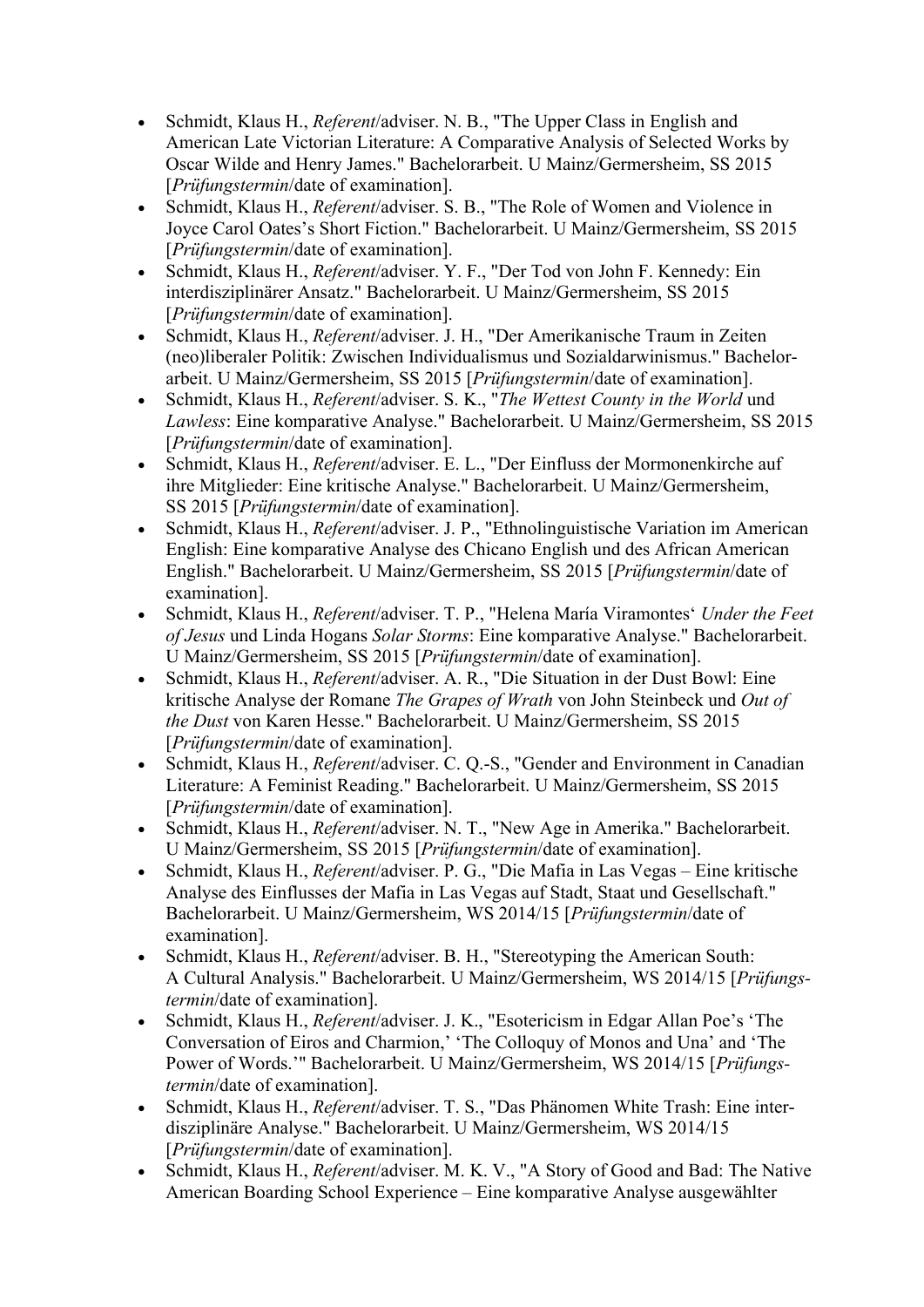autobiographischer Texte." Bachelorarbeit. U Mainz/Germersheim, WS 2014/15 [Prüfungstermin/date of examination].

- Schmidt, Klaus H., Referent/adviser. H. B., "Globalisierungspolitik Neue Werte vs. [a]lte Strukturen." Bachelorarbeit. U Mainz/Germersheim, SS 2014 [Prüfungstermin/date of examination].
- Schmidt, Klaus H., Referent/adviser. K. E., "Raymond Chandlers The Long Good-Bye / Der lange Abschied: Eine übersetzungskritische Analyse." Bachelorarbeit. U Mainz/ Germersheim, SS 2014 [Prüfungstermin/date of examination].
- Schmidt, Klaus H., Referent/adviser. C. F., "Ein digitalisiertes Panoptikum? Die [F]oucault'schen Strukturen der Überwachung am Beispiel der NSA." Bachelorarbeit. U Mainz/Germersheim, SS 2014 [Prüfungstermin/date of examination].
- Schmidt, Klaus H., Referent/adviser. A. G., "Deformity & Freaks: Analyse und Vergleich dreier Erzähltexte von Flannery O'Connor und Carson McCullers." Bachelorarbeit. U Mainz/Germersheim, SS 2014 [Prüfungstermin/date of examination].
- Schmidt, Klaus H., Referent/adviser. K. H., "Die amerikanische Südstaatenfamilie in Zeiten der Great Depression: Eine komparative Analyse von Erskine Caldwells Romanen Tobacco Road (1932) und God's Little Acre (1933)." Bachelorarbeit. U Mainz/Germersheim, SS 2014 [Prüfungstermin/date of examination].
- Schmidt, Klaus H., Referent/adviser. A. H., "Die Motive Liebe und Ehe in den Kurzgeschichten 'Petrified Man' von Eudora Welty und 'A Domestic Dilemma' von Carson McCullers sowie dem Roman Tobacco Road von Erskine Caldwell." Bachelorarbeit. U Mainz/Germersheim, SS 2014 [Prüfungstermin/date of examination].
- Schmidt, Klaus H., Referent/adviser. J. K., "Gott-Strategie: Religion in der US-Politik." Bachelorarbeit. U Mainz/Germersheim, SS 2014 [Prüfungstermin/date of examination].
- Schmidt, Klaus H., *Referent/adviser. L. P.*, "Chicago in der Literatur: Darstellung der Großstadt in Sandra Cisneros['] The House on Mango Street und Saul Bellows The Adventures of Augie March." Bachelorarbeit. U Mainz/Germersheim, SS 2014 [Prüfungstermin/date of examination].
- Schmidt, Klaus H., Referent/adviser. B. R., "Der Antichrist in der amerikanischen und britischen Kultur und Literatur – eine komparative Analyse." Bachelorarbeit. U Mainz/Germersheim, SS 2014 [Prüfungstermin/date of examination].
- Schmidt, Klaus H., Referent/adviser. B. B., "Schulsystem und Generationenkonflikt in der amerikanischen Amish-Kultur: Eine komparative Analyse." Bachelorarbeit. U Mainz/Germersheim, WS 2013/14 [Prüfungstermin/date of examination].
- Schmidt, Klaus H., *Referent/adviser. J.-Y. C.*, "Literary Representations of the American Dream in F. Scott Fitzgerald's The Great Gatsby and John Steinbeck's The Grapes of Wrath." Bachelorarbeit. U Mainz/Germersheim, WS 2013/14 [Prüfungstermin/date of examination].
- Schmidt, Klaus H., Referent/adviser. L. C., "Der Abzug der amerikanischen Soldaten aus Heidelberg: Eine kritische Analyse." Bachelorarbeit. U Mainz/Germersheim, WS 2013/14 [Prüfungstermin/date of examination].
- Schmidt, Klaus H., Referent/adviser. E. H., "Darstellung des Bürgerkriegs und des Völkermords in Ruanda: Eine komparative Analyse." Bachelorarbeit. U Mainz/ Germersheim, WS 2013/14 [Prüfungstermin/date of examination].
- Schmidt, Klaus H., Referent/adviser. N. K., "Literary Conflict in Nella Larsen's Passing: A Critical Analysis." Bachelorarbeit. U Mainz/Germersheim, WS 2013/14 [Prüfungstermin/date of examination].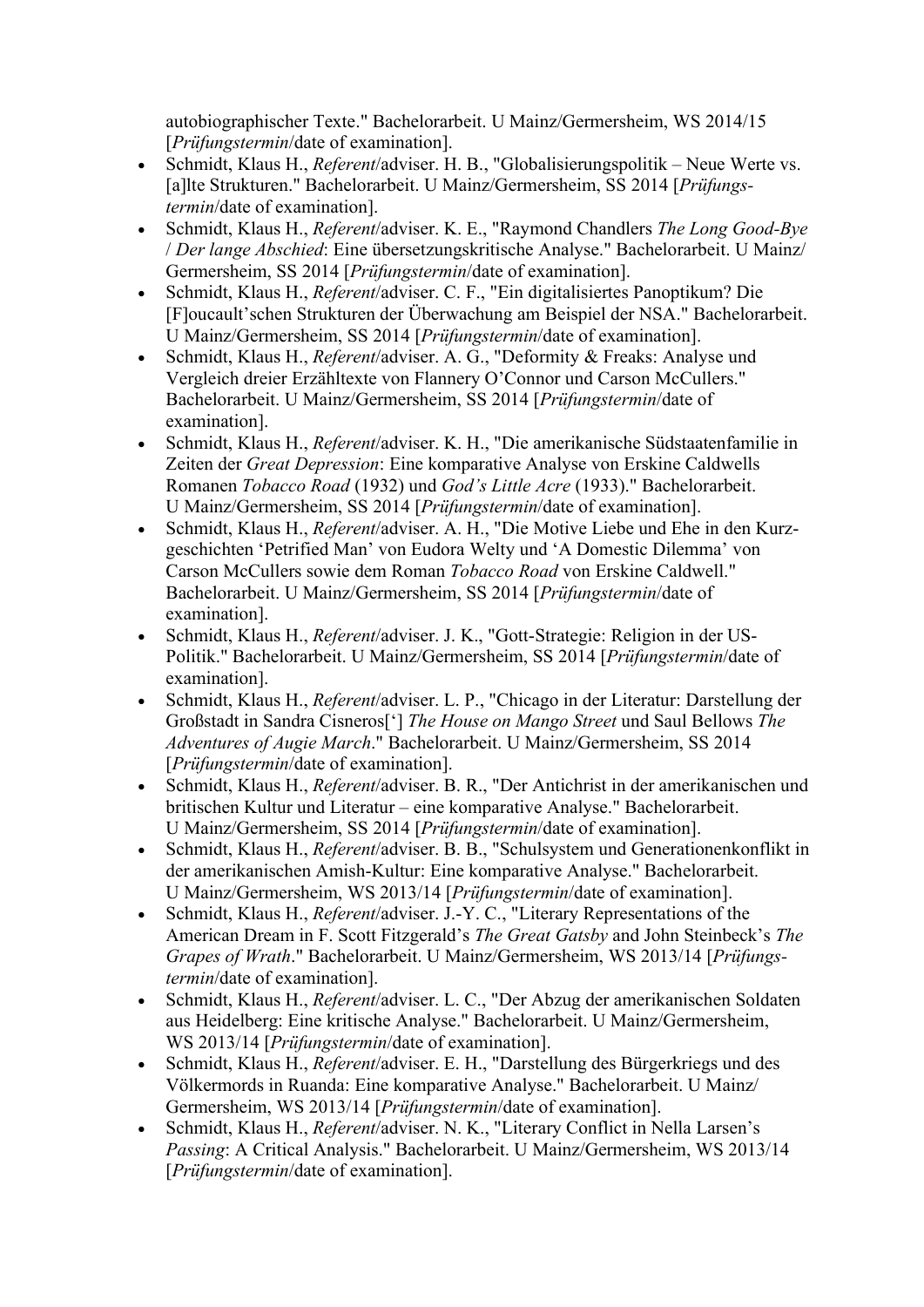- Schmidt, Klaus H., Referent/adviser. D. W., "Mixed-bloods und Identität im 20. Jahrhundert: Mourning Doves Cogewea und Louis Owens' The Sharpest Sight." Bachelorarbeit. U Mainz/Germersheim, WS 2013/14 [Prüfungstermin/date of examination].
- Schmidt, Klaus H., *Referent*/adviser. L.-M. B., "Anglo-American Dystopias: A Comparative Analysis." Bachelorarbeit. U Mainz/Germersheim, SS 2013 [Prüfungstermin/date of examination].
- Schmidt, Klaus H., *Referent*/adviser. C. F., "Religion and Education in Flannery O'Connor's The Violent Bear It Away, Philip Roth's Indignation and Henry Roth's Call It Sleep: A Comparative Approach." Bachelorarbeit. U Mainz/Germersheim, SS 2013 [Prüfungstermin/date of examination].
- Schmidt, Klaus H., Referent/adviser. S. L., "Ein Ursachenvergleich der [sic] Finanzkrise 1907 und der Weltwirtschaftskrise 1929 in Bezug auf Upton Sinclairs The Moneychangers." Bachelorarbeit. U Mainz/Germersheim, SS 2013 [Prüfungstermin/date of examination].
- Schmidt, Klaus H., *Referent/adviser. T. N., "Mythos und Realität des Amerikanischen* Traums: Eine komparative Analyse." Bachelorarbeit. U Mainz/Germersheim, SS 2013 [Prüfungstermin/date of examination].
- Schmidt, Klaus H., *Referent/adviser. A. S.*, "'The American Dream' in American Culture: The History of an Ideal and Its Representation in Different Types of Media." Bachelorarbeit. U Mainz/Germersheim, SS 2013 [Prüfungstermin/date of examination].
- Schmidt, Klaus H., Referent/adviser. M. M., "Bob Dylan: Der Einfluss seiner Songtexte auf die amerikanische Studenten- und Bürgerrechtsbewegung der 1960er Jahre." Bachelorarbeit. U Mainz/Germersheim, WS 2012/13 [Prüfungstermin/date of examination].
- Schmidt, Klaus H., Referent/adviser. M. M., "Kathryn Stocketts The Help: Eine übersetzungskritische Analyse." Bachelorarbeit. U Mainz/Germersheim, WS 2012/13 [Prüfungstermin/date of examination].
- Schmidt, Klaus H., Referent/adviser. C. M. V., "Cassandra Clares The Mortal Instruments: Eine exemplarische Analyse zu[r] Übersetzung ins Deutsche unter besonderer Berücksichtigung der Jugendsprache." Bachelorarbeit. U Mainz/ Germersheim, WS 2012/13 [Prüfungstermin/date of examination].
- Schmidt, Klaus H., *Referent/adviser. S. B.*, "Die Metropole New York City im Wandel der Zeit: Das Portrait von Menschen, Kultur und Leben im Big Apple – von John Dos Passos' Manhattan Transfer bis hin zur US-amerikanischen Erfolgsserie Sex and the City." Bachelorarbeit. U Mainz/Germersheim, SS 2012 [Prüfungstermin/date of examination].
- Schmidt, Klaus H., Referent/adviser. V. E., "Die deutsche Synchronisation USamerikanischer Sitcoms – Übertragung von Wortwitz und Kulturspezifika am Beispiel von Two and a Half Men." Bachelorarbeit. U Mainz/Germersheim, SS 2012 [Prüfungstermin/date of examination].
- Schmidt, Klaus H., Referent/adviser. J. S. G., "Christian Fundamentalism in the United States." Bachelorarbeit. U Mainz/Germersheim, SS 2012 [Prüfungstermin/date of examination].
- Schmidt, Klaus H., Referent/adviser. J. H., "Racial Segregation in the United States and Apartheid in South Africa: An Interdisciplinary Approach." Bachelorarbeit. U Mainz/Germersheim, SS 2012 [Prüfungstermin/date of examination].
- Schmidt, Klaus H., Referent/adviser. A. L., "Das deutsche Amerikabild von 1945 bis 1992: Eine vergleichende Analyse ausgewählter Printmedien." Bachelorarbeit. U Mainz/Germersheim, SS 2012 [Abgabetermin/date of submission].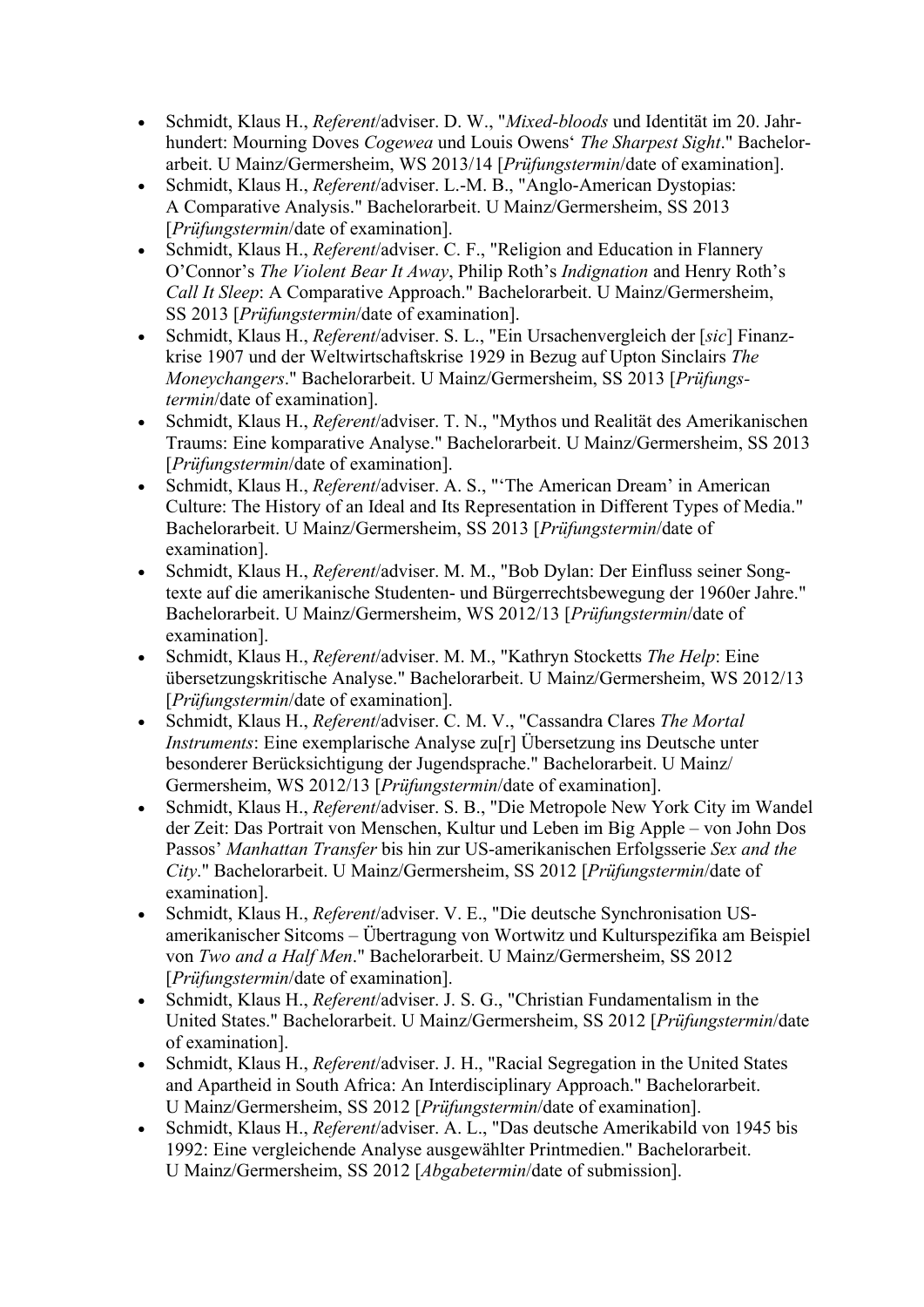- Schmidt, Klaus H., Referent/adviser. S. J. S., "The Rise of Conspiracism The Fall of a Nation? A Critical Analysis." Bachelorarbeit. U Mainz/Germersheim, SS 2012 [Prüfungstermin/date of examination].
- Schmidt, Klaus H., Referent/adviser. N.-M. C. S., "The Life of Rosa Parks: Self-Image, Public Image and Historical Facts." Bachelorarbeit. U Mainz/Germersheim, SS 2012 [Prüfungstermin/date of examination].
- Schmidt, Klaus H., Referent/adviser. S. S., "The United States in the 1960s: Jewish-American Literature and the Situation of Jewish Women in Post-War America." Bachelorarbeit. U Mainz/Germersheim, SS 2012 [Prüfungstermin/date of examination].
- Schmidt, Klaus H., Referent/adviser. J. B., "Erstsprachenerwerb: Analyse der verschiedenen sprachlichen Ebenen des kindlichen Spracherwerbs." Bachelorarbeit. U Mainz/Germersheim, WS 2011/12 [Prüfungstermin/date of examination].
- Schmidt, Klaus H., Referent/adviser. D. B., "Die Rolle ausgewählter First Ladies in der politischen Kultur der Vereinigten Staaten – Eine interdisziplinäre Untersuchung." Bachelorarbeit. U Mainz/Germersheim, WS 2011/12 [Prüfungstermin/date of examination].
- Schmidt, Klaus H., *Referent/adviser. B. I. B., "Familienleben und Religion in der* jüdisch-amerikanischen Erzähltradition: Eine komparative Analyse ausgewählter Romane." Bachelorarbeit. U Mainz/Germersheim, WS 2011/12 [Prüfungstermin/date of examination].
- Schmidt, Klaus H., *Referent/adviser. L. B.*, "Aspekte der Musical-Übersetzung am Beispiel von Lloyd Webbers The Phantom of the Opera: Eine translationswissenschaftliche Untersuchung." Bachelorarbeit. U Mainz/Germersheim, WS 2011/12 [Prüfungstermin/date of examination].
- Schmidt, Klaus H., *Referent*/adviser. M. J. L., "Die Einwanderung von Aschkenasim in die Vereinigten Staaten von Amerika, 1880-1920: Eine interdisziplinäre Analyse am Beispiel von Henry Roths Call It Sleep." Bachelorarbeit. U Mainz/Germersheim, WS 2011/12 [*Prüfungstermin*/date of examination].
- Schmidt, Klaus H., *Referent/adviser. N. M.*, "Kognitive und mentale Aspekte von Übersetzungsprozessen: Eine interdisziplinäre Untersuchung." Bachelorarbeit. U Mainz/Germersheim, WS 2011/12 [Prüfungstermin/date of examination].
- Schmidt, Klaus H., Referent/adviser. M. R., "Geschlechtsspezifische Erfahrungen und Darstellungen der Sklaverei in afroamerikanischen Slave Narratives: Frederick Douglass' Narrative of the Life of Frederick Douglass, an American Slave (1845) und Harriet Jacobs' Incidents in the Life of a Slave Girl (1861)." Bachelorarbeit. U Mainz/ Germersheim, WS 2011/12 [Prüfungstermin/date of examination].
- Schmidt, Klaus H.,  $Referent/adviser. J. R., "Tolkiens *The Lord of the Rings* eine$ holistische Analyse." Bachelorarbeit. U Mainz/Germersheim, WS 2011/12 [Prüfungstermin/date of examination].
- Schmidt, Klaus H., Referent/adviser. A. S., "Probleme russischer Immigranten in den USA: Eine interdisziplinäre Analyse." Bachelorarbeit. U Mainz/Germersheim, WS 2011/12 [*Prüfungstermin*/date of examination].
- Schmidt, Klaus H., Referent/adviser. K. Z., "Progressivism in den USA, 1880-1920: Eine interdisziplinäre Analyse." Bachelorarbeit. U Mainz/Germersheim, WS 2011/12 [*Abgabetermin*/date of submission].
- Schmidt, Klaus H., Referent/adviser. M. Z., "Die Schlacht am Little Bighorn Ein exemplarischer Vergleich historischer und filmischer Darstellung." Bachelorarbeit. U Mainz/Germersheim, WS 2011/12 [Prüfungstermin/date of examination].
- Schmidt, Klaus H., *Referent/adviser. L. S. B.*, "Die Rezeption von Mark Twains Huckleberry Finn in den Vereinigten Staaten von Amerika: Eine kritische Analyse."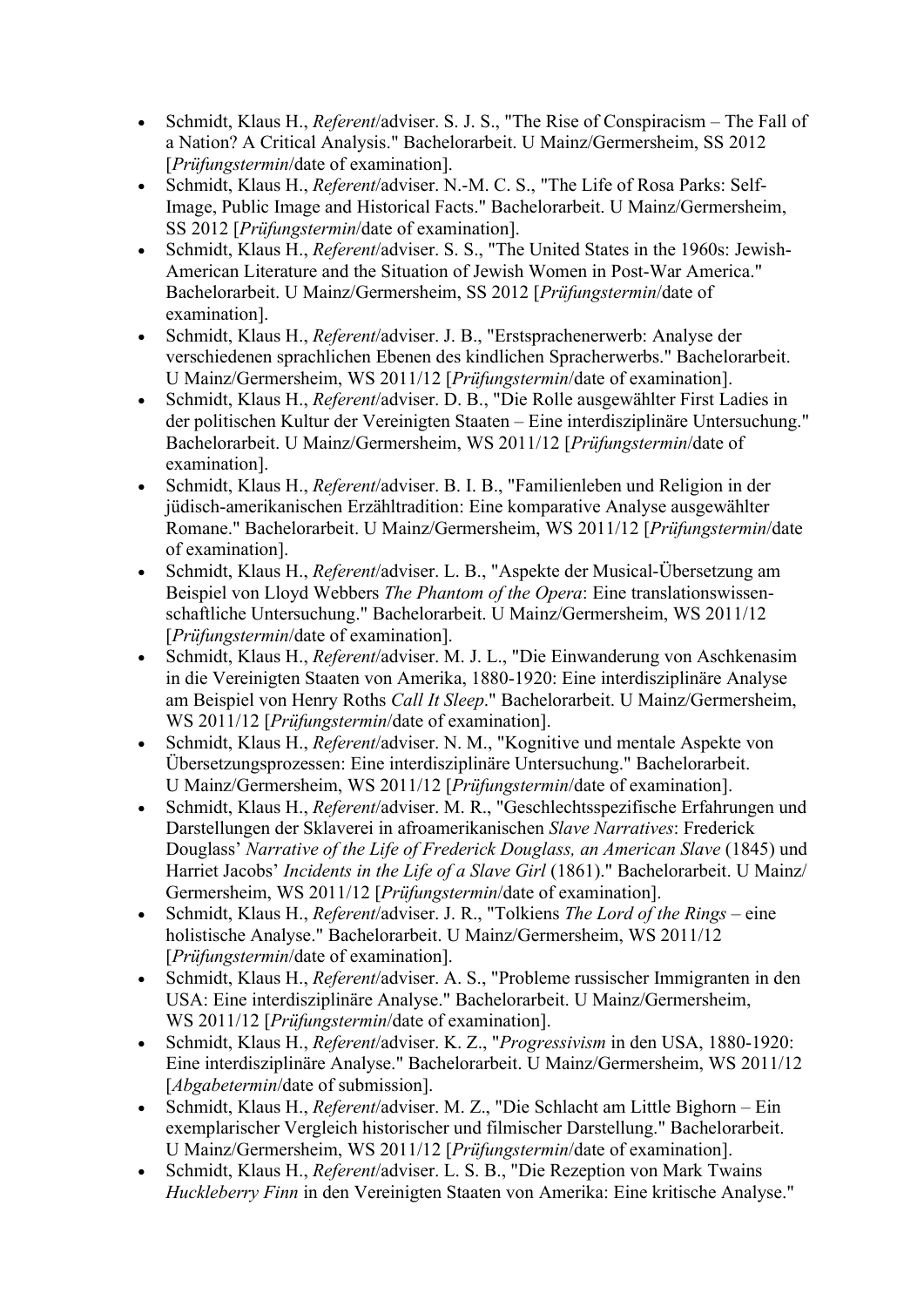Bachelorarbeit. U Mainz/Germersheim, SS 2011 [Prüfungstermin/date of examination].

- Schmidt, Klaus H., *Referent*/adviser, S. M. D., "Strategies of Reader Direction in Stowe's Uncle Tom's Cabin and Warner's Wide, Wide World: A Comparative Study." Bachelorarbeit. U Mainz/Germersheim, SS 2011 [Prüfungstermin/date of examination].
- Schmidt, Klaus H., *Referent/adviser. J. H.*, "Die deutsche Übertragung von Theodore Dreisers Sister Carrie und An American Tragedy: Eine übersetzungskritische Untersuchung." Bachelorarbeit. U Mainz/Germersheim, SS 2011 [Prüfungstermin/date of examination].
- Schmidt, Klaus H., *Referent/adviser. T. H.*, "Social Networks am Beispiel von Facebook: Eine kritische Analyse." Bachelorarbeit. U Mainz/Germersheim, SS 2011 [Prüfungstermin/date of examination].
- Schmidt, Klaus H., Referent/adviser. S. H., "The Mexican-American Border: A Sociohistorical Analysis of the Issue of Illegal Immigration along the United States' Southern Boundary and a Case for More Humanity." Bachelorarbeit. U Mainz/ Germersheim, SS 2011 [Prüfungstermin/date of examination].
- Schmidt, Klaus H., *Referent/adviser. S. J.*, "Die deutsche Übertragung von Flannery O'Connors 'A Good Man Is Hard to Find': Eine translationswissenschaftliche und übersetzungskritische Analyse." Bachelorarbeit. U Mainz/Germersheim, SS 2011 [Prüfungstermin/date of examination].
- Schmidt, Klaus H., Referent/adviser. S. E. K., "Ignatius und Ignaz: Die Übertragung von Humor in der deutschen Übersetzung von John Kennedy Tooles A Confederacy of Dunces." Bachelorarbeit. U Mainz/Germersheim, SS 2011 [Prüfungstermin/date of examination].
- Schmidt, Klaus H., Referent/adviser. K. L., "How I Met Your Mother: Stereotype[n] und Wortwitz." Bachelorarbeit. U Mainz/Germersheim, SS 2011 [Prüfungstermin/date of examination].
- Schmidt, Klaus H., Referent/adviser. S. M., "Grüffelo & Co.: Die Übertragung von Kinderbüchern – eine translationswissenschaftliche Analyse." Bachelorarbeit. U Mainz/Germersheim, SS 2011 [Prüfungstermin/date of examination].
- Schmidt, Klaus H., Referent/adviser. T. P., "Martin Luther King, Jr.: Eine kritische Analyse ausgewählter Reden." Bachelorarbeit. U Mainz/Germersheim, SS 2011 [Prüfungstermin/date of examination].
- Schmidt, Klaus H., *Referent/adviser. T. R.*, "Representing the Ghetto: Repräsentationen des Wacquantschen (Hyper-) Ghettos im Message Rap des 21. Jahrhunderts." Bachelorarbeit. U Mainz/Germersheim, SS 2011 [Prüfungstermin/date of examination].
- Schmidt, Klaus H., *Referent/adviser. A. S.*, "Das Leben der Ojibwa-Frauen im Vergleich zur 'modernen Frau.'" Bachelorarbeit. U Mainz/Germersheim, SS 2011 [Prüfungstermin/date of examination].
- Schmidt, Klaus H., Referent/adviser. C. B. S., "Abolitionism in Black and White: An Interdisciplinary Study." Bachelorarbeit. U Mainz/Germersheim, SS 2011 [Prüfungstermin/date of examination].
- Schmidt, Klaus H., *Referent/adviser. J. S.*, "Geschichte und Entwicklung des Hip-Hop in den USA." Bachelorarbeit. U Mainz/Germersheim, SS 2011 [Prüfungstermin/date of examination].
- Schmidt, Klaus H., Referent/adviser. N. U., "Komik als Übersetzungsproblem am Beispiel der Synchronisation der amerikanischen Sitcom The Big Bang Theory." Bachelorarbeit. U Mainz/Germersheim, SS 2011 [Prüfungstermin/date of examination].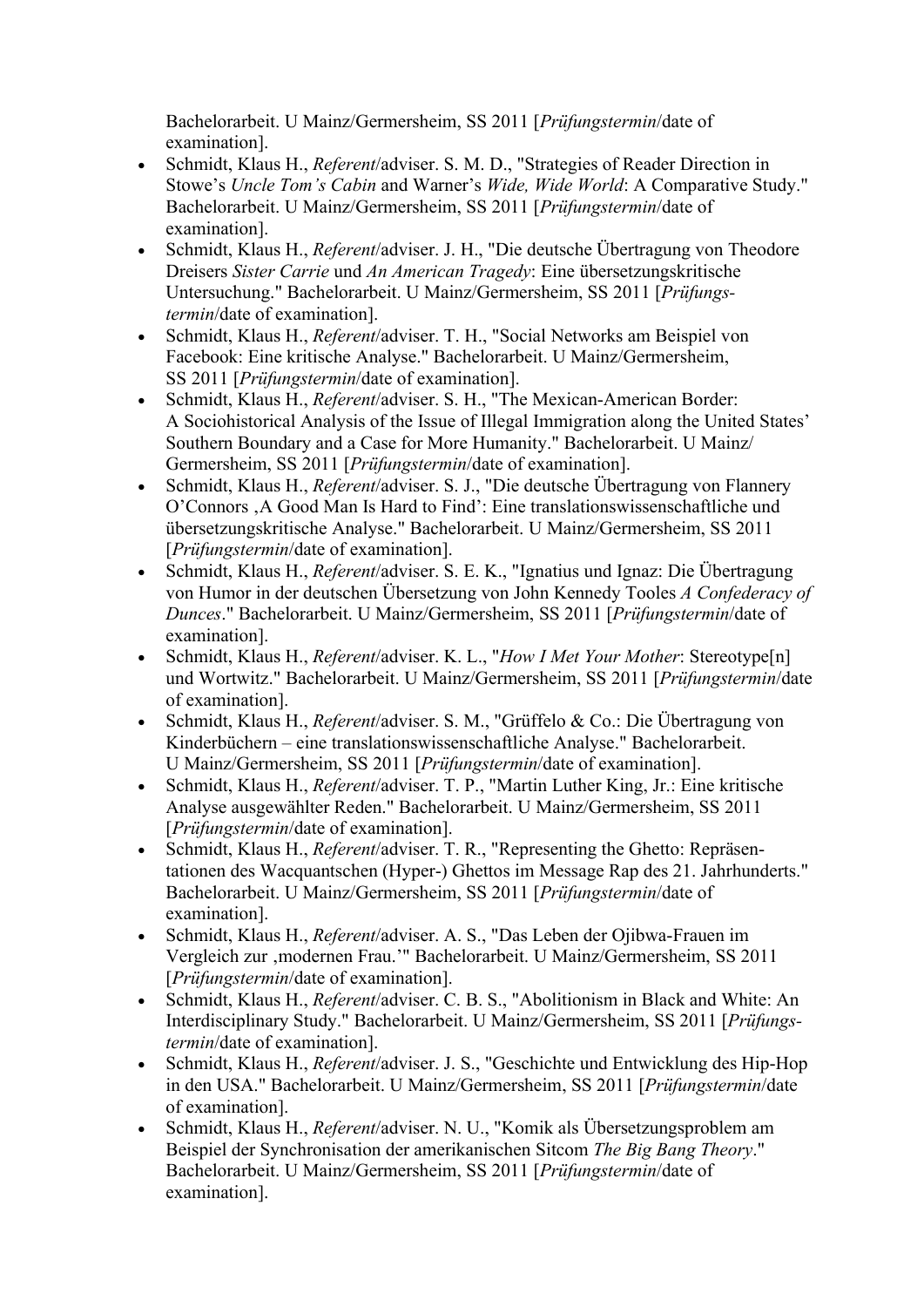- Schmidt, Klaus H., Referent/adviser. A. B., "Stephenie Meyers Twilight-Saga: Von vegetarischen Vampiren und bissigen Kritikern." Bachelorarbeit. U Mainz/ Germersheim, WS 2010/11 [Prüfungstermin/date of examination].
- Schmidt, Klaus H., Referent/adviser. A. B., "Sozialkritische Aspekte in zeitgenössischen Songtexten der 1960er und 1970er Jahre: Eine komparative Analyse." Bachelorarbeit. U Mainz/Germersheim, WS 2010/11 [Prüfungstermin/date of examination].
- Schmidt, Klaus H., *Referent/adviser. F. B.*, "Linguistische und kulturelle Aspekte der Gebärdensprache." Bachelorarbeit. U Mainz/Germersheim, WS 2010/11 [Prüfungstermin/date of examination].
- Schmidt, Klaus H., Referent/adviser. J. B., "Harriet Beecher Stowes und Martin Luther Kings Engagement gegen die Diskriminierung der afroamerikanischen Bevölkerung in den USA: Eine komparative Analyse." Bachelorarbeit. U Mainz/Germersheim, WS 2010/11 [*Prüfungstermin*/date of examination].
- Schmidt, Klaus H., Referent/adviser. R. F., "Die deutsche Synchronisation der amerikanischen Fernsehserie M\*A\*S\*H: Eine kritische Analyse." Bachelorarbeit. U Mainz/Germersheim, WS 2010/11 [Prüfungstermin/date of examination].
- Schmidt, Klaus H., Referent/adviser. A. G., "Black Humor Humor mit Biss: Eine kritische Analyse." Bachelorarbeit. U Mainz/Germersheim, WS 2010/11 [Prüfungstermin/date of examination].
- Schmidt, Klaus H., Referent/adviser. L. L., "Geschlechterrollen in den 'Roaring Twenties' und F. Scott Fitzgeralds The Great Gatsby." Bachelorarbeit. U Mainz/ Germersheim, WS 2010/11 [Prüfungstermin/date of examination].
- Schmidt, Klaus H., Referent/adviser. S. M., "Wohin treiben die USA? Der US-Konservatismus und die Boston Tea Party-Bewegung." Bachelorarbeit. U Mainz/ Germersheim, WS 2010/11 [Prüfungstermin/date of examination].
- Schmidt, Klaus H., Referent/adviser. S.-A. S., "Interkulturelle Aspekte deutschamerikanischer Geschäftsbeziehungen." Bachelorarbeit. U Mainz/Germersheim, WS 2010/11 [*Prüfungstermin*/date of examination].
- Schmidt, Klaus H., Referent/adviser. A. S., "Symbolik, Stadtdarstellung und Initiationsthematik in Theodore Dreisers Sister Carrie und Jennie Gerhardt: Eine komparative Analyse." Bachelorarbeit. U Mainz/Germersheim, WS 2010/11 [Prüfungstermin/date of examination].
- Schmidt, Klaus H., Referent/adviser. I. S., "Die Rolle des Englischen in der Werbesprache: Eine kritische Analyse." Bachelorarbeit. U Mainz/Germersheim, WS 2010/11 [*Prüfungstermin*/date of examination].
- Schmidt, Klaus H., Referent/adviser. K. B., "Formen des familiären Zusammenlebens am Beispiel der US-amerikanischen Fernsehserie Modern Family." Bachelorarbeit. U Mainz/Germersheim, SS 2010 [Prüfungstermin/date of examination].
- Schmidt, Klaus H., Referent/adviser. K. D., "Acting out American Everyday Life Theatralität und soziales Rollenspiel in Theodore Dreisers Sister Carrie." Bachelorarbeit. U Mainz/Germersheim, SS 2010 [Prüfungstermin/date of examination].
- Schmidt, Klaus H., Referent/adviser. J.-B. K., "Lernorientierte Unterrichtsmethode in Anlehnung an den sozialen Konstruktivismus." Bachelorarbeit. U Mainz/Germersheim, SS 2010 [*Prüfungstermin*/date of examination].
- Schmidt, Klaus H., Referent/adviser. L. K. K., "Gerichtsdolmetschen in den Vereinigten Staaten von Amerika: Eine kritische Analyse." Bachelorarbeit. U Mainz/Germersheim, SS 2010 [Prüfungstermin/date of examination].
- Schmidt, Klaus H., Referent/adviser. A. L., "Jean Toomers Cane: Das Frauenbild im ersten Abschnitt – Analyse und Hintergründe." Bachelorarbeit. U Mainz/Germersheim, SS 2010 [*Prüfungstermin*/date of examination].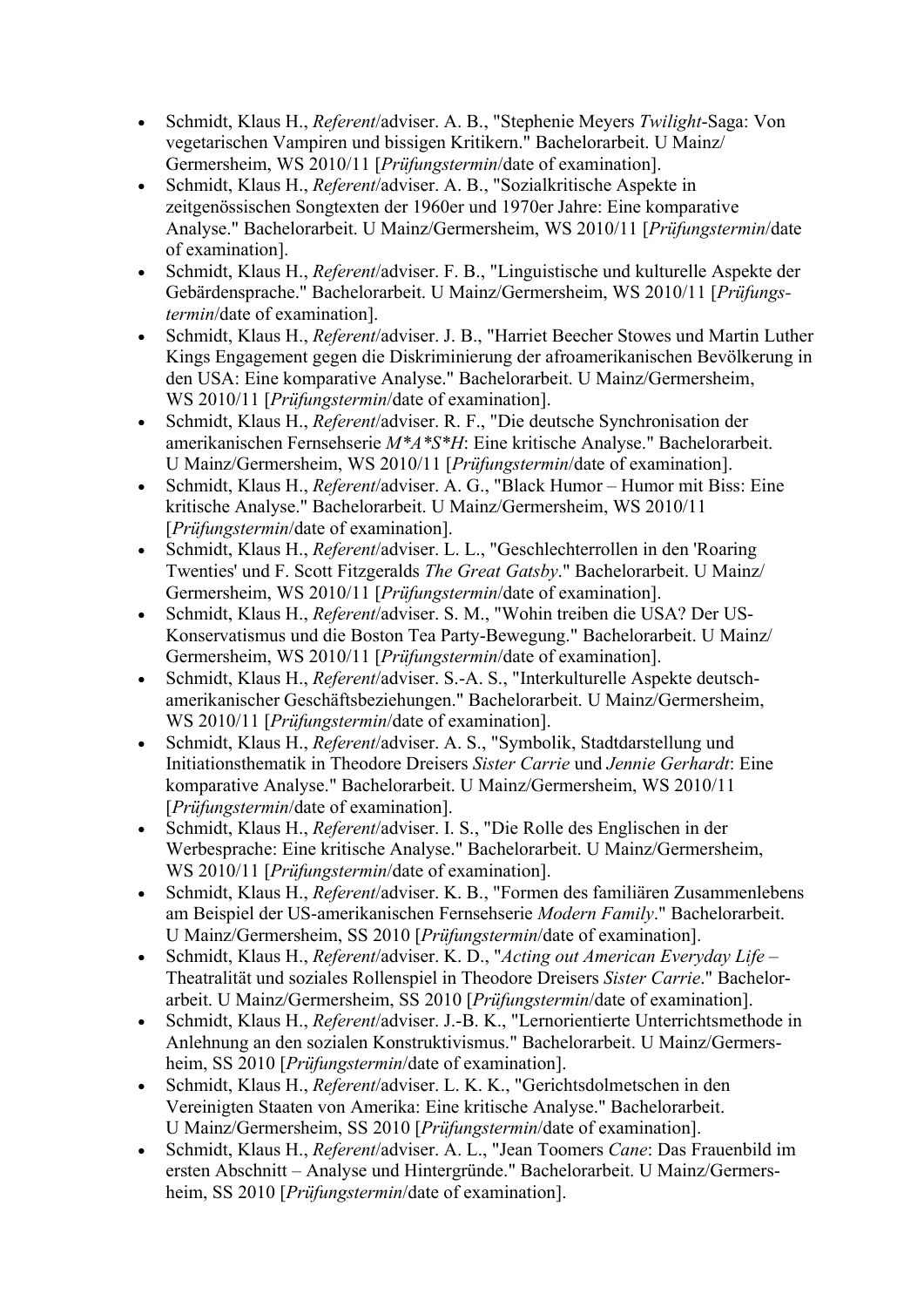- Schmidt, Klaus H., Referent/adviser. J. R., "'A Scandal in Bohemia': Eine übersetzungskritische Analyse." Bachelorarbeit. U Mainz/Germersheim, SS 2010 [Prüfungstermin/date of examination].
- Schmidt, Klaus H., Referent/adviser. S. S., "The Significance of Literary Form in Theodore Dreiser's Novels: Symbole, Metaphern und [r]hetorische Mittel in Sister Carrie und An American Tragedy." Bachelorarbeit. U Mainz/Germersheim, SS 2010 [Prüfungstermin/date of examination].
- Schmidt, Klaus H., Referent/adviser. M. S., "Die Chicano-Kultur zwischen 1965 und 1975." Bachelorarbeit. U Mainz/Germersheim, SS 2010 [Prüfungstermin/date of examination].
- Schmidt, Klaus H., *Referent/adviser. L. S.*, "From Old to New World Gothic: Eine komparative Analyse britischer und amerikanischer Schauerliteratur." Bachelorarbeit. U Mainz/Germersheim, SS 2010 [Prüfungstermin/date of examination].
- Schmidt, Klaus H., Referent/adviser. J. S., "Der wahnsinnige Erzähler in der amerikanischen Erzählliteratur am Beispiel von Edgar Allan Poes 'The Tell-Tale Heart' und Bret Easton Ellis' American Psycho." Bachelorarbeit. U Mainz/Germersheim, SS 2010 [*Prüfungstermin*/date of examination].
- Schmidt, Klaus H., Referent/adviser. T. C. W., "Die amerikanische und die ungarische Nationalhymne: Eine komparative Analyse." Bachelorarbeit. U Mainz/Germersheim, SS 2010 [Prüfungstermin/date of examination].
- Schmidt, Klaus H., Referent/adviser. P. W., "American Dream und Counterculture in Hunter S. Thompsons Fear and Loathing in Las Vegas." Bachelorarbeit. U Mainz/ Germersheim, SS 2010 [Prüfungstermin/date of examination].
- Schmidt, Klaus H., Referent/adviser. H. W., "Levittown, Pennsylvania: A Stereotypical Postwar Suburb?" Bachelorarbeit. U Mainz/Germersheim, SS 2010 [Prüfungstermin/date of examination].
- Schmidt, Klaus H., Referent/adviser. A. Z., "Ken Kesey[s] One Flew Over the Cuckoo's Nest: Eine filmkritische Analyse." Bachelorarbeit. U Mainz/Germersheim, SS 2010 [Prüfungstermin/date of examination].
- Schmidt, Klaus H., Referent/adviser. P. H., "Frauendarstellung und Geschlechterbeziehungen in Richard Wrights Native Son." Bachelorarbeit. U Mainz/Germersheim, WS 2009/10 [*Prüfungstermin*/date of examination].
- Schmidt, Klaus H., *Referent/adviser. S. K.*, "Humor beim Übersetzen Die Synchronisation der Sitcom Coupling." Bachelorarbeit. U Mainz/Germersheim, WS 2009/10 [Prüfungstermin/date of examination].
- Schmidt, Klaus H., Referent/adviser. K. D. N., "Die literarische Verarbeitung depressiver Störungen am Beispiel von Sylvia Plaths The Bell Jar und William Styrons Darkness Visible." Bachelorarbeit. U Mainz/Germersheim, WS 2009/10 [Prüfungstermin/date of examination].
- Schmidt, Klaus H., *Referent/adviser. C. A. O. O.*, "From Novel to Film: Alice Walker's The Color Purple." Bachelorarbeit. U Mainz/Germersheim, WS 2009/10 [Prüfungstermin/date of examination].
- Schmidt, Klaus H., Referent/adviser. M. O., "Sucht und Abhängigkeit in ausgewählten Werken Eugene O'Neills: Eine kritische Analyse." Bachelorarbeit. U Mainz/Germersheim, WS 2009/10 [*Prüfungstermin*/date of examination].
- Schmidt, Klaus H., *Referent/adviser.* S. P., "Blacks and Jews: Die Darstellung eines problematischen Verhältnisses in Bernard Malamuds The Tenants." Bachelorarbeit. U Mainz/Germersheim, WS 2009/10 [Prüfungstermin/date of examination].
- Schmidt, Klaus H., Referent/adviser. M. C. P., "Deutsche Auswanderung in die USA und die deutsche Kultur in den USA von 1900 bis zum Ende der Weimarer Republik."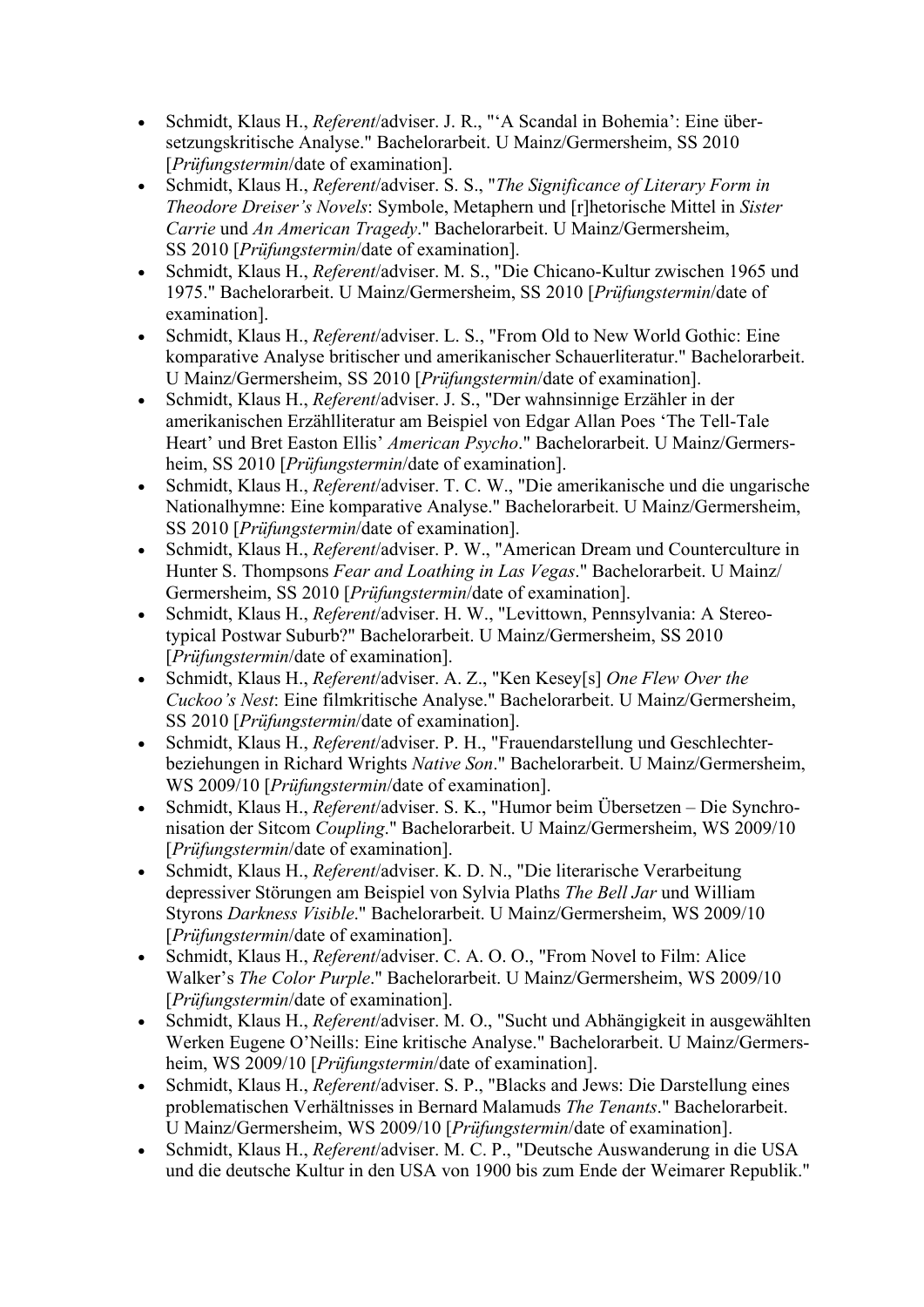Bachelorarbeit. U Mainz/Germersheim, WS 2009/10 [Prüfungstermin/date of examination].

- Schmidt, Klaus H., *Referent*/adviser. J. R., "Übersetzungskritische Analyse von Nathaniel Hawthornes Roman The Scarlet Letter unter besonderer Berücksichtigung der Symbolik." Bachelorarbeit. U Mainz/Germersheim, WS 2009/10 [Prüfungstermin/date of examination].
- Schmidt, Klaus H., Referent/adviser. J. R., "Die Darstellung von Epilepsie in der amerikanischen Literatur." Bachelorarbeit. U Mainz/Germersheim, WS 2009/10 [Prüfungstermin/date of examination].
- Schmidt, Klaus H., Referent/adviser. M. S., "Die '48ers': Leben und Leistung einer besonderen Gruppe deutscher Amerikaauswanderer." Bachelorarbeit. U Mainz/ Germersheim, WS 2009/10 [Prüfungstermin/date of examination].
- Schmidt, Klaus H., *Referent/adviser. C. H. S.*, "The Origins of American Slavery." Bachelorarbeit. U Mainz/Germersheim, WS 2009/10 [Prüfungstermin/date of examination].
- Schmidt, Klaus H., *Referent*/adviser. B. S., "Die Identitätsproblematik in Jean Toomers Cane." Bachelorarbeit. U Mainz/Germersheim, WS 2009/10 [Prüfungstermin/date of examination].
- Schmidt, Klaus H., Referent/adviser. S. A., "Die amerikanische Yuppie-Kultur der achtziger Jahre und Gesellschaftskritik am Beispiel des Romans American Psycho von Bret Easton Ellis." Bachelorarbeit. U Mainz/Germersheim, SS 2009 [Prüfungstermin/date of examination].
- Schmidt, Klaus H., *Referent/adviser. P. H., "Booker T. Washington vs. W.E.B. Du* Bois: Zwei repräsentative Afro-Amerikaner im Vergleich." Bachelorarbeit. U Mainz/ Germersheim, SS 2009 [Prüfungstermin/date of examination].
- Schmidt, Klaus H., Referent/adviser. M. K., "Repräsentationen des deutschen Amerikabilds in den Nachrichtenmagazinen Focus und Der Spiegel: Eine kritische Analyse." Bachelorarbeit. U Mainz/Germersheim, SS 2009 [Prüfungstermin/date of examination].
- Schmidt, Klaus H., Referent/adviser. K. K., "Abolitionismus, Harriet Tubman und die Underground Railroad." Bachelorarbeit. U Mainz/Germersheim, SS 2009 [Prüfungstermin/date of examination]
- Schmidt, Klaus H., Referent/adviser. M. L., "US-amerikanische Esskultur im 21. Jahrhundert: Ein kritischer Beitrag zur Kulinaristik unter besonderer Berücksichtigung der 'Slow Food USA'-Initiative." Bachelorarbeit. U Mainz/Germersheim, SS 2009 [Prüfungstermin/date of examination].
- Schmidt, Klaus H., Referent/adviser. A.-C. P., "Beat Generation und Pop Art: Die Symbiose von Leben und Kunst im Amerika der Postmoderne." Bachelorarbeit. U Mainz/Germersheim, SS 2009 [Prüfungstermin/date of examination].
- Schmidt, Klaus H., Koreferent/coadviser. J. S., "Die Konstruktion von Geschichte in John Dos Passos' U.S.A. am Beispiel der historischen Charaktere." Bachelorarbeit. U Mainz/Germersheim, SS 2009 [Prüfungstermin/date of examination].
- Schmidt, Klaus H., *Referent*/adviser. R. A., "AAE African American English." Bachelorarbeit. U Mainz/Germersheim, SS 2008 [Prüfungstermin/date of examination].
- Schmidt, Klaus H., *Referent/adviser. C. J.*, "Die Amisch und ihre Darstellung in ausgewählten amerikanischen Texten." Bachelorarbeit. U Mainz/Germersheim, SS 2008 [Prüfungstermin/date of examination].
- Schmidt, Klaus H., Referent/adviser. A. L., "Marginality and Sexuality in Selected Works by Tennessee Williams." Bachelorarbeit. U Mainz/Germersheim, SS 2008 [Prüfungstermin/date of examination].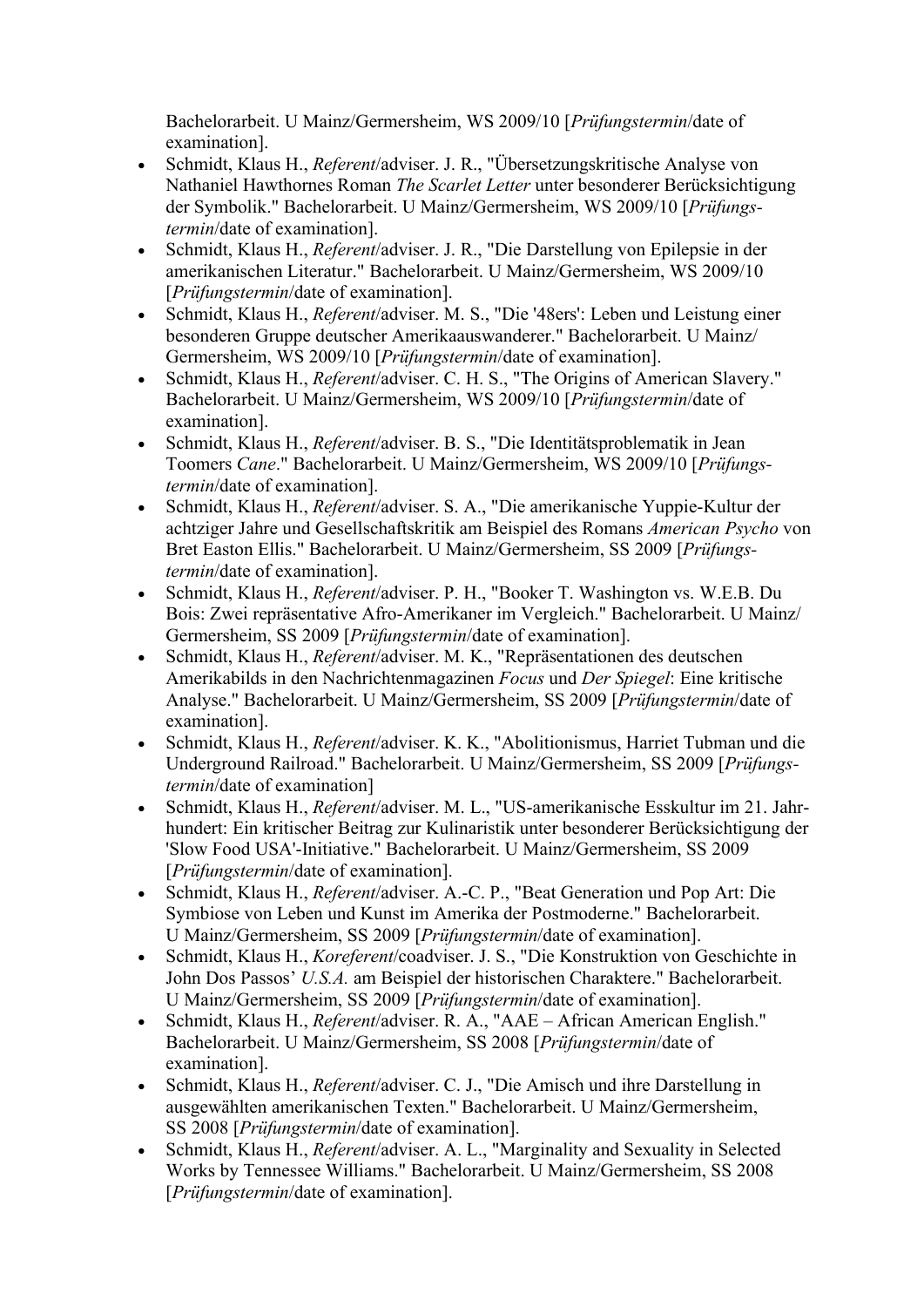- Schmidt, Klaus H., Referent/adviser. K. T., "Weibliche Marginalität und Initiation in amerikanischen Romanen der 1940er Jahre." Bachelorarbeit. U Mainz/Germersheim, SS 2008 [Prüfungstermin/date of examination].
- Schmidt, Klaus H., *Referent/adviser. J. A.*, "Nature vs. Culture: A Rereading of Jack London." Bachelorarbeit. U Mainz/Germersheim, WS 2007/08 [Prüfungstermin/date of examination].
- Schmidt, Klaus H., Referent/adviser. G. S., "Gezeichnete Welten: Disneys Welt und ihre Wahrnehmung durch Kinder." Bachelorarbeit. U Mainz/Germersheim, WS 2007/08 [Prüfungstermin/date of examination].

## COURSES TAUGHT

- "Grammar" (WS 1989/90-SS 1994)
- "Stegreifübersetzen" (WS 1989/90)
- "Einführung ins wissenschaftliche Arbeiten" (WS 1989/90-SS 1990)
- "Introduction to Reading and Discussing American Literature / Introduction to Literary Interpretation" (SS 1990-SS 1992)
- "Landeskunde USA" (WS 1990/91-SS 1994)
- "Richard Wright's Native Son: A Classic of (Black) American Literature [Proseminar (PS)]" (WS 1990/91)
- "Introduction to the Black American Novel: Toni Morrison's The Bluest Eye and Sula [PS]" (WS 1991/92)
- "Introduction to Linguistic Terminology" (WS 1992/93-SS 1995)
- "Carson McCullers [PS]" (WS 1992/93)
- "Gemeinsprachliche Übersetzungsübungen Englisch-Deutsch [1./2. Semester-Examenssemester (B- und C-Sprache)]" (WS 1993/94-)
- "The Rise of the Gothic Novel in Eighteenth-Century American Literature: Charles Brockden Brown's Wieland and Arthur Mervyn [PS]" (WS 1993/94)
- "Übersetzerseminar: Einführung in Theorie und Praxis des literarischen Übersetzens" (SS 1994)
- "Introduction to American Literary Naturalism [PS]" (WS 1994/95)
- "Puritanism in American Literature [PS]" (SS 1995)
- "Richard Wright" (Unterrichtseinheit im Seminar: "The Black Tradition in American Literature" [Prof. Fleischmann], April 1996, Babson College)
- "Übersetzungspropädeutikum" (WS 1996/97-WS 2012/13)
- "Introduction to American Literary Theory [PS]" (WS 1996/97)
- "Contemporary Afro-American Literature [PS]" (SS 1997)
- "James Fenimore Cooper's Leatherstocking Tales and the Rise of American National Culture [PS]" (WS 1997/98)
- "Readings in Anglo-American Transatlantic Culture, 1600-1800 [PS]" (SS 1998)
- "Readings in Black American Literature" (Unterrichtseinheit, September/Oktober 1998, Universität Lettlands, Riga)
- "Theorie und Praxis des Übersetzens, Englisch-Deutsch" (Unterrichtseinheit, September/Oktober 1998, Universität Lettlands, Riga)
- "Theory and Practice of Translation Studies" (Unterrichtseinheit, September/Oktober 1998, Universität Lettlands, Riga)
- "'How the Other Half Lives': The Portrayal of the Poor and the Working Classes in American Literature [PS]" (WS 1998/99)
- "Representations of Evil in Anglo-American Literature [PS]" (SS 1999)
- "The American Renaissance Revisited: Re-Reading Mid-Nineteenth-Century American Literature [PS]" (WS 1999/2000)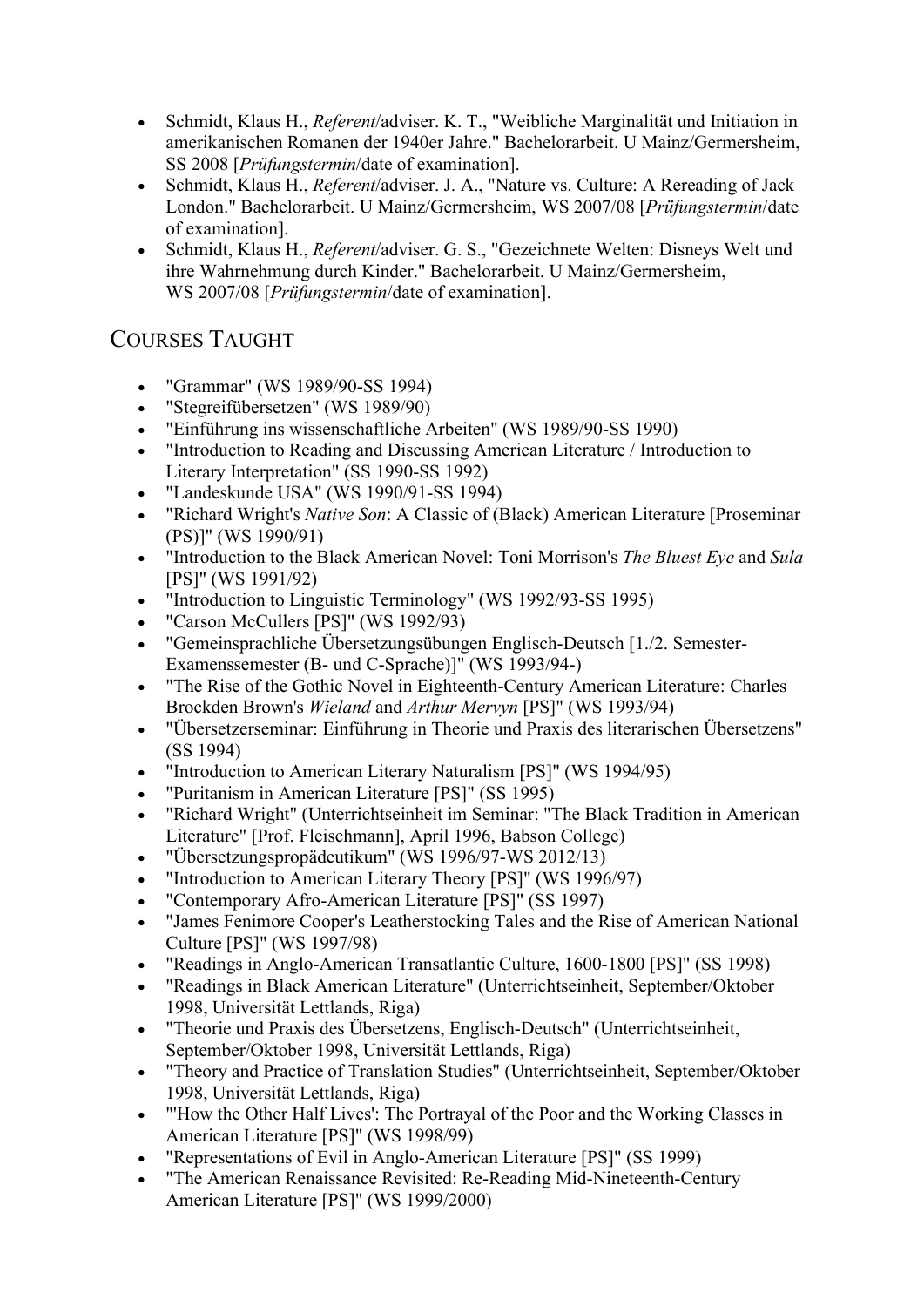- "Re-Exploring the Literature(s) of the American South [PS]" (SS 2000)
- "'Anything But Boring': Early American Culture, 1789-1829 [PS]" (WS 2000/01)
- "African American English [PS]" (SS 2001)
- "Writing the Jazz Age: F. Scott Fitzgerald [PS]" (WS 2001/02)
- "Re-Reading 'The Triumvirate of American Literature': Ernest Hemingway, William Faulkner, Thomas Wolfe [PS]" (SS 2002)
- "Übersetzerseminar: Theoretische Grundlagen der Translationswissenschaft I" (SS 2003)
- "Highlights of Mid-20th-Century American Drama: Eugene O'Neill, Tennessee Williams, Arthur Miller, Edward Albee [PS]" (WS 2003/04)
- "Übersetzerseminar: Theoretische Grundlagen der Translationswissenschaft II" (SS 2004)
- "Social Protest in American Literature [PS]" (SS 2004)
- "Stories of Initiation in American Literature [PS]" (WS 2004/05)
- "American Sea Fiction: Moby-Dick, The Sea-Wolf, The Old Man and the Sea [PS]" (SS 2005)
- "Übersetzerseminar: Humor und Ironie als Übersetzungsproblem: Einführung in die Theorie und Beispiele aus der Praxis" (WS 2005/06)
- "Religion in American Literature and Culture [PS]" (SS 2006)
- "The Theme of Marginality in American Literature [PS]" (WS 2006/07)
- "Übersetzerseminar: Theorie und Praxis der Fachübersetzung (Schwerpunkt: Geistesund Sozialwissenschaften)" (SS 2007)
- "Configurations of Addiction, Obsession, and Insanity in American Life and Letters [PS]" (WS 2007/08)
- "Rereading the Black Atlantic [PS]" (SS 2008)
- "Theodore Dreiser [PS]" (WS 2008/09)
- "The Humorous Tradition in American Literature [PS]" (SS 2009)
- "Abolitionism in Black and White: Frederick Douglass's Narrative (1845) and Harriet Beecher Stowe's Uncle Tom's Cabin (1852) [PS]" (WS 2009/10)
- "The American Dream Deferred: Rereading Upton Sinclair's The Jungle, F. Scott Fitzgerald's The Great Gatsby, and John Steinbeck's The Grapes of Wrath [PS]" (SS 2010)
- "Money, Money, Money: The Critique of Capitalism and the Rise of the Business Novel in American Literature [PS]" (WS 2010/11)
- "Engaging the Jewish Renaissance: Bellow, Malamud, Roth [PS]" (SS 2011)
- "Readings in Anglo-American Campus Fiction [PS]" (WS 2011/12)
- "Understanding 'White Trash': Representations of the Redneck and the Permanent Underclass in American Literature [PS]" (SS 2012)
- "Christian Fundamentalism and Apocalyptic Thinking in American Culture [PS]" (WS 2012/13)
- "Einführung in die Übersetzungspraxis [Einführung in die Theorie und Praxis des Übersetzens] [Seminar]" (SS 2013-)
- "Highlights of the American Short Story I [PS]" (WS 2013/14)
- "Readings in African American Naturalism: Richard Wright's Native Son and Ann Petry's The Street [PS]" (SS 2014)
- "Highlights of American Drama I [PS]" (WS 2014/15)
- "The Great American Novel: History of a Concept and Selected Readings [PS]" (SS 2015)
- "Subversive Fictions: American Literature between Enlightenment and Romanticism [PS]" (WS 2015/16)